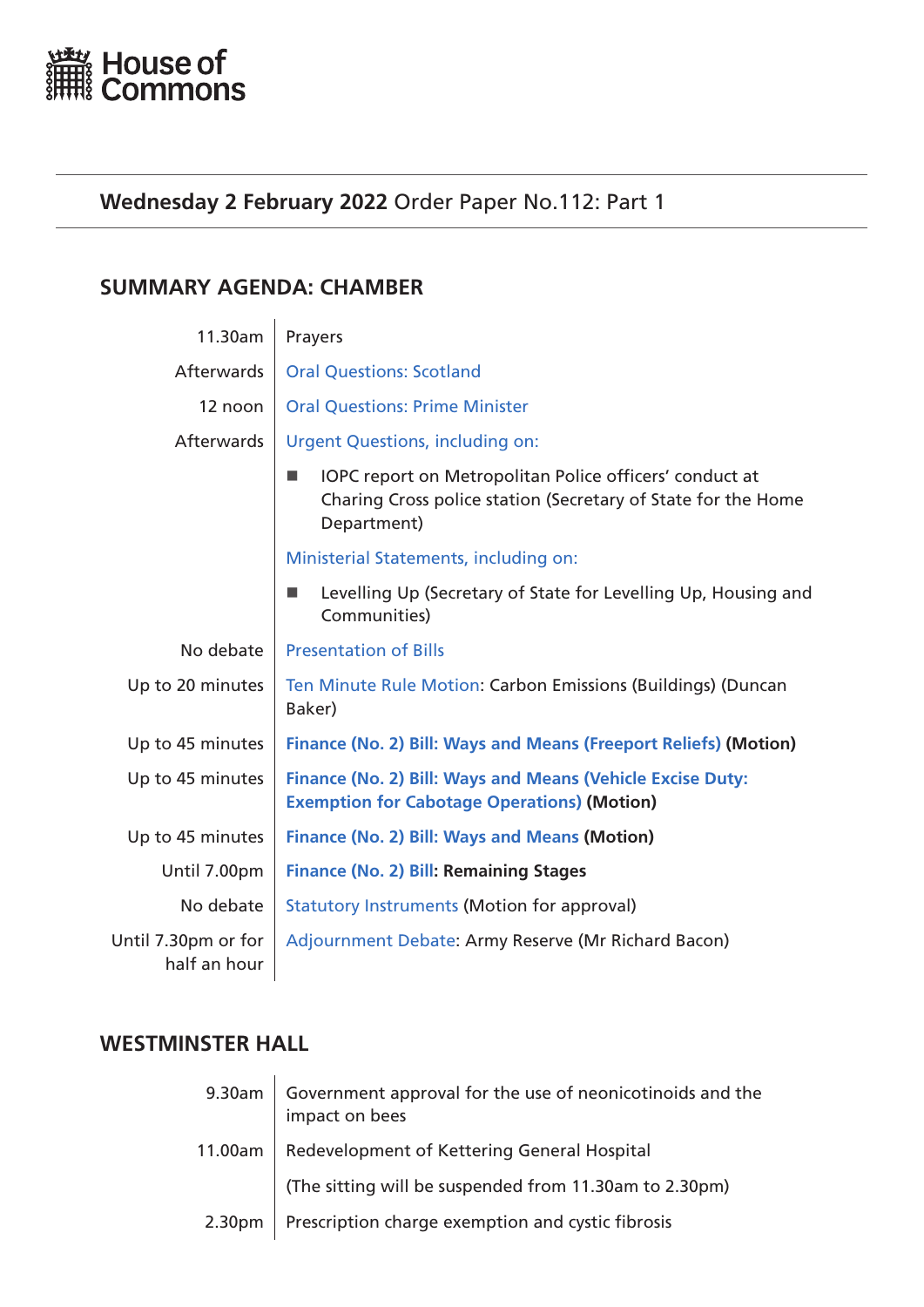

4.00pm | Human rights and the UK-Andean Trade Agreement

4.30pm | Potential effect of provisions in the Nationality and Borders Bill on LGBTQ+ people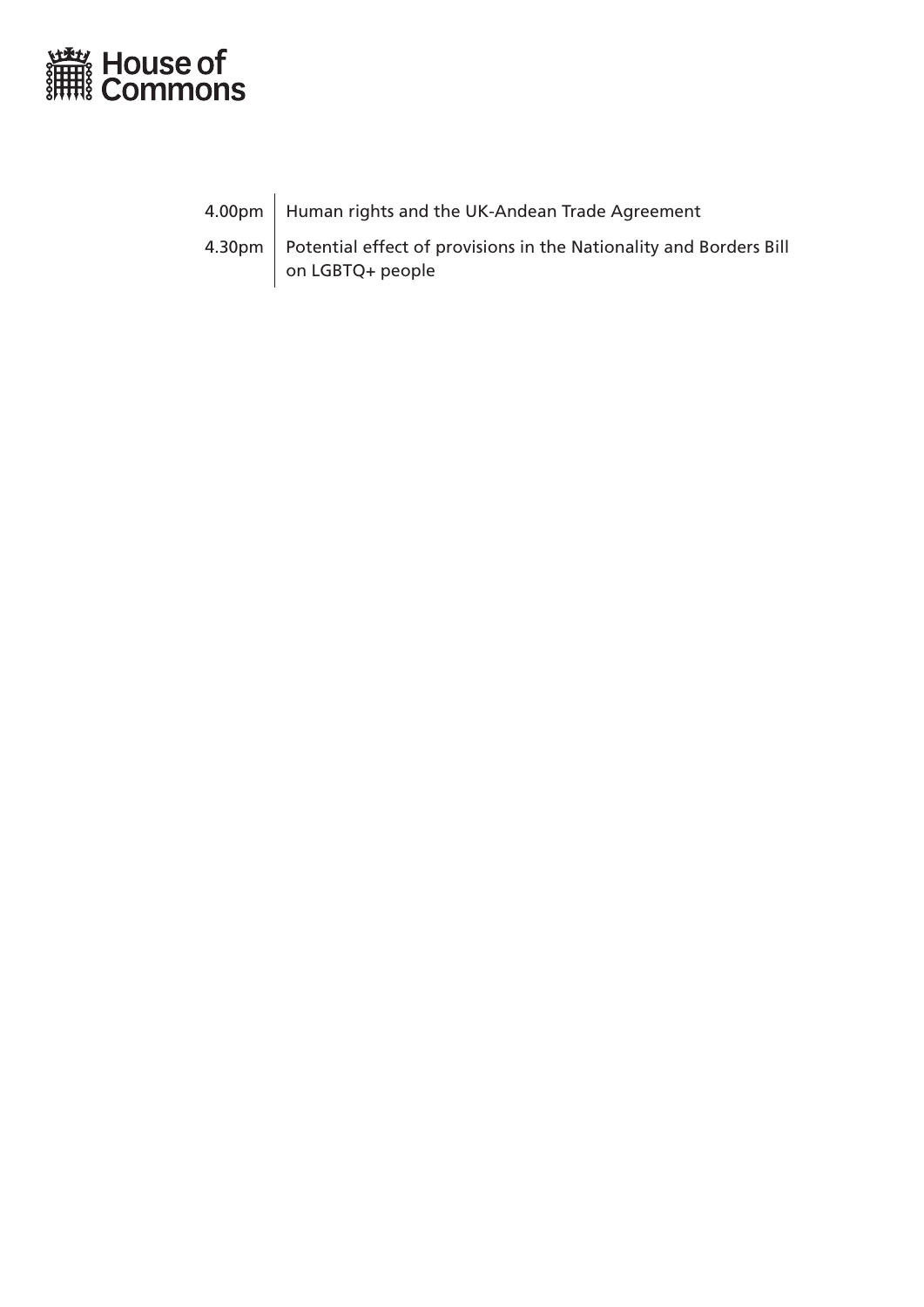# **CONTENTS**

**[PART 1: BUSINESS TODAY](#page-0-0)**

- **4 [Chamber](#page-3-1)**
- **9 [Westminster Hall](#page-8-0)**
- **10 [Written Statements](#page-9-0)**
- **11 [Committees Meeting Today](#page-10-0)**
- **15 [Committee Reports Published Today](#page-14-0)**
- **16 [Announcements](#page-15-0)**
- **17 [Further Information](#page-16-0)**

## **[PART 2: FUTURE BUSINESS](#page-18-0)**

- **20 [A. Calendar of Business](#page-19-0)**
- **44 [B. Remaining Orders and Notices](#page-43-0)**

#### **Notes:**

Item marked [R] indicates that a member has declared a relevant interest.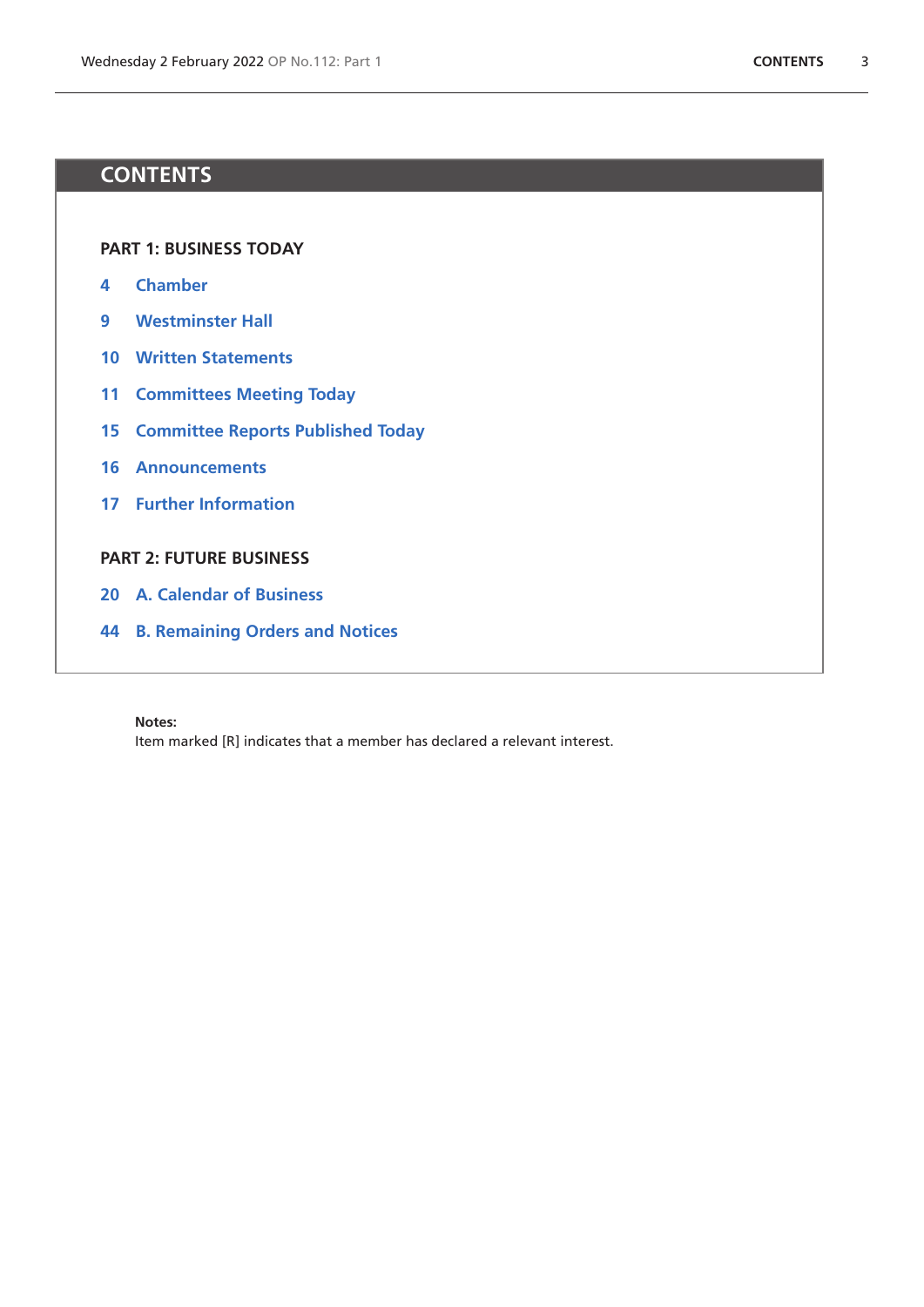# <span id="page-3-1"></span>**BUSINESS TODAY: CHAMBER**

## **11.30am Prayers**

**Followed by**

# <span id="page-3-0"></span>**QUESTIONS**

- Oral Questions to the Secretary of State for Scotland
- **1 Felicity Buchan** (Kensington) What discussions he has had with Cabinet colleagues on improving connectivity between Scotland and the rest of the UK. (905311)
- **2 John Lamont** (Berwickshire, Roxburgh and Selkirk) What progress his Department has made on implementing Growth Deals in Scotland. (905312)
- **3 Stephen Kinnock** (Aberavon) What recent steps his Department has taken to help strengthen the Union. (905313)
- **4 Margaret Ferrier** (Rutherglen and Hamilton West) What recent discussions he has had with the Scottish Government on the legislative remit of the Scottish Parliament. (905314)
- **5 Jacob Young** (Redcar) What steps the Government is taking to support coastal communities in Scotland. (905315)
- **6 Suzanne Webb** (Stourbridge) What assessment he has made of the potential economic benefits to Scotland of the Levelling Up Fund. (905316)
- **7 Grahame Morris** (Easington) What steps he is taking to improve transport links between Scotland and the North East of England to promote economic growth. (905317)
- **8 Cherilyn Mackrory** (Truro and Falmouth) What steps the Government is taking to support coastal communities in Scotland. (905319)
- **9 Ben Everitt** (Milton Keynes North) What discussions he has had with Cabinet colleagues on defence investment in Scotland. (905320)
- **10 Alyn Smith** (Stirling) What discussions he has had with Cabinet colleagues on the potential effect of the rise in the cost of living on people in Scotland. (905321)
- **11 Mr Gagan Mohindra** (South West Hertfordshire) What assessment he has made of the potential economic benefits to Scotland of a free trade deal between the UK and India. (905322)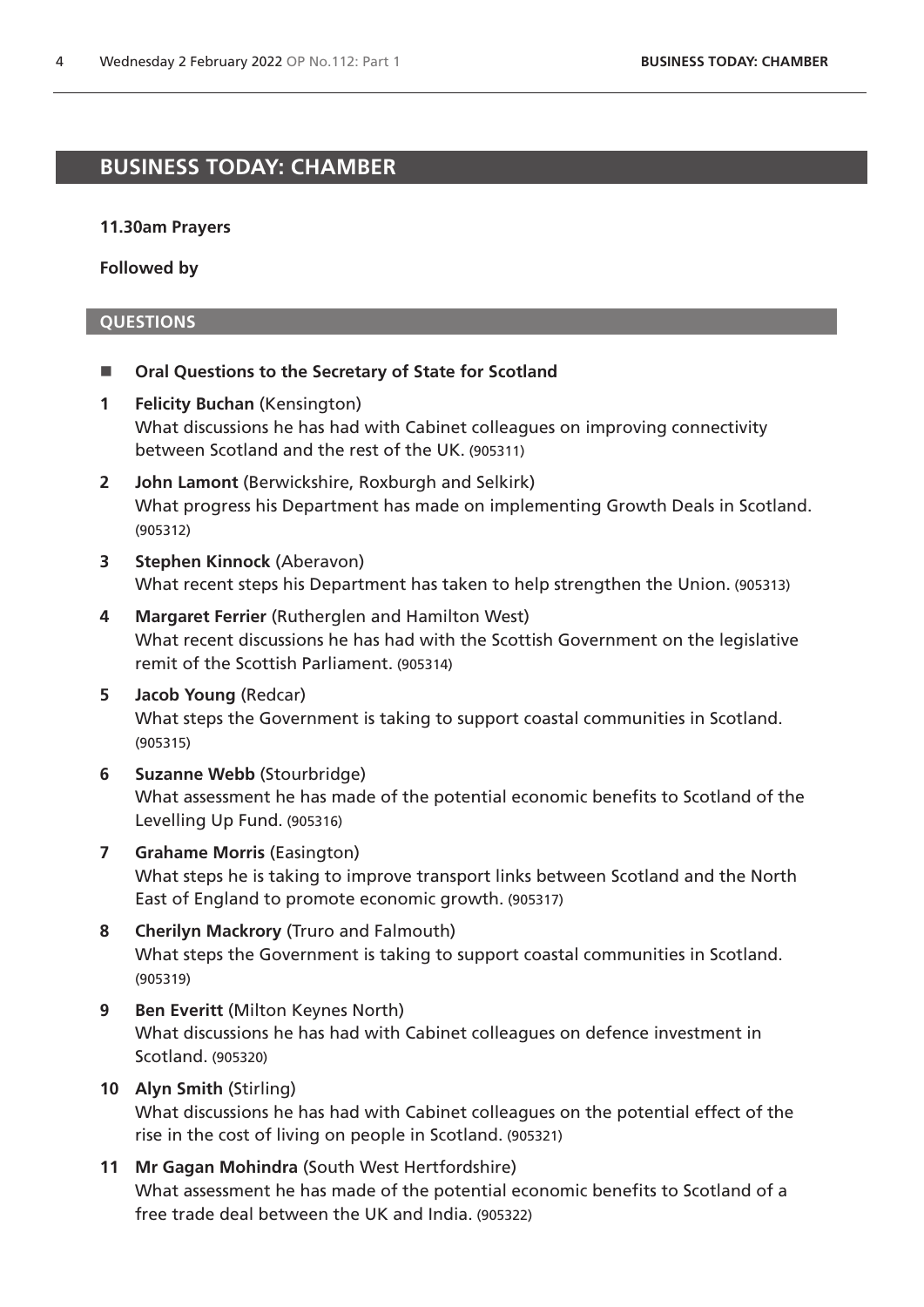- **12 Jack Lopresti** (Filton and Bradley Stoke) What discussions he has had with Cabinet colleagues on ongoing support provided by the armed forces in Scotland in response to the covid-19 outbreak. (905323)
- **13 Damien Moore** (Southport) What steps his Department is taking to promote the Union and level up regional interconnectivity. (905324)
- **14 Carol Monaghan** (Glasgow North West) What recent discussions he has had with Cabinet colleagues on the export potential of Scotland's renewable sector. (905325)

# **At 12 noon**

- <span id="page-4-0"></span>■ Oral Questions to the Prime Minister
- **Q1 Esther McVey** (Tatton) If he will list his official engagements for Wednesday 2 February. (905431)
- **Q2 Dame Caroline Dinenage** (Gosport) (905432)
- **Q3 Virginia Crosbie** (Ynys Môn) (905433)
- **Q4 Alex Sobel** (Leeds North West) (905434)
- **Q5 Chris Loder** (West Dorset) (905435)
- **Q6 James Grundy** (Leigh) (905436)
- **Q7 Ian Levy** (Blyth Valley) (905437)
- **Q8 Abena Oppong-Asare** (Erith and Thamesmead) (905438)
- **Q9 Sir Desmond Swayne** (New Forest West) (905439)
- **Q10 Rachael Maskell** (York Central) (905440)
- **Q11 Henry Smith** (Crawley) (905441)
- **Q12 Simon Jupp** (East Devon) (905442)
- **Q13 Mark Eastwood** (Dewsbury) (905443)
- **Q14 Gareth Thomas** (Harrow West) (905444)
- **Q15 Gavin Newlands** (Paisley and Renfrewshire North) (905445)

## <span id="page-4-1"></span>**URGENT QUESTIONS AND STATEMENTS**

**Urgent Questions, including on:**

 **To ask the Secretary of State for the Home Department if she will make a statement on the IOPC report on Metropolitan Police officers' conduct at Charing Cross police station (Matthew Offord)**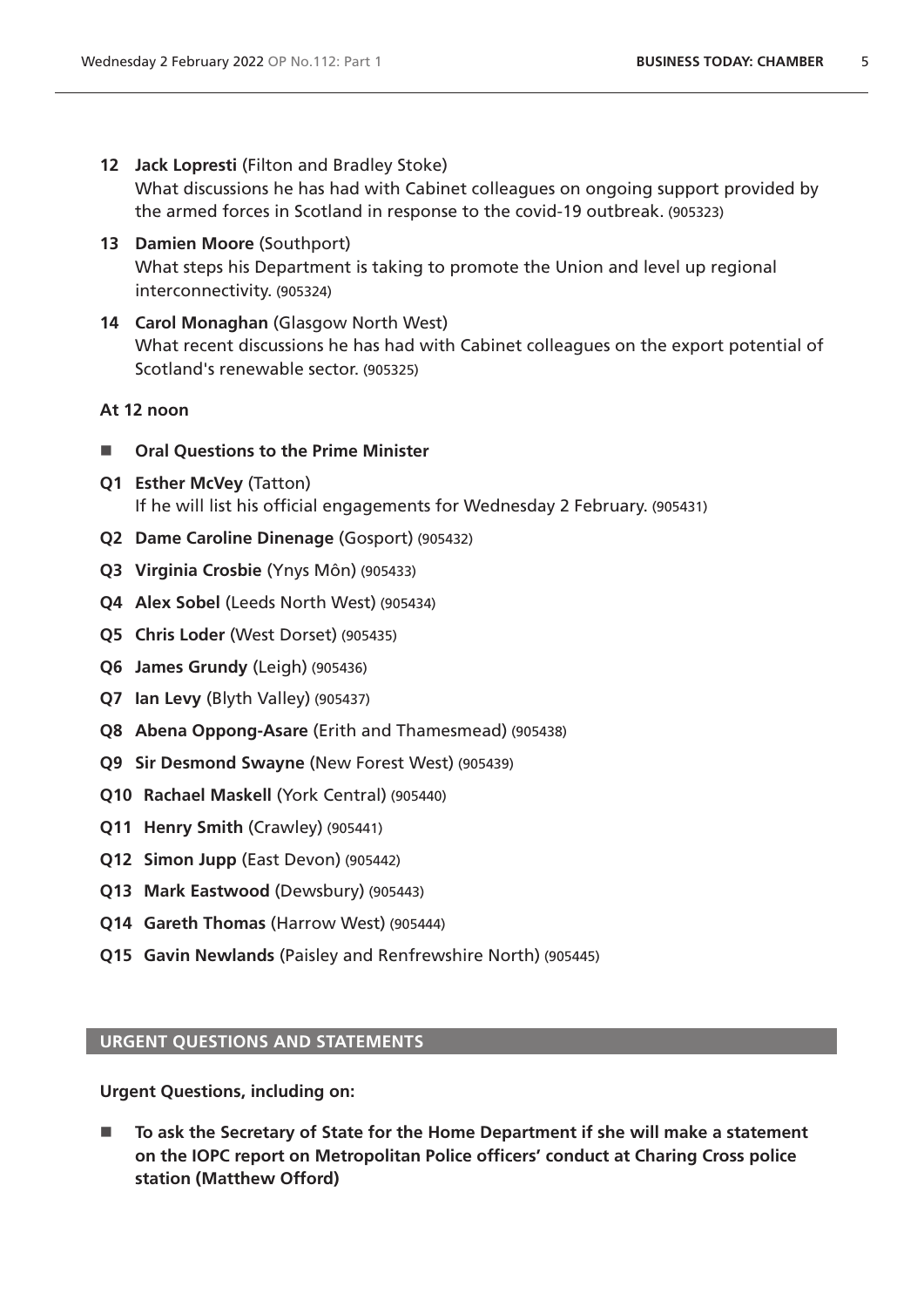## **Ministerial Statements, including on:**

# **Levelling Up (Secretary of State for Levelling Up, Housing and Communities)**

## <span id="page-5-0"></span>**PRESENTATION OF BILLS**

**No debate** ([Standing Order No. 57\)](https://publications.parliament.uk/pa/cm5802/cmstords/so_804_2021/so-orders.html#so-57)

## ■ Air Pollution (Local Authority Audits)

## **Mr Barry Sheerman**

Bill to make provision for local authorities to conduct annual audits of air pollution in their area and associated emissions by public and private entities; to require those local authorities to prepare reports on those audits; to require the Secretary of State to report annually to Parliament on those audit reports; and for connected purposes.

# ■ Ministerial Disclosure (Fixed Penalty Notices)

## **Mr Alistair Carmichael**

Bill to require Ministers of the Crown to disclose that they have been issued with a fixed penalty notice; and for connected purposes.

#### **BUSINESS OF THE DAY**

## <span id="page-5-1"></span>**1. CARBON EMISSIONS (BUILDINGS): TEN MINUTE RULE MOTION**

## **Up to 20 minutes** ([Standing Order No. 23\)](https://publications.parliament.uk/pa/cm5802/cmstords/so_804_2021/so-orders.html#so-23)

## **Duncan Baker**

That leave be given to bring in a Bill to require the whole-life carbon emissions of buildings to be reported; to set limits on embodied carbon emissions in the construction of buildings; and for connected purposes.

#### **Notes:**

<span id="page-5-2"></span>The Member moving and a Member opposing this Motion may each speak for up to 10 minutes.

## **2. [FINANCE \(NO. 2\) BILL: WAYS AND MEANS \(FREEPORT RELIEFS\)](https://publications.parliament.uk/pa/bills/cbill/58-02/0225/210225.pdf)**

## **Up to 45 minutes** ([Standing Order No. 52\(1\)\(b\)](https://publications.parliament.uk/pa/cm5802/cmstords/so_804_2021/so-orders.html#so-52_1_b))

## **The Chancellor of the Exchequer**

That provision may be made amending sections 45R and 270BNC of the [Capital Allowances](https://www.legislation.gov.uk/ukpga/2001/2/contents)  [Act 2001](https://www.legislation.gov.uk/ukpga/2001/2/contents) and paragraph 12 of Schedule 6C to the [Finance Act 2003.](https://www.legislation.gov.uk/ukpga/2003/14/contents)

## <span id="page-5-3"></span>**3. [FINANCE \(NO. 2\) BILL: WAYS AND MEANS \(VEHICLE EXCISE DUTY: EXEMPTION FOR](https://publications.parliament.uk/pa/bills/cbill/58-02/0225/210225.pdf)**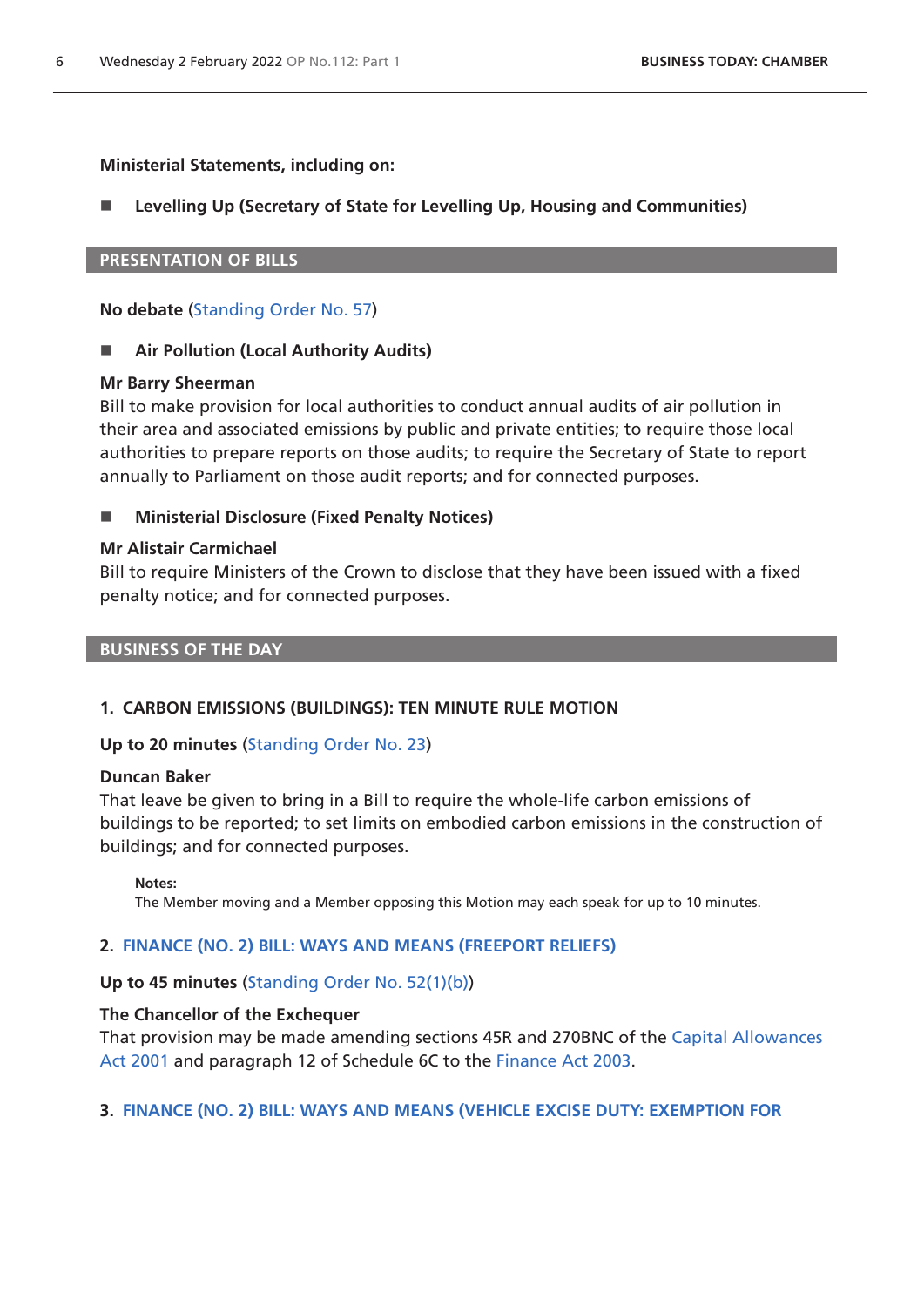# **[CABOTAGE OPERATIONS\)](https://publications.parliament.uk/pa/bills/cbill/58-02/0225/210225.pdf)**

#### **Up to 45 minutes** ([Standing Order No. 52\(1\)\(b\)](https://publications.parliament.uk/pa/cm5802/cmstords/so_804_2021/so-orders.html#so-52_1_b))

#### **The Chancellor of the Exchequer**

That provision may be made conferring a power on the Treasury to make provision for the temporary extension of cabotage rights, as provided by [Resolution 41 of the House of](https://commonsbusiness.parliament.uk/document/51270/pdf)  [2 November 2021](https://commonsbusiness.parliament.uk/document/51270/pdf) (Vehicle excise duty (exemption for cabotage operations)), to apply at times after 30 April 2022.

#### <span id="page-6-0"></span>**4. FINANCE (NO. 2) BILL: WAYS AND MEANS**

#### **Up to 45 minutes** ([Standing Order No. 52\(1\)\(b\)](https://publications.parliament.uk/pa/cm5802/cmstords/so_804_2021/so-orders.html#so-52_1_b))

#### **The Chancellor of the Exchequer**

That provision may be made for a new tax to be charged in circumstances where a business for which there is a special administration regime becomes subject to special administration or to other special measures in connection with insolvency.

# **BUSINESS TO BE TAKEN AT 7.00PM**

#### **DEFERRED DIVISIONS**

#### **No debate** ([Standing Order No. 41A\(3\)](https://publications.parliament.uk/pa/cm5802/cmstords/so_804_2021/so-orders.html#so-41A_3))

#### **The Prime Minister**

That at this day's sitting, [Standing Order 41A](https://publications.parliament.uk/pa/cm5802/cmstords/so_804_2021/so-orders.html#so-41_A) (Deferred divisions) shall not apply to the Motions in the name of the Chancellor of the Exchequer relating to Finance (No. 2) Bill: Ways and Means (Freeport Reliefs), Finance (No. 2) Bill: Ways and Means (Vehicle Excise Duty: Exemption for Cabotage Operations) and Finance (No. 2) Bill: Ways and Means.

## **BUSINESS OF THE DAY**

#### **5. [FINANCE \(NO. 2\) BILL](https://publications.parliament.uk/pa/bills/cbill/58-02/0225/210225.pdf): REMAINING STAGES**

#### **Until 7.00pm** [\(Order of 16 November\)](https://commonsbusiness.parliament.uk/document/51667/pdf)

#### <span id="page-6-1"></span>**Notes:**

Proceedings on Consideration shall (so far as not previously concluded) be brought to a conclusion one hour before the moment of interruption on the day on which proceedings on Consideration are commenced. Proceedings on Third Reading shall (so far as not previously concluded) be brought to a conclusion at the moment of interruption on that day. [Standing Order No. 83B](https://publications.parliament.uk/pa/cm5802/cmstords/so_804_2021/so-orders.html#so-83B) (Programming committees) shall not apply to proceedings in Committee of the whole House or to proceedings on Consideration and Third Reading. ([Order of 16 November](https://commonsbusiness.parliament.uk/document/51667/pdf))

For amendments, see separate paper (also available on the [documents web page](https://bills.parliament.uk/bills/3060/publications) for the Bill).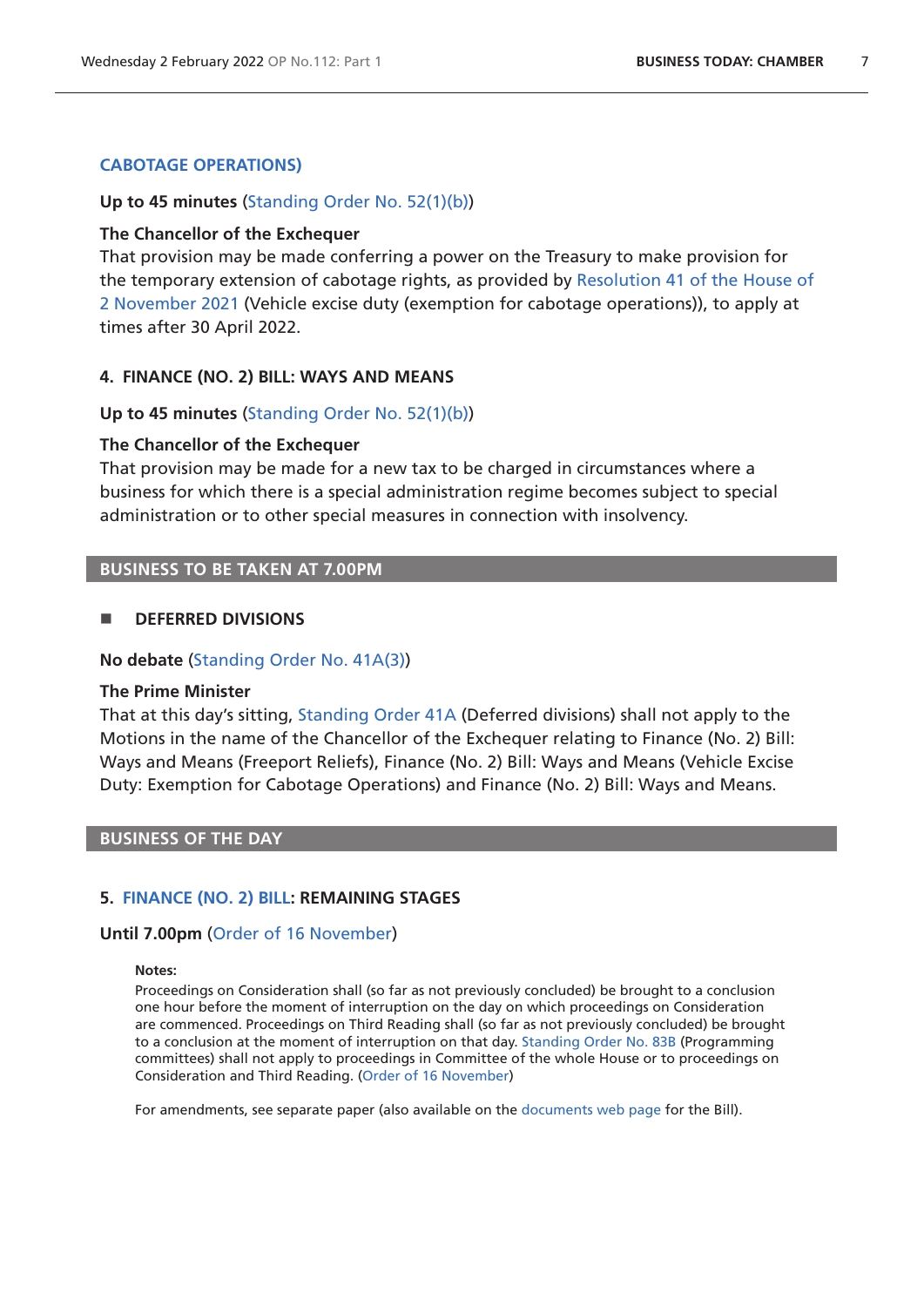# **6. RATING AND VALUATION**

<span id="page-7-0"></span>**No debate** ([Standing Order No. 118\(6\)](https://publications.parliament.uk/pa/cm5802/cmstords/so_804_2021/so-orders.html#so-118_6))

# **Kemi Badenoch**

That the draft [Non-Domestic Rating \(Levy and Safety Net\) \(Amendment\) Regulations 2022,](https://www.legislation.gov.uk/ukdsi/2022/9780348230901/pdfs/ukdsi_9780348230901_en.pdf) which were laid before this House on 10 January, be approved.

**Notes:**

If this item is opposed after 7.00pm, the division will be deferred.

# <span id="page-7-1"></span>**ADJOURNMENT DEBATE**

**Until 7.30pm or for half an hour (whichever is later)** [\(Standing Order No. 9\(7\)](https://publications.parliament.uk/pa/cm5802/cmstords/so_804_2021/so-orders.html#so-9_7))

Army Reserve: **Mr Richard Bacon**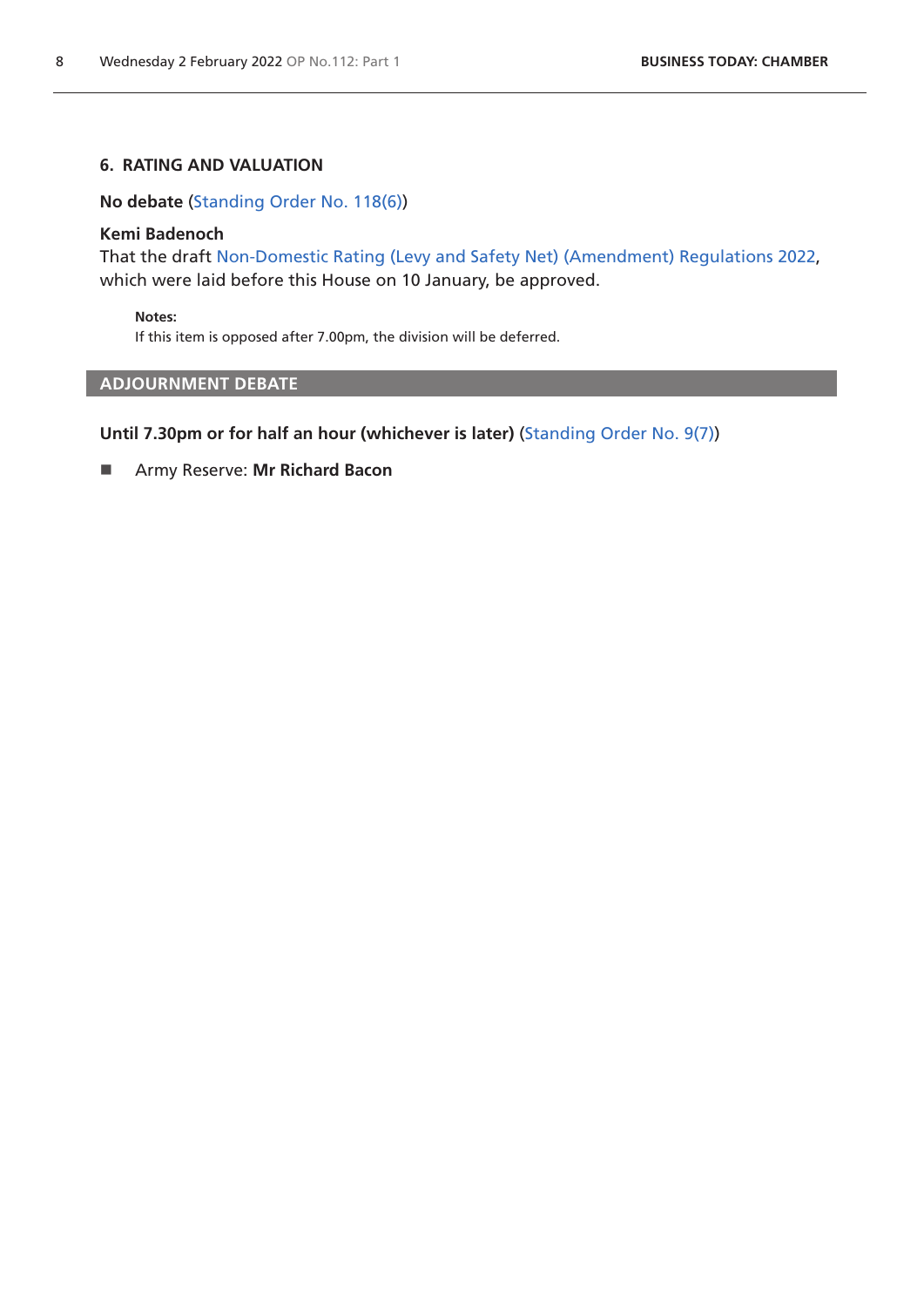# <span id="page-8-0"></span>**BUSINESS TODAY: WESTMINSTER HALL**

## **ORDER OF BUSINESS**

**The first part of the sitting will last for two hours. The second part of the sitting will last for three hours** [\(Standing Order No. 10\(1\)](https://publications.parliament.uk/pa/cm5802/cmstords/so_804_2021/so-orders.html#so-10_1)).

#### **9.30am**

 $\blacksquare$  That this House has considered Government approval for the use of neonicotinoids and the impact on bees: **Luke Pollard**

#### **Relevant Documents:**

e-petition [563943](https://petition.parliament.uk/petitions/563943), Continue the ban on the use of Neonicotinoids e-petition [569214](https://petition.parliament.uk/petitions/569214), Overturn the decision to allow the use of neonicotinoid pesticides

#### **11.00am**

■ That this House has considered the redevelopment of Kettering General Hospital: Mr **Philip Hollobone**

**Notes:** The sitting will be suspended from 11.30am to 2.30pm.

#### **2.30pm**

■ That this House has considered prescription charge exemption and cystic fibrosis: **Paul Maynard**

**Relevant Documents:** e-petition [326574](https://petition.parliament.uk/petitions/326574), Make prescriptions free for everyone with Cystic Fibrosis

## **4.00pm**

■ That this House has considered human rights and the UK-Andean Trade Agreement: **Tony Lloyd**

#### **4.30pm**

■ That this House has considered the potential effect of provisions in the Nationality and Borders Bill on LGBTQ+ people: **Olivia Blake**

#### **Notes:**

The debate at 4.30pm will last for up to an hour. The sitting will be suspended and time added if divisions take place in the main Chamber [\(Standing Order](https://publications.parliament.uk/pa/cm5802/cmstords/so_804_2021/so-orders.html#so-10_3)  [No. 10\(3\)](https://publications.parliament.uk/pa/cm5802/cmstords/so_804_2021/so-orders.html#so-10_3)).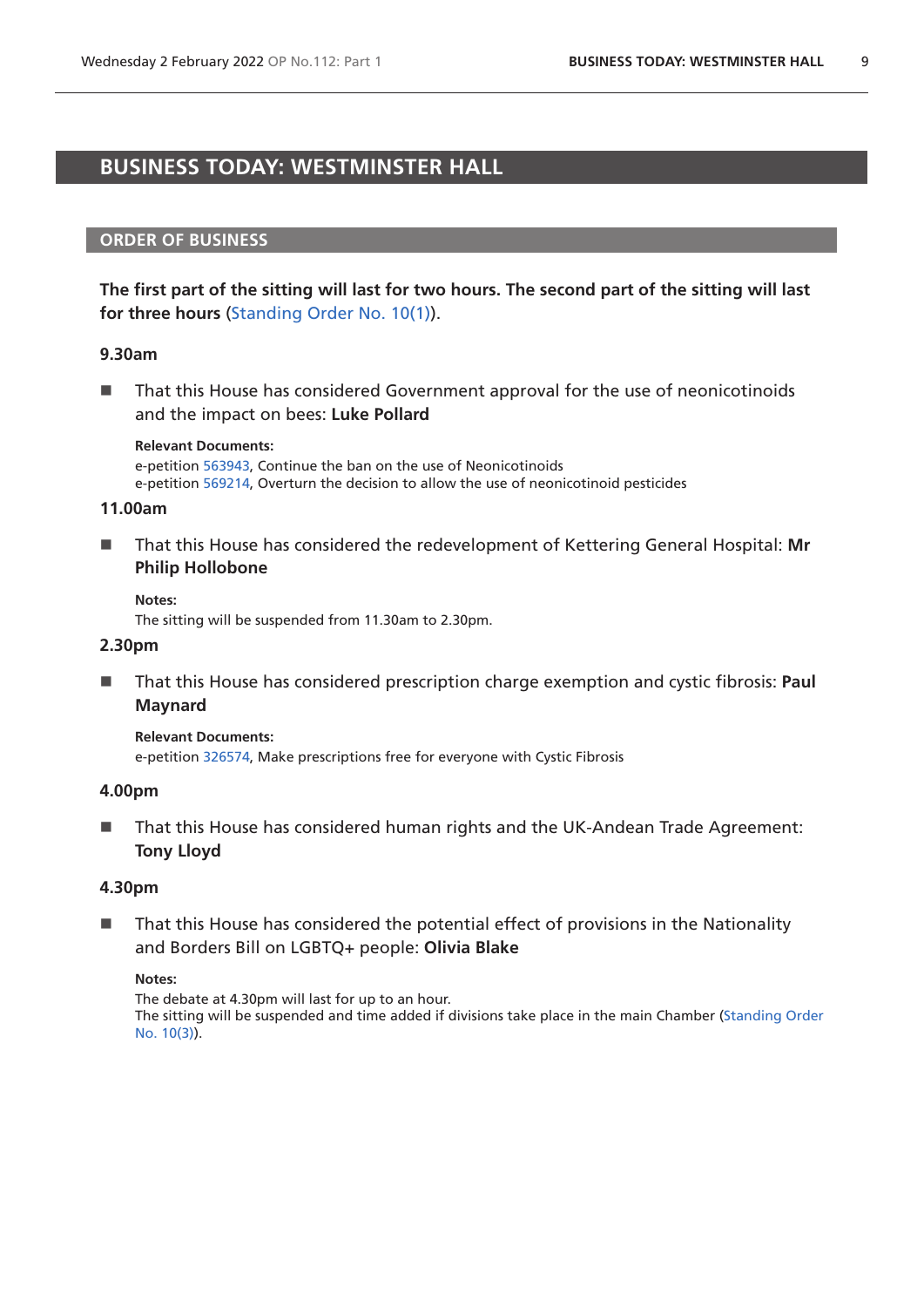# <span id="page-9-0"></span>**WRITTEN STATEMENTS**

#### **STATEMENTS TO BE MADE TODAY**

## **Secretary of State for the Home Department**

**1.** Police Grant Report (England and Wales) 2022/23

#### **Secretary of State for International Trade**

**2.** Trade with Israel Policy Update

# **Digital, Culture, Media and Sport**

**3.** Government Response to Danny Kruger MP's report on Levelling Up Our Communities

#### **Notes:**

Texts of Written Statements are available from the Vote Office and on the internet at [https://questions](https://questions-statements.parliament.uk/)[statements.parliament.uk/](https://questions-statements.parliament.uk/).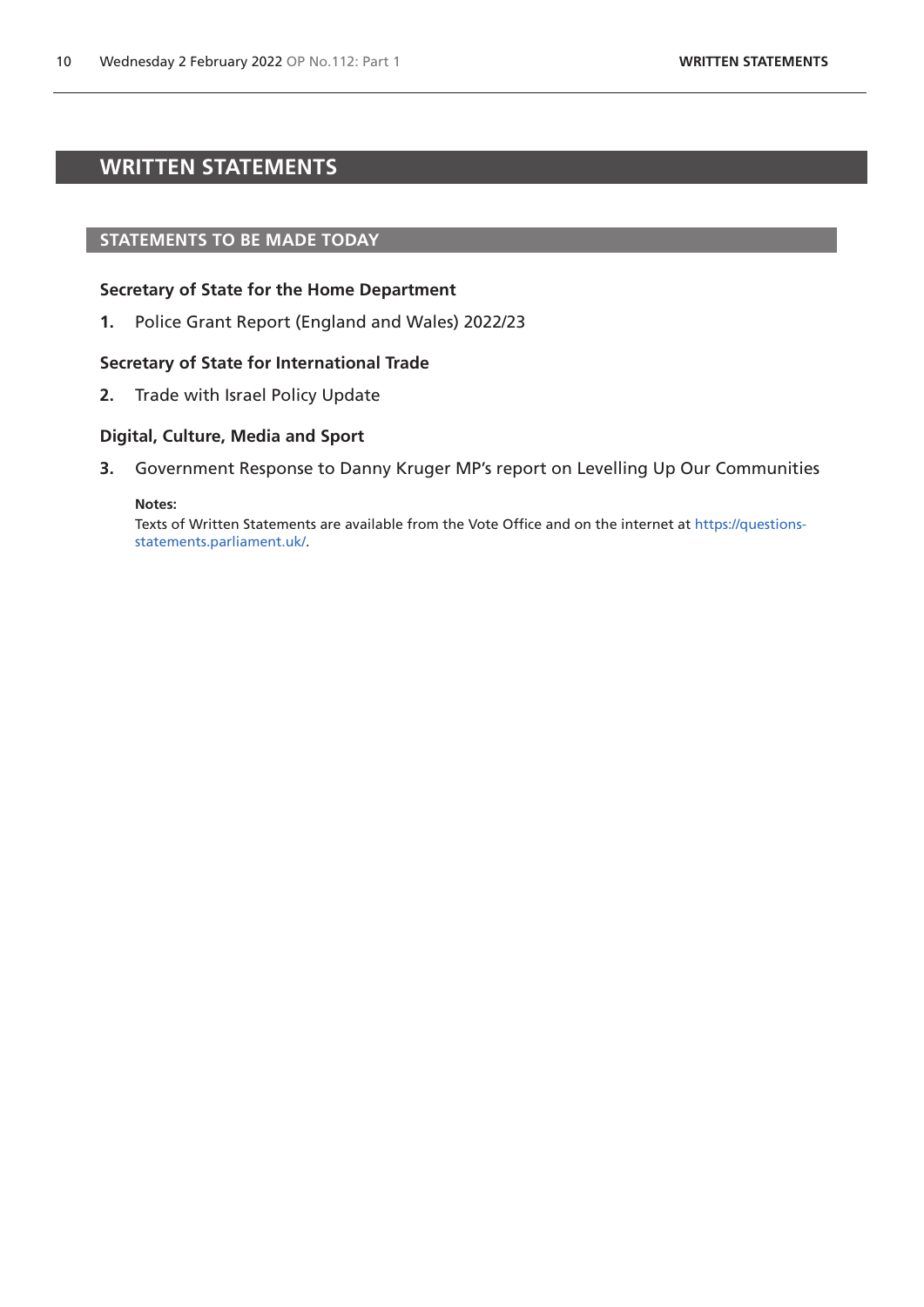# <span id="page-10-0"></span>**COMMITTEES MEETING TODAY**

Broadcasts of proceedings can be found at <https://www.parliamentlive.tv/Commons>

Some committee members and witnesses might now physically attend meetings, however, there is no public access at present.

# **SELECT COMMITTEES**

# **Northern Ireland Affairs Committee**

# **Subject: Investment in Northern Ireland**

**Witnesses:** 9.30am: Mr Peter Cunningham, CEO, Camlin Group; Mark Huddleston, Joint CEO, Makers Alliance

Room 16 9.00am (private), 9.30am (public)

# **Work and Pensions Committee**

# **Subject: Health and Safety Executive's approach to asbestos management**

**Witnesses:** 9.15am: Sarah Albon, Chief Executive, and Professor Andrew Curran, Chief Scientific Officer, Health and Safety Executive (HSE); Chloe Smith MP, Minister for Disabled People, Health and Work, Department for Work and Pensions

The Wilson Room, Portcullis House 9.00am (private), 9.15am (public)

# ■ Science and Technology Committee

# **Subject: Reproducibility and research integrity**

**Witnesses:** 9.30am: Professor Dame Ottoline Leyser, Chief Executive, UK Research and Innovation (UKRI); James Parry, Chief Executive, UK Research Integrity Office

10.30am: George Freeman MP, Minister for Science, Research and Innovation, and Alexandra Jones, Director of Science, Research & Innovation, Department for Business, Energy & Industrial Strategy

Room 6 9.20am (private), 9.30am (public)

# **Home Affairs Committee**

# **Subject: The work of the Home Secretary**

**Witnesses:** 10.00am: Rt Hon Priti Patel MP, Home Secretary, Matthew Rycroft CBE, Permanent Secretary, and Tricia Hayes CB, Second Permanent Secretary, Home Office

The Grimond Room, Portcullis House 9.30am (private), 10.00am (public)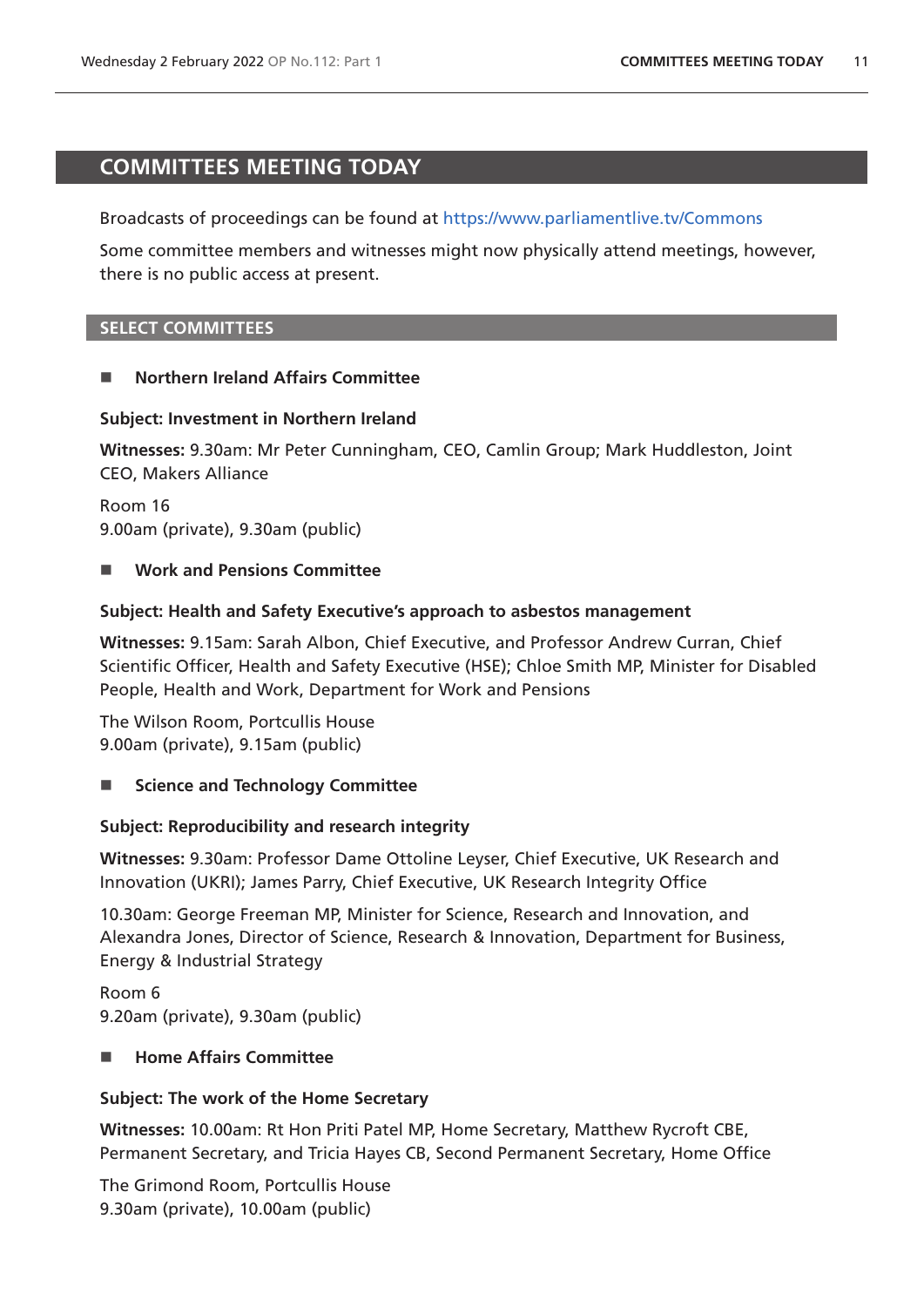# **Transport Committee**

# **Subject: Integrated rail plan**

**Witnesses:** 9.30am: Andy Burnham, Mayor, Greater Manchester

10.30am: Rt Hon. the Lord McLoughlin CH, Chairman, and Martin Tugwell, Chief Executive, Transport for the North

Room 8 9.30am (public)

# **Welsh Affairs Committee**

# **Subject: The economic and cultural impacts of trade and environmental policy on family farms in Wales**

**Witnesses:** 10.00am: Julie James MS, Minister for Climate Change, Vicky Jones, Head of Agriculture, Sustainability and Development Division, James Owen, Head of Land Management Reform, and Jon Travis, Head of Forestry Reform, Welsh Government

Room 15 9.30am (private), 10.00am (public)

# **Levelling Up, Housing and Communities Committee**

# **Subject: Building Safety: Remediation and Funding**

**Witnesses:** 10.00am: Kate Henderson, Chief Executive, National Housing Federation; Geeta Nada, Chief Executive, and Chair of the G15 group of London housing associations, Metropolitan Thames Valley; Cllr Rachel Blake, Member of the Community Wellbeing Board, Local Government Association (LGA)

11.00am: Richard Collins, Interim Chief Executive, Royal Institution of Chartered Surveyors (RICS); James Dalton, Director of General Insurance Policy, Association of British Insurers (ABI); Charles Roe, Director of Mortgages, UK Finance

Room 5 9.45am (private), 10.00am (public)

# **Public Accounts Committee**

# **Subject: Improving outcomes for women in the criminal justice system**

**Witnesses:** 1.30pm: Dr Kate Paradine, Chief Executive, Women in Prison; Andrea Coomber, Chief Executive, The Howard League for Penal Reform; Joy Doal MBE, Chief Executive, Anawim-Birmingham's Centre for Women

2.15pm: Antonia Romeo, Permanent Secretary, and Jerome Glass, Director General Policy and Strategy Group, Ministry of Justice; Jo Farrar, Second Permanent Secretary and Chief Executive, HM Prison and Probation Service

The Grimond Room, Portcullis House 1.00pm (private), 1.30pm (public)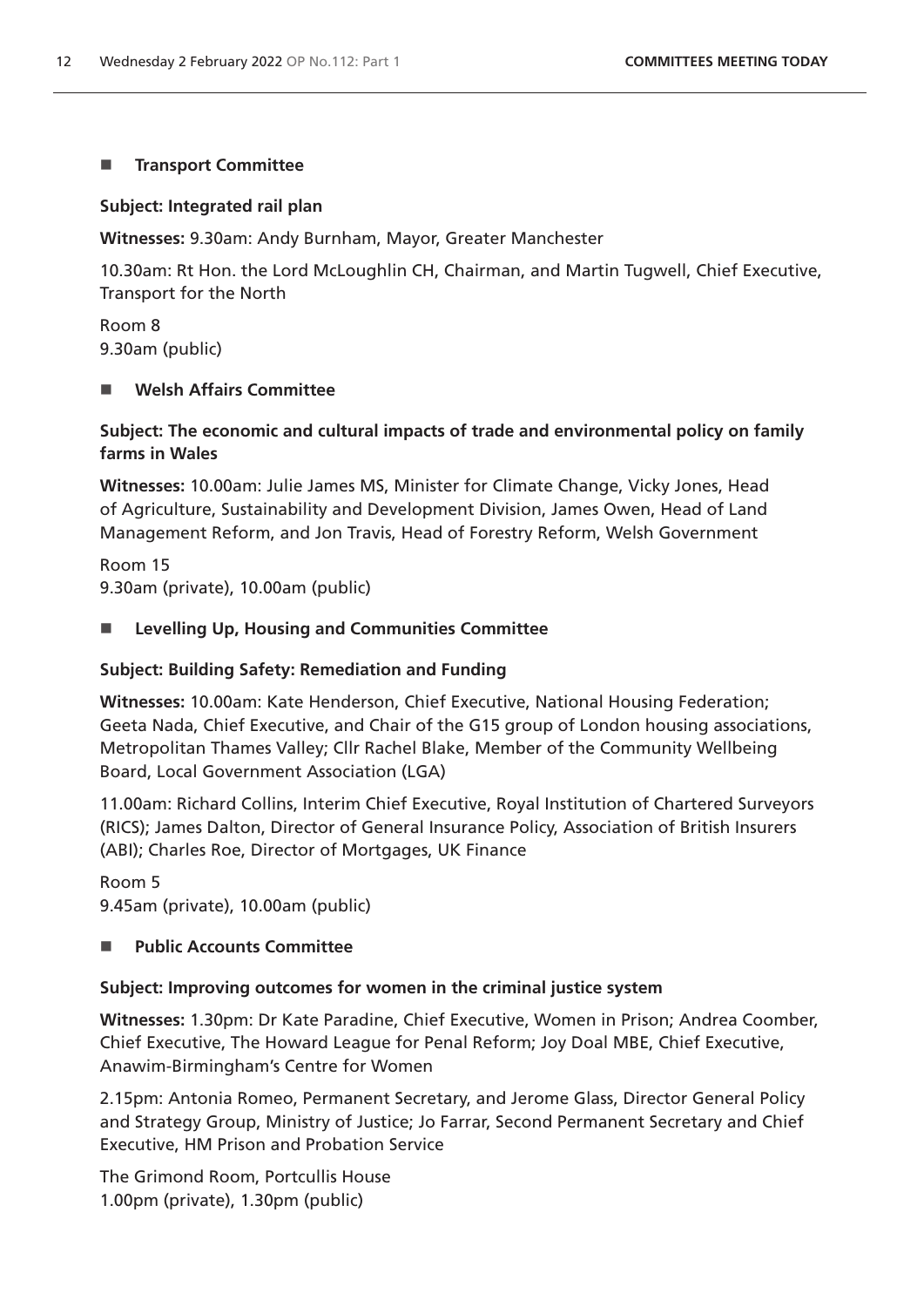# **Environment, Food and Rural Affairs Committee**

# **Subject: Fisheries Negotiation outcome**

**Witnesses:** 2.00pm: Victoria Prentis, Parliamentary Under-Secretary of State, Mike Dowell, Deputy Director for EU Fisheries Negotiations and Policy, and Colin Faulkner, Deputy Director, External Fisheries Negotiations & Trade Policy, Department for Environment, Food and Rural Affairs

Room 6 1.45pm (private), 2.00pm (public)

# **European Scrutiny Committee**

Room 5 1.45pm (private)

# **Environmental Audit Committee**

Room 15 2.00pm (private)

# **Treasury Committee**

# **Subject: The work of HMRC**

**Witnesses:** 2.15pm: Jim Harra, Chief Executive, First Permanent Secretary and Accounting Officer, Angela MacDonald, Deputy Chief Executive and Second Permanent Secretary, and Penny Ciniewicz, Director General for Customer Compliance, HMRC

Room 8 2.00pm (private), 2.15pm (public)

# **Women and Equalities Committee**

# **Subject: The Rights of Cohabiting Partners**

**Witnesses:** 2.30pm: Tom Pursglove MP, Parliamentary Under-Secretary of State (Minister for Justice), and Neal Barcoe, Deputy Director, Family Justice Policy, Ministry of Justice; Mike Freer MP, Parliamentary Under-Secretary of State (Minister for Equalities), Government Equalities Office

3.30pm: Professor Nicholas Hopkins, Law Commissioner for Property, Family and Trust Law, Law Commission

Room 16 2.00pm (private), 2.30pm (public)

# ■ Committee of Selection

Room 13 4.30pm (private)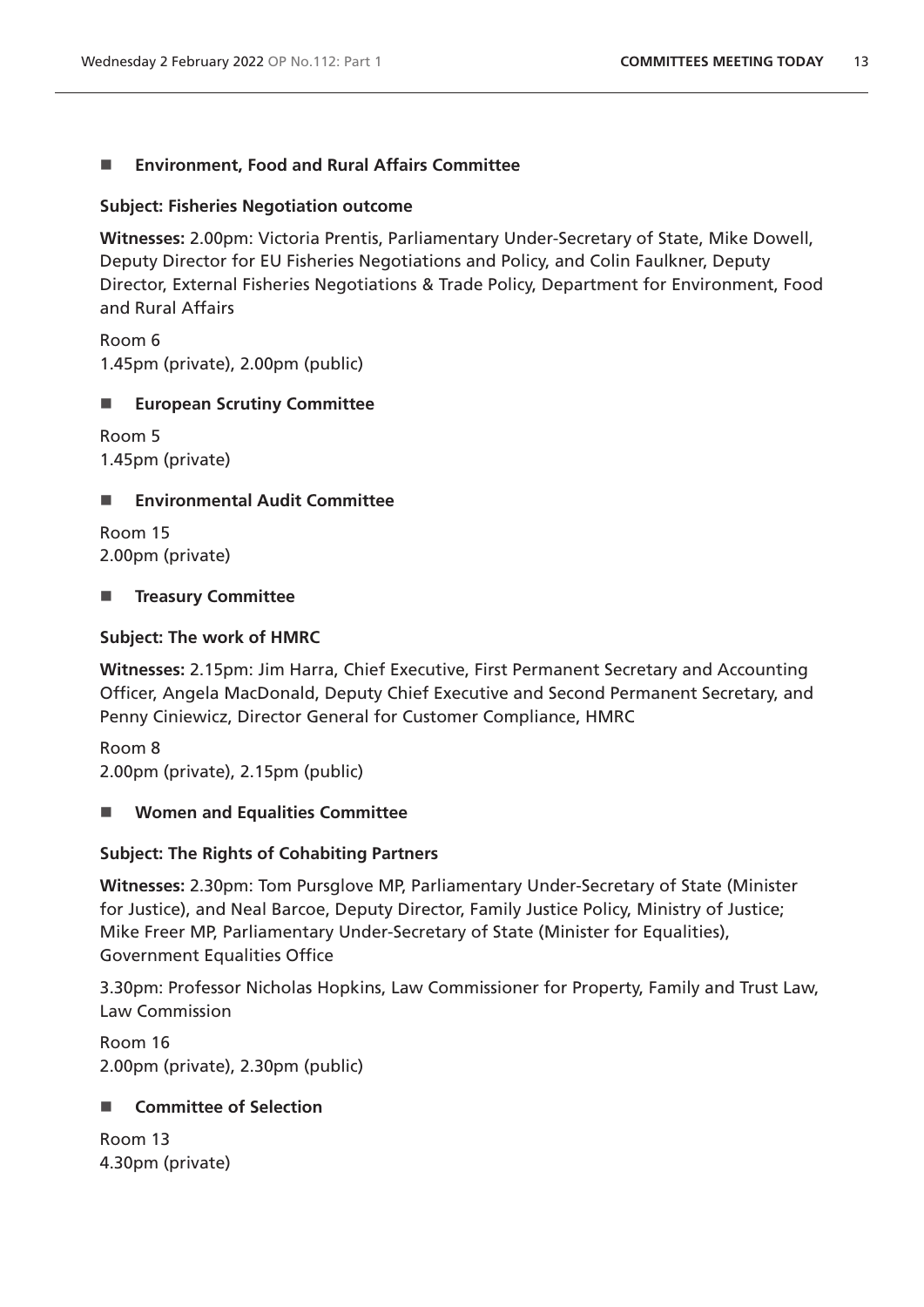# **JOINT COMMITTEES**

# **Human Rights**

# **Subject: Human Rights Act Reform**

**Witnesses:** 3.00pm: The Lord Wolfson of Tredegar QC, Minister, Ministry of Justice

Room 2 2.40pm (private), 3.00pm (public), 4.30pm (private)

# **E** Statutory Instruments

Virtual meeting 3.40pm (private)

# **PUBLIC BILL COMMITTEES**

# **Pension Schemes (Conversion of Guaranteed Minimum Pensions) Bill**

**To consider the Bill**

Room 10 9.25am (public)

## **DELEGATED LEGISLATION COMMITTEES**

# **Fourth Delegated Legislation Committee**

# **To consider the draft Passenger, Crew and Service Information (Civil Penalties) (Amendment) Regulations 2022**

Room 12 2.30pm (public)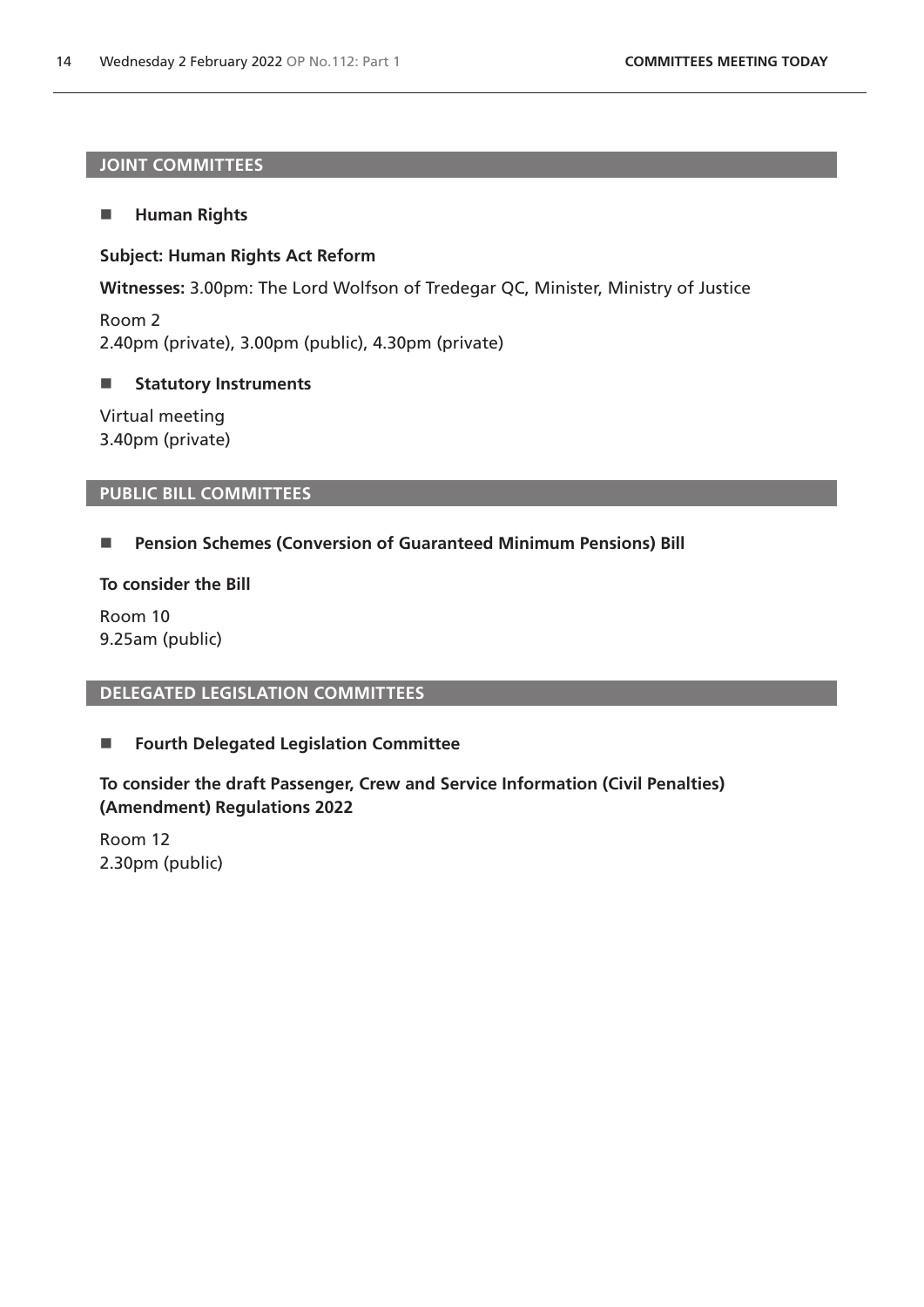# <span id="page-14-0"></span>**COMMITTEE REPORTS PUBLISHED TODAY**

# **TREASURY**

**11th Report: Economic Crime HC 145** Time of publication**: 00.01am**

# **PUBLIC ACCOUNTS**

 **34th Report: Local Government Finance System: Overview and Challenges** HC 646 Time of publication**: 00.01am**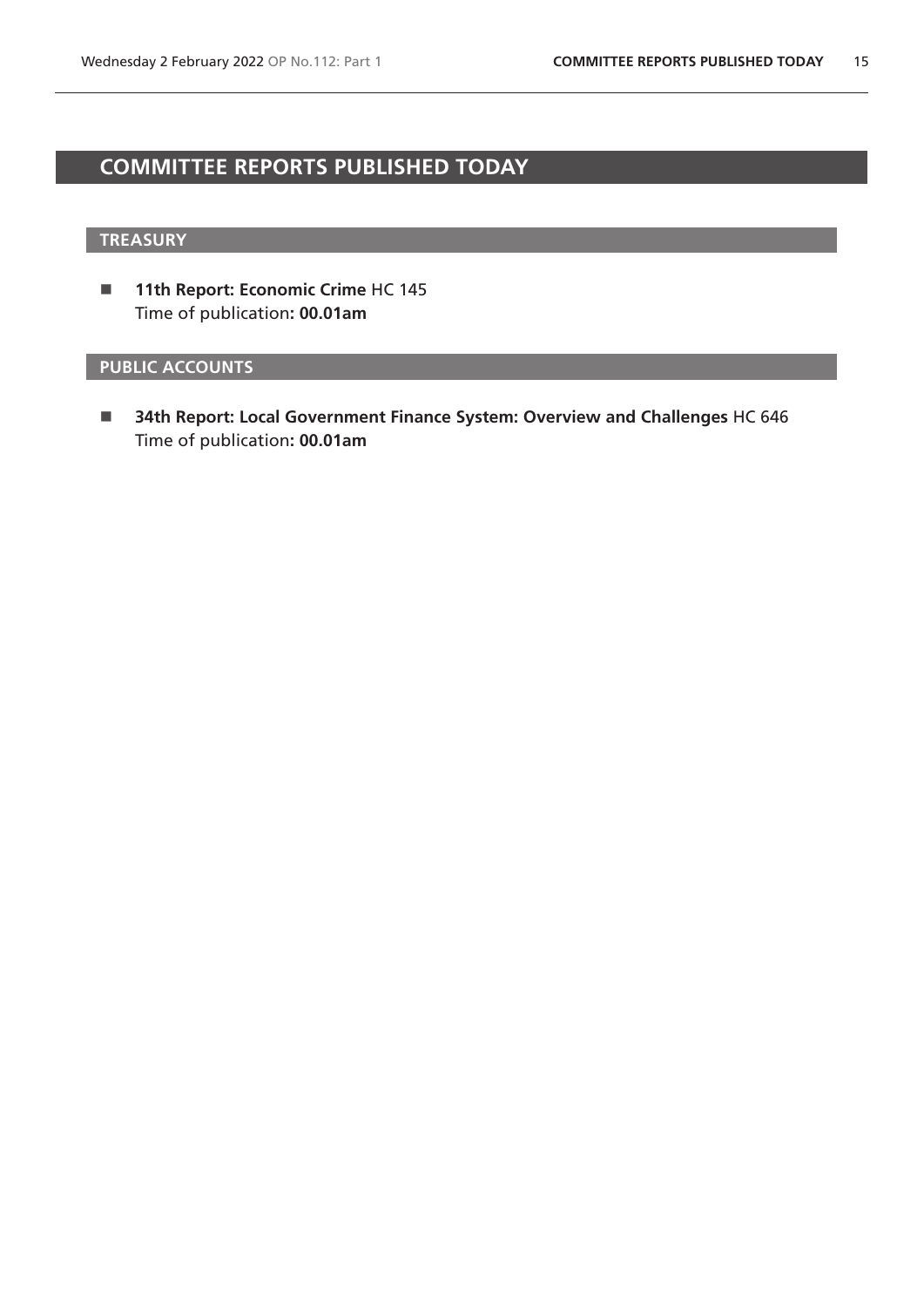# <span id="page-15-0"></span>**ANNOUNCEMENTS**

#### **FORTHCOMING END OF DAY ADJOURNMENT DEBATES**

 **Tuesday 8 February to Thursday 10 February (deadline Wednesday 2 February 7.00pm or the rise of the House, whichever is earlier)**

Applications should be made in writing to the Table Office. Members can submit their application via MemberHub, from their own email account or in hard copy. Application forms are available on the Table Office page on the Parliamentary intranet. The ballot will take place on Thursday 3 February.

 **Monday 21 to Monday 28 February (deadline Wednesday 9 February 7.00pm or the rise of the House, whichever is earlier)**

Applications should be made in writing to the Table Office. Members can submit their application via MemberHub, from their own email account or in hard copy. Application forms are available on the Table Office page on the Parliamentary intranet. The ballot will take place on Thursday 10 February.

## **FUTURE DEPARTMENTS ANSWERING IN WESTMINSTER HALL**

Applications for 90, 60 and 30-minute debates should be made to the Table Office by 10.00pm or rise of the House, whichever is the earlier, on the deadline dates listed below. Members can submit their application via MemberHub, from their own email account or in hard copy. Application forms are available on the Table Office page on the Parliamentary intranet.

The ballot takes place on the day following the deadline. Members will be informed of the outcome by the Speaker's Office.

■ Tuesday 22 and Wednesday 23 February (deadline Monday 7 February 10.00pm or the **rise of the House, whichever is earlier)**

The following Departments will answer:

Attorney General; Digital, Culture, Media and Sport; Environment, Food and Rural Affairs; Health and Social Care; Home Office; Justice; Northern Ireland; International Trade; Wales; Work and Pensions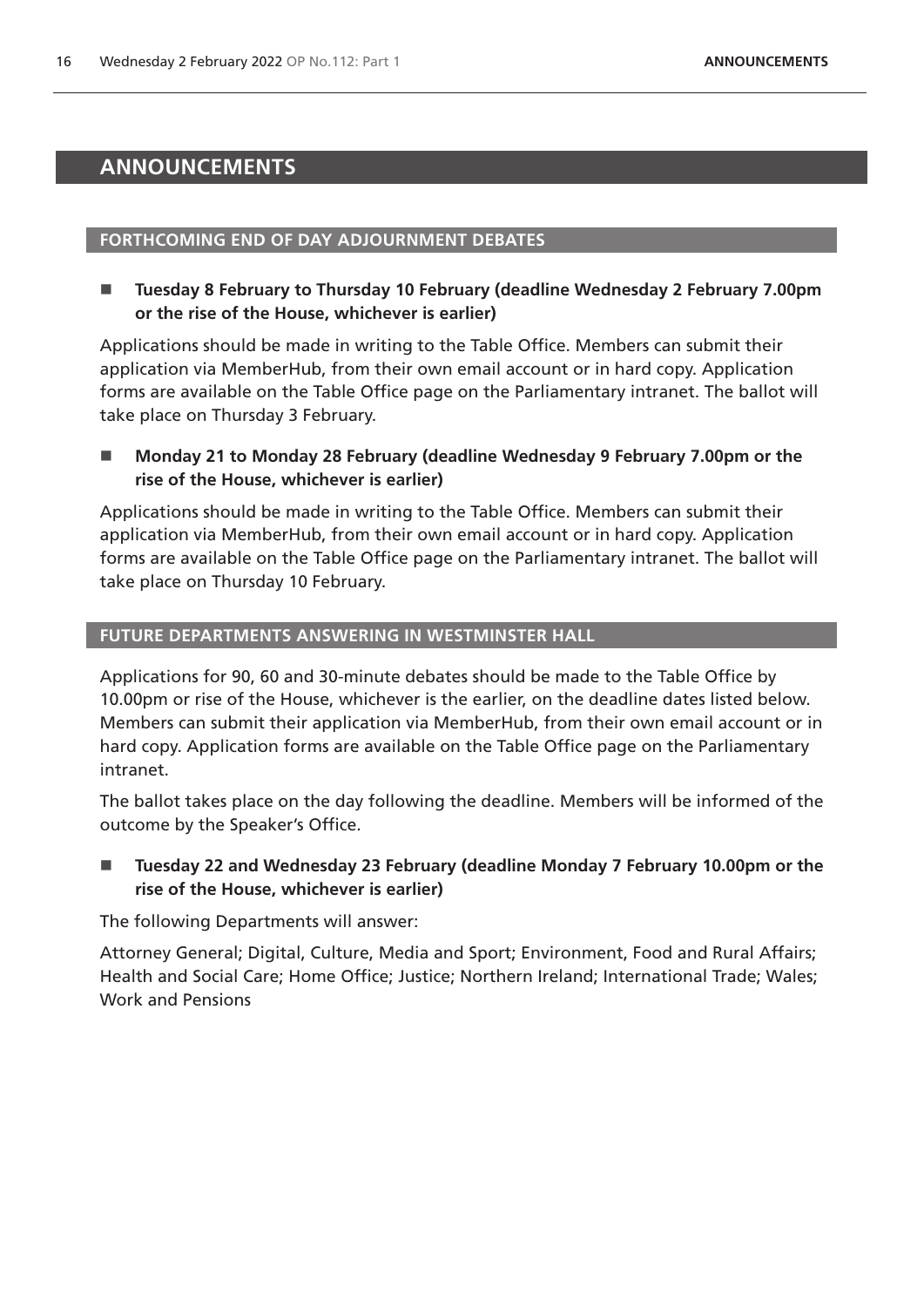# <span id="page-16-0"></span>**FURTHER INFORMATION**

# **MEMBERS' GUIDE TO CHAMBER PROCEEDINGS**

The [Members' Guide](https://guidetoprocedure.parliament.uk/mps-guide-to-procedure) to Chamber proceedings is available on the Parliamentary website

## **BUSINESS OF THE DAY**

Documents and reports relating to the business being held in the Chamber are available on the Commons Business Briefings webpage: [www.parliament.uk/business/publications/](http://www.parliament.uk/business/publications/research/commons-business-briefings/) [research/commons-business-briefings/](http://www.parliament.uk/business/publications/research/commons-business-briefings/)

## **WRITTEN STATEMENTS**

Text of today's Written Statements:<https://questions-statements.parliament.uk/>

# **SELECT COMMITTEES**

Select Committees Webpage: <https://committees.parliament.uk/>

# **STANDING ORDERS RELATING TO PUBLIC BUSINESS**

Text of Standing Orders relating to public business: [https://publications.parliament.uk/pa/](https://publications.parliament.uk/pa/cm5802/cmstords/so_804_2021/so-804_02122021.pdf) [cm5802/cmstords/so\\_804\\_2021/so-804\\_02122021.pdf](https://publications.parliament.uk/pa/cm5802/cmstords/so_804_2021/so-804_02122021.pdf)

# **EUROPEAN BUSINESS**

European Business Referrals and Motion documents for consideration by European Committees or on the Floor of the House are available on the European Business webpage: [https://old.parliament.uk/business/publications/business-papers/commons/](https://old.parliament.uk/business/publications/business-papers/commons/european-business11/) [european-business11/](https://old.parliament.uk/business/publications/business-papers/commons/european-business11/)

## **CHAMBER ENGAGEMENT**

Information about engaging the public with debates is available on the parliamentary website: [https://www.parliament.uk/get-involved/have-your-say-on-laws/](https://www.parliament.uk/get-involved/have-your-say-on-laws/chamber-engagement/) [chamber-engagement/.](https://www.parliament.uk/get-involved/have-your-say-on-laws/chamber-engagement/)

All business papers are available via the HousePapers app on mobile devices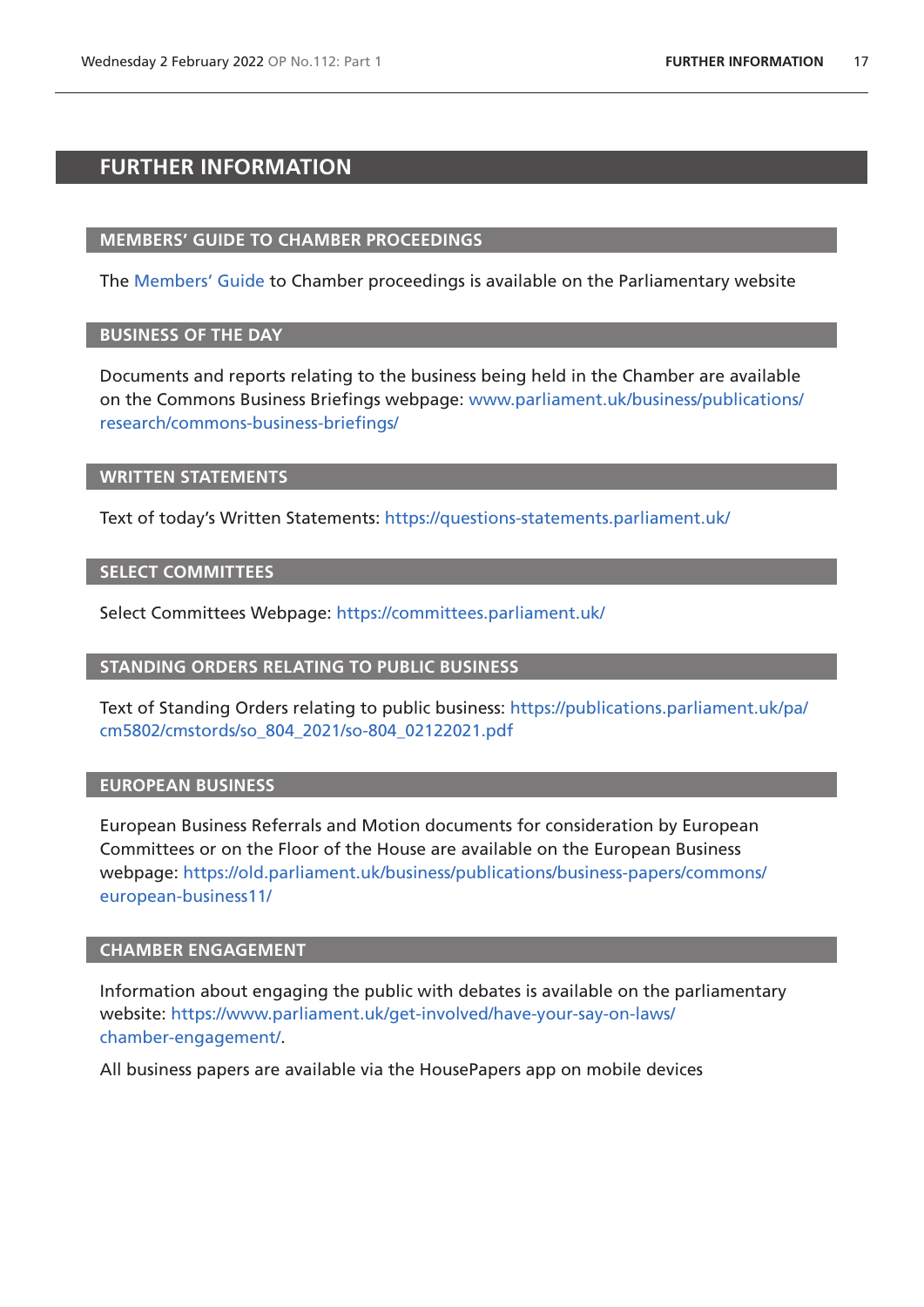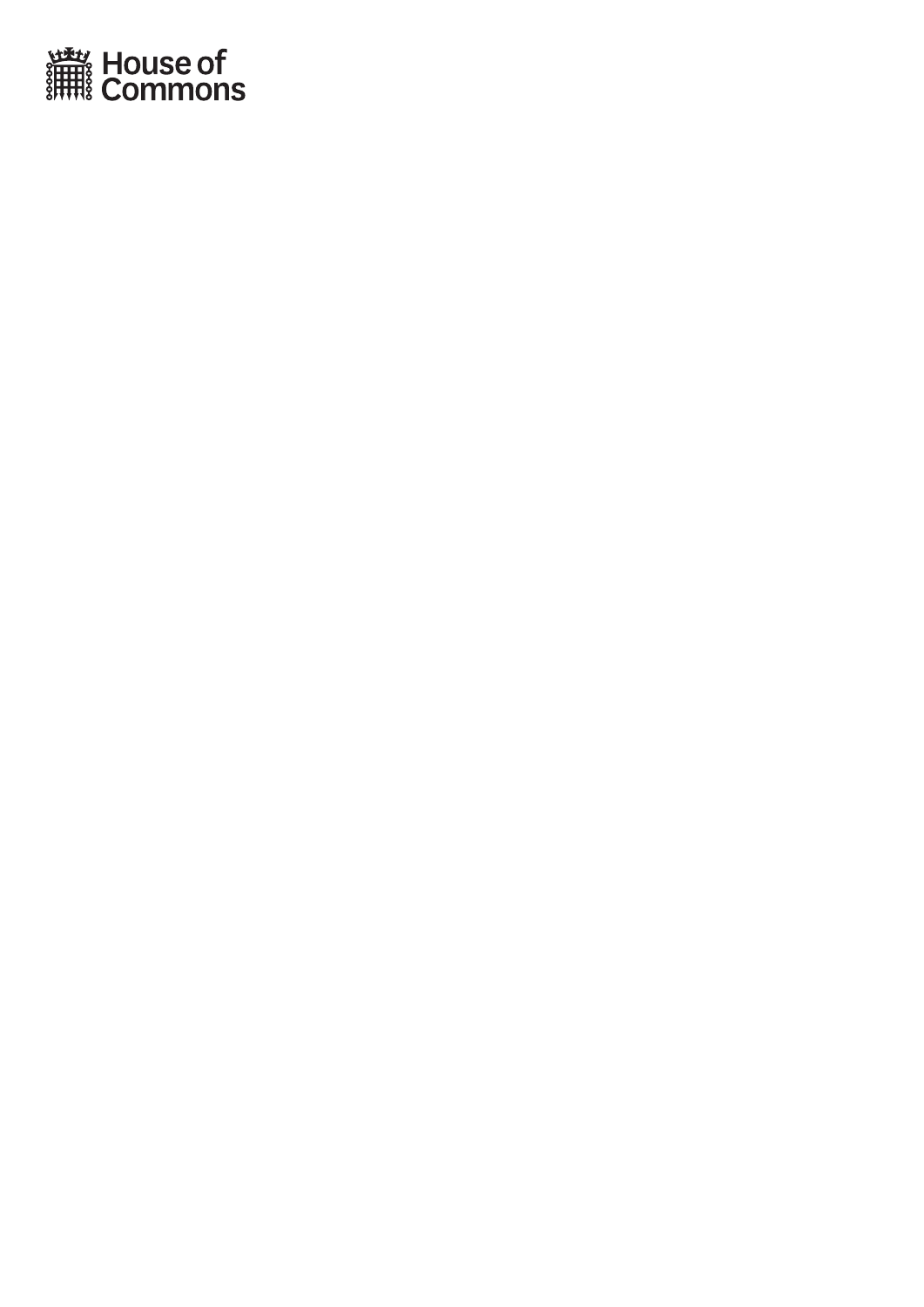<span id="page-18-0"></span>

# **Wednesday 2 February 2022** Order Paper No.112: Part 2

# **FUTURE BUSINESS**

# **A. CALENDAR OF BUSINESS**

Business in either Chamber may be changed, and further business added, up to the rising of the House on the day before it is to be taken, and is therefore provisional.

Government items of business in this section have nominally been set down for today, but are expected to be taken on the dates stated.

# **B. REMAINING ORDERS AND NOTICES**

Business in this section has not yet been scheduled for a specific date. It has been nominally set down for today but is not expected to be taken today.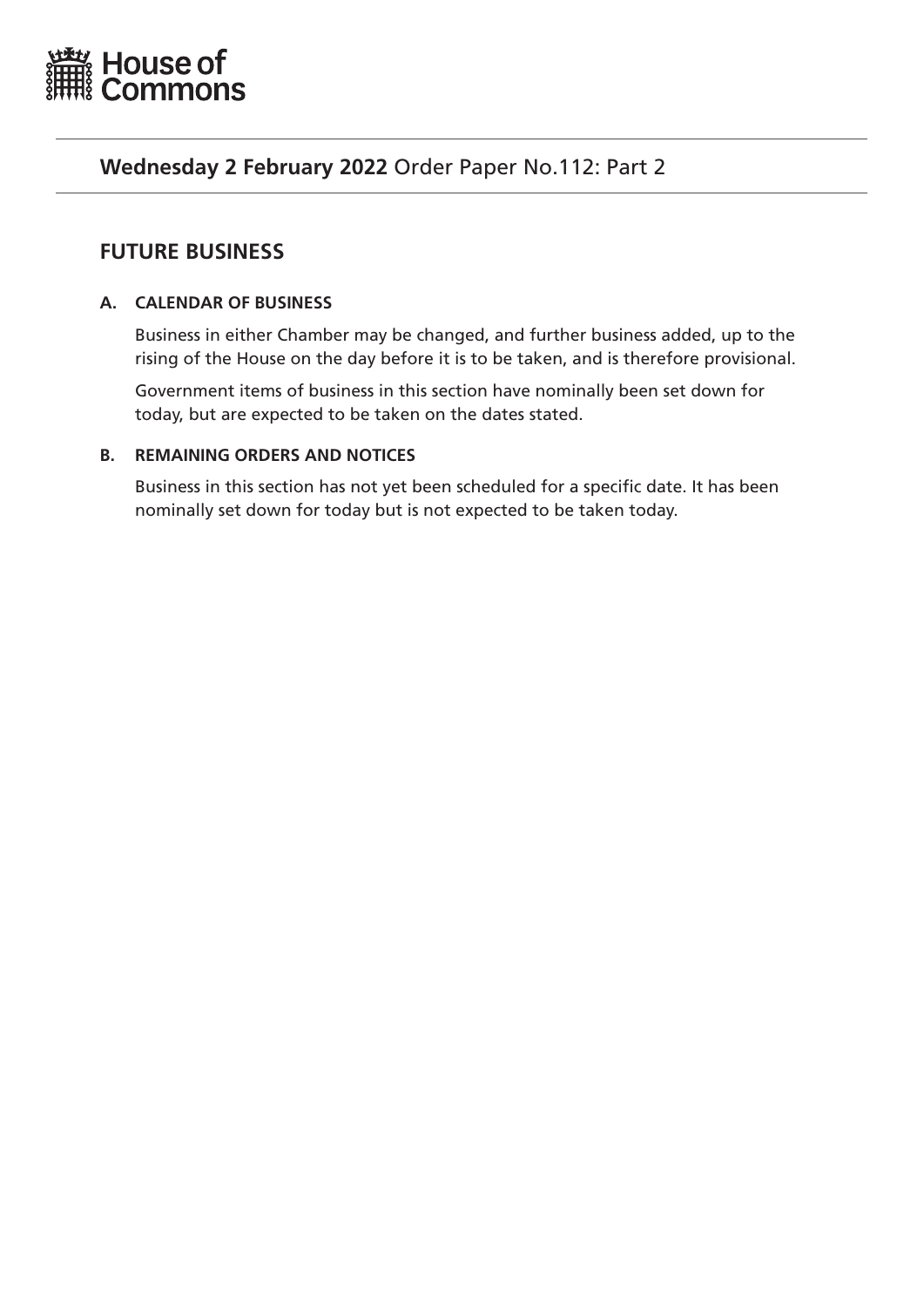# <span id="page-19-0"></span>**A. CALENDAR OF BUSINESS**

Business in either Chamber may be changed, and further business added, up to the rising of the House on the day before it is to be taken, and is therefore provisional.

## **THURSDAY 3 FEBRUARY**

# **CHAMBER**

## **QUESTIONS**

- **9.30am [Questions to the Secretary of State for Transport](https://commonsbusiness.parliament.uk/document/53896/html#anchor-1)**
- **10.15am [Topical Questions to the Secretary of State for Transport](https://commonsbusiness.parliament.uk/document/53896/html#anchor-2)**

## Afterwards

#### **BACKBENCH BUSINESS**

■ Effectiveness of the Government's education catch-up and mental health recovery **programmes**

## **Robert Halfon [R]**

That this House has considered the effectiveness of the Government's education catch-up and mental health recovery programmes.

**Committee on Standards' Review of the Code of Conduct for Members of Parliament**

## **Chris Bryant**

That this House has considered the Committee on Standards' Review of the Code of Conduct for Members of Parliament.

**Notes:**

The subjects for these debates were determined by the Backbench Business Committee.

## **ADJOURNMENT DEBATE**

Anti-corruption sanctions and Kazakhstan**: Dame Margaret Hodge**

# **WESTMINSTER HALL**

 **1.30pm** That this House has considered implementation of the recommendations of the Cumberlege Report**: Alec Shelbrooke**

**Notes:**

The subject of this debate was determined by the Backbench Business Committee. The sitting will be suspended and time added if divisions take place in the main Chamber [\(Standing Order](https://publications.parliament.uk/pa/cm5802/cmstords/so_804_2021/so-orders.html#so-10_3)  [No. 10\(3\)](https://publications.parliament.uk/pa/cm5802/cmstords/so_804_2021/so-orders.html#so-10_3)).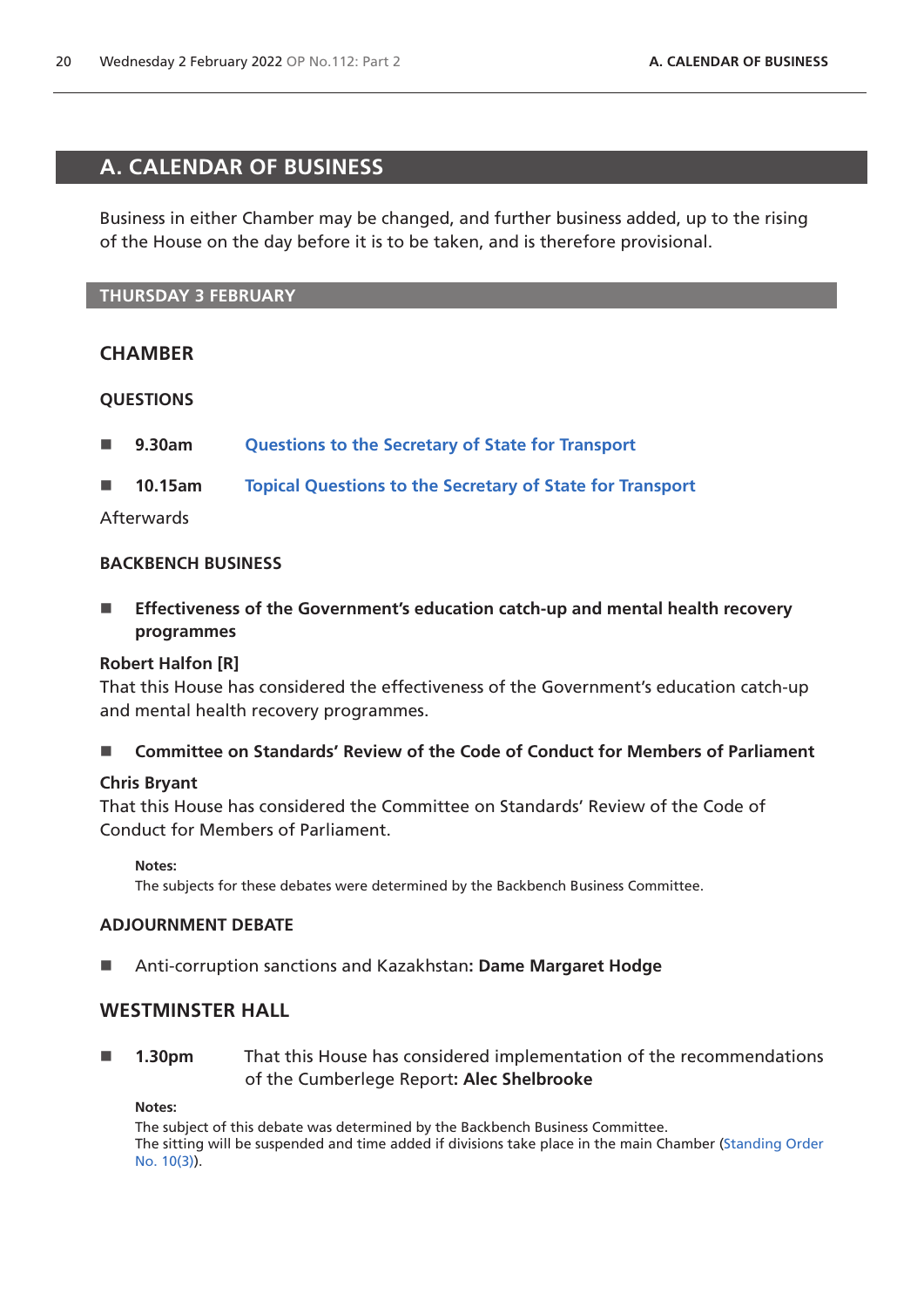# **FRIDAY 4 FEBRUARY**

# **CHAMBER**

**[Animals \(Penalty Notices\) Bill](https://publications.parliament.uk/pa/bills/cbill/58-02/0032/210032.pdf): Remaining Stages**

Member in Charge: **Andrew Rosindell**

Not amended in Public Bill Committee, to be considered.

**[Glue Traps \(Offences\) Bill:](https://publications.parliament.uk/pa/bills/cbill/58-02/0027/210027.pdf) Remaining Stages**

Member in Charge: **Jane Stevenson**

Not amended in Public Bill Committee, to be considered.

**Notes:** For amendments see separate paper.

■ **[Down Syndrome Bill:](https://publications.parliament.uk/pa/bills/cbill/58-02/0240/210240.pdf) Remaining Stages** 

Member in Charge: **Dr Liam Fox**

As amended in Public Bill Committee, to be considered.

**[Prime Minister \(Accountability to House of Commons\) Bill](https://publications.parliament.uk/pa/bills/cbill/58-02/0075/210075.pdf): Second Reading**

Member in Charge: **Mr Peter Bone**

**NHS (Prohibition of Data Transfer) Bill: Second Reading**

Member in Charge: **Sir Christopher Chope**

**Notes:** Bill not yet printed.

**[National Health Service Co-Funding and Co-Payment Bill](https://publications.parliament.uk/pa/bills/cbill/58-02/0105/220131.pdf): Second Reading**

Member in Charge: **Sir Christopher Chope**

**[Plastics \(Wet Wipes\) Bill:](https://publications.parliament.uk/pa/bills/cbill/58-02/0182/210182.pdf) Second Reading**

Member in Charge: **Fleur Anderson**

**[Public Houses \(Electrical Safety\) Bill](https://publications.parliament.uk/pa/bills/cbill/58-02/0181/210181.pdf): Second Reading**

Member in Charge: **Andrew Rosindell**

**[Automated External Defibrillators \(Public Access\) Bill](https://publications.parliament.uk/pa/bills/cbill/58-01/0222/200222.pdf): Second Reading**

Member in Charge: **Jim Shannon**

**Notes:**

A money resolution is required for this Bill to be proceeded with in Committee. Queen's consent to be signified on Third Reading.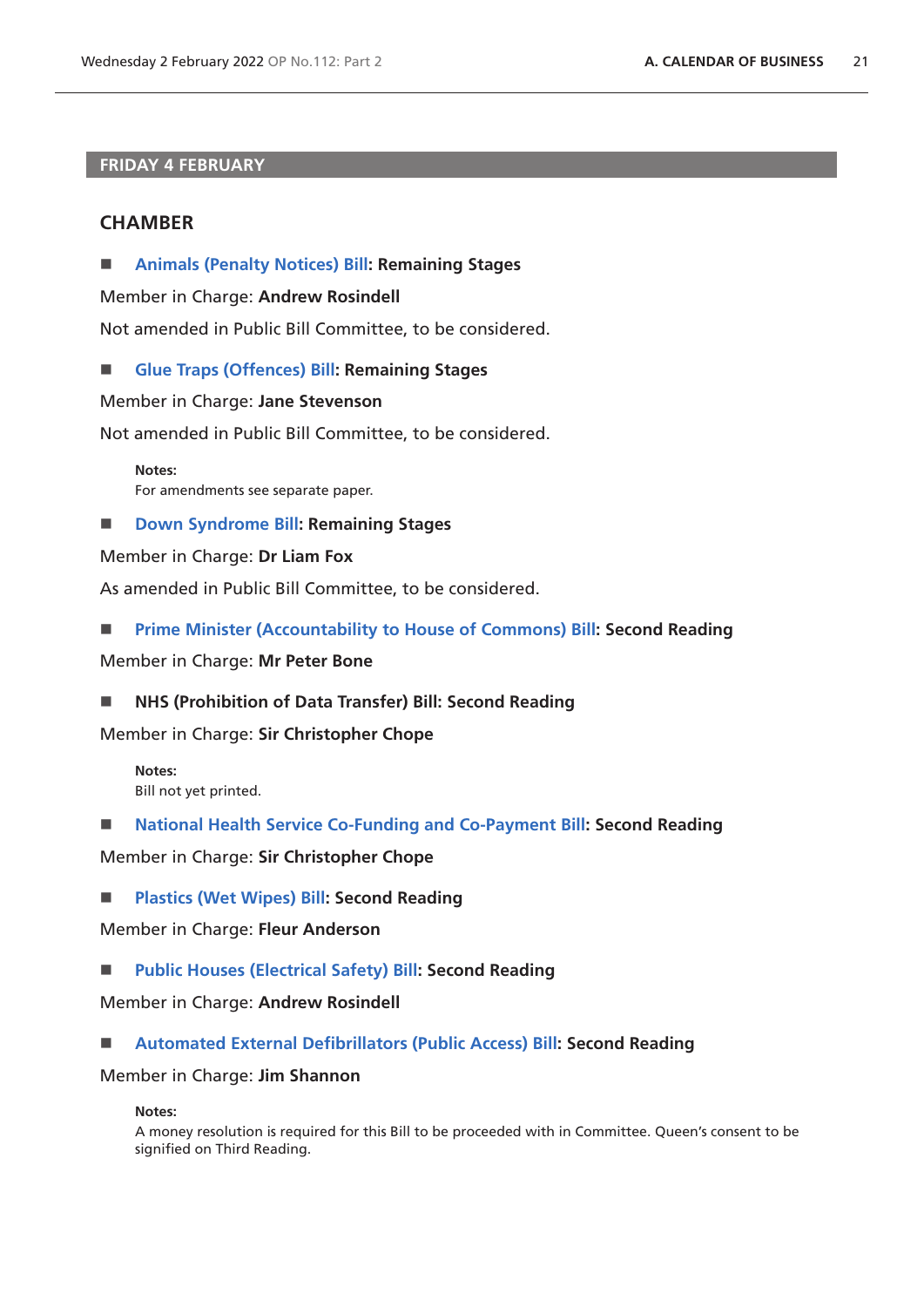# ■ **[Registers of Births and Deaths Bill:](https://publications.parliament.uk/pa/bills/cbill/58-02/0034/210034.pdf) Adjourned debate on Second Reading [26 November]**

Member in Charge: **Saqib Bhatti**

**Homeless People (Current Accounts) Bill: Second Reading**

Member in Charge: **Mr Peter Bone**

**Notes:** Bill not yet printed.

**Electoral Candidates (Age) Bill: Second Reading**

Member in Charge: **Mr Peter Bone**

**Notes:** Bill not yet printed.

■ Leader of the House of Commons (Election) Bill: Second Reading

Member in Charge: **Mr Peter Bone**

**Notes:** Bill not yet printed.

**[Ministerial Interests \(Emergency Powers\) Bill:](https://publications.parliament.uk/pa/bills/cbill/58-02/0230/210230.pdf) Second Reading**

Member in Charge: **Owen Thompson**

#### **Evictions (Universal Credit) Bill: Second Reading**

Member in Charge: **Chris Stephens**

**Notes:** Bill not yet printed.

**Housing Standards (Refugees and Asylum Seekers) Bill: Second Reading**

Member in Charge: **Chris Stephens**

**Notes:** Bill not yet printed.

**Asylum Seekers (Permission to Work) (No. 2) Bill: Second Reading**

Member in Charge: **Chris Stephens**

**Notes:** Bill not yet printed.

#### **Parliamentary and Health Service Ombudsman (Powers) Bill: Second Reading**

Member in Charge: **Chris Stephens**

**Notes:** Bill not yet printed.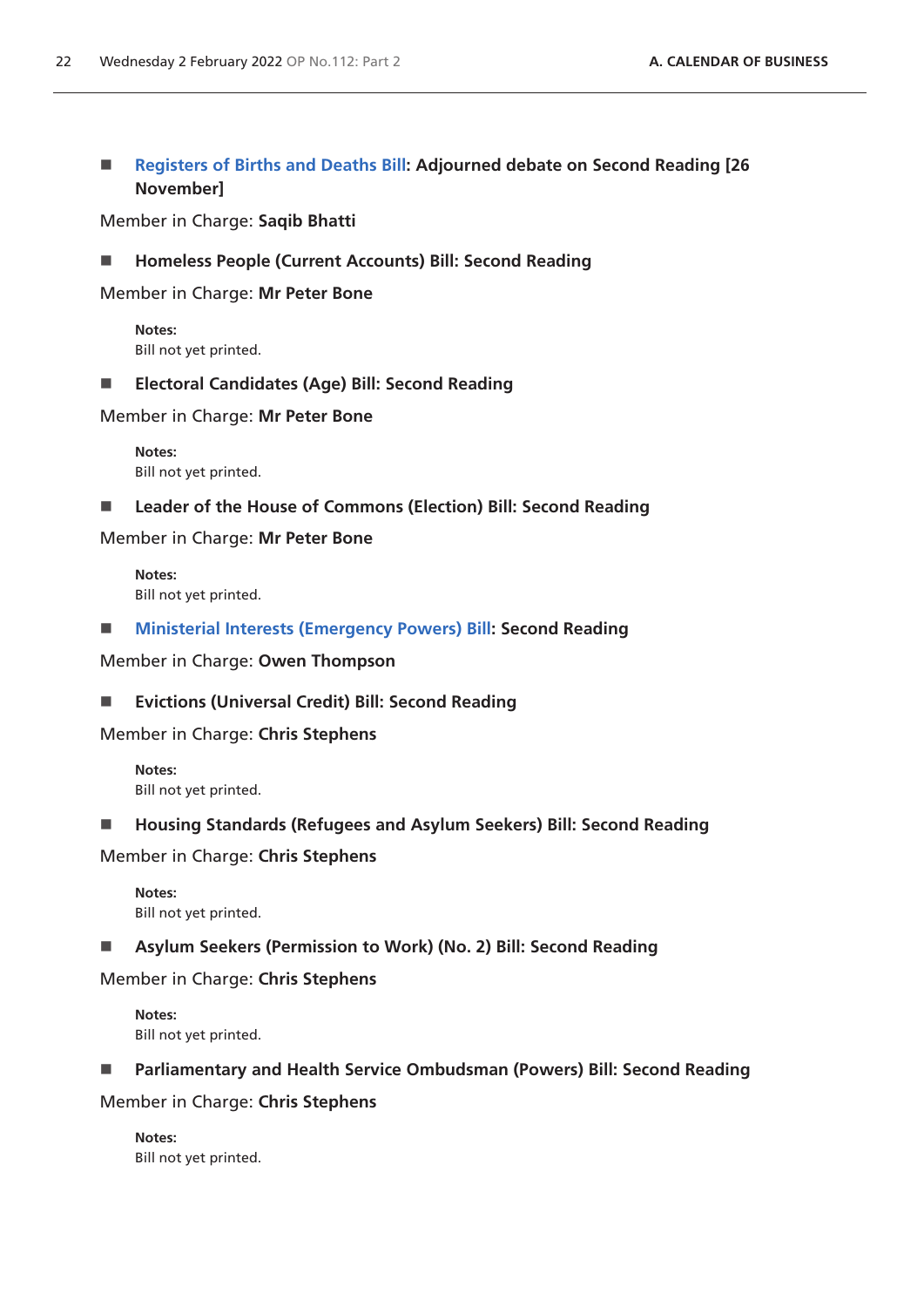# **Under-Occupancy Penalty (Report) Bill: Second Reading**

Member in Charge: **Chris Stephens**

**Notes:** Bill not yet printed.

**Social Security Benefits (Healthy Eating) Bill: Second Reading**

Member in Charge: **Chris Stephens**

**Notes:** Bill not yet printed.

■ Benefit Sanctions (Warnings) Bill: Second Reading

Member in Charge: **Chris Stephens**

**Notes:** Bill not yet printed.

**Universal Credit Sanctions (Zero Hours Contracts) Bill: Second Reading**

Member in Charge: **Chris Stephens**

**Notes:** Bill not yet printed.

**Asylum Seekers (Accommodation Eviction Procedures) Bill: Second Reading**

Member in Charge: **Chris Stephens**

**Notes:** Bill not yet printed.

**Disability Benefit Assessments (Recording) Bill: Second Reading**

Member in Charge: **Chris Stephens**

**Notes:** Bill not yet printed.

**Full Employment Bill: Second Reading**

Member in Charge: **Chris Stephens**

**Notes:** Bill not yet printed.

■ Health and Safety at Work Bill: Second Reading

Member in Charge: **Chris Stephens**

**Notes:** Bill not yet printed.

■ **[Corporate Homicide Bill](https://publications.parliament.uk/pa/bills/cbill/58-02/0046/210046.pdf): Second Reading** 

Member in Charge: **Chris Stephens**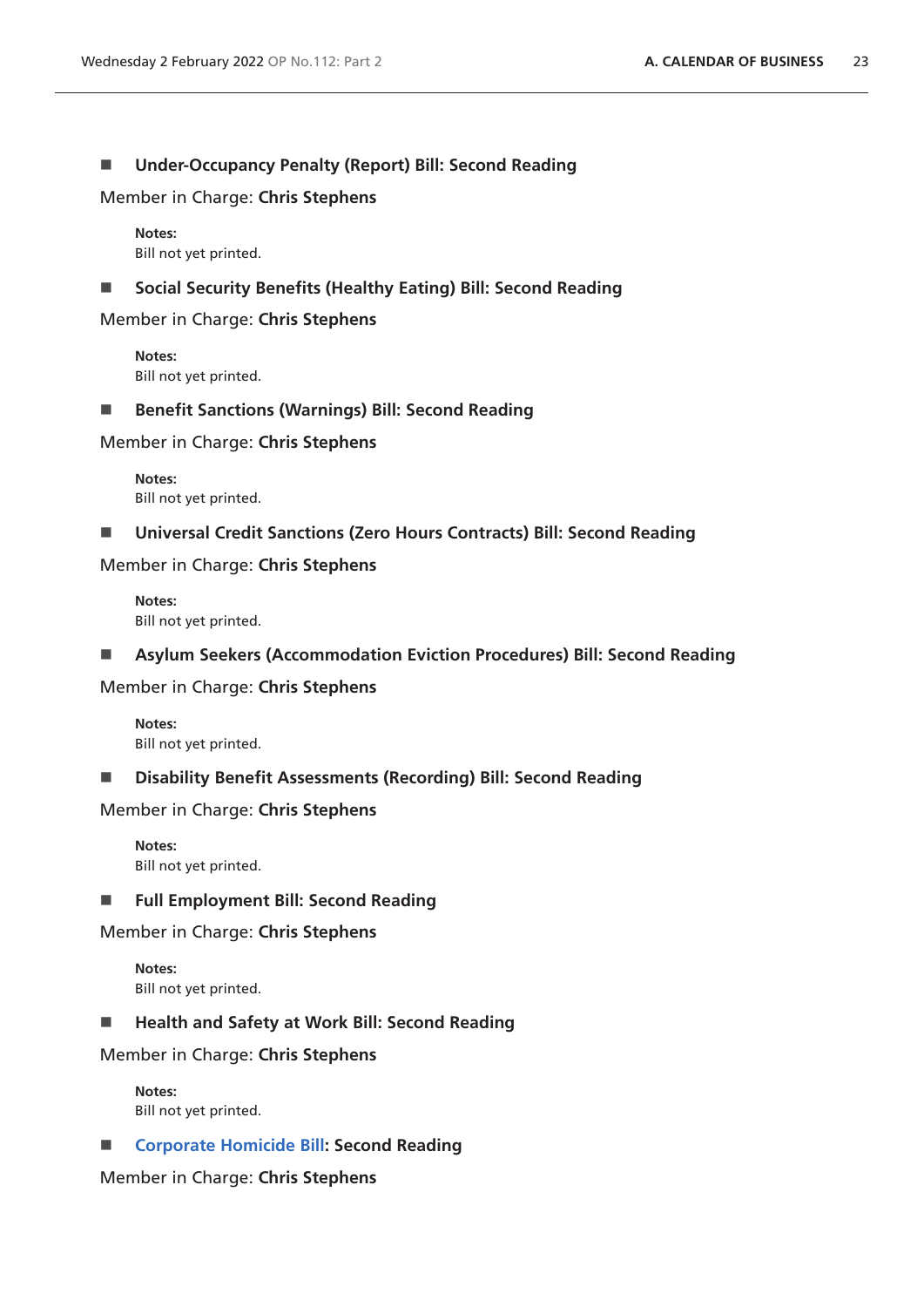## **[Workers \(Rights and Definition\) Bill:](https://publications.parliament.uk/pa/bills/cbill/58-02/0110/210110.pdf) Second Reading**

Member in Charge: **Chris Stephens**

## **Child Criminal Exploitation Bill: Second Reading**

Member in Charge: **Ms Lyn Brown**

**Notes:** Bill not yet printed.

# **[Business of the House Commission Bill](https://publications.parliament.uk/pa/bills/cbill/58-02/0078/210078.pdf): Adjourned debate on Second Reading [28 January]**

Member in Charge: **Mr Peter Bone**

#### ■ **[Mobile Homes Act 1983 \(Amendment\) Bill:](https://publications.parliament.uk/pa/bills/cbill/58-02/0102/210102.pdf) Second Reading**

Member in Charge: **Sir Christopher Chope**

#### **[Flooding \(Prevention and Insurance\) Bill:](https://publications.parliament.uk/pa/bills/cbill/58-02/0102/210102.pdf) Second Reading**

#### Member in Charge: **Emma Hardy**

#### **Notes:**

A money resolution and a ways and means resolution are required for this Bill to be proceeded with in Committee.

## **[Climate Change Bill](https://publications.parliament.uk/pa/bills/cbill/58-02/0021/210021.pdf): Second Reading**

#### Member in Charge: **Colum Eastwood**

**Notes:**

A money resolution is required for this Bill to be proceeded with in Committee.

#### **[Public Advocate Bill](https://publications.parliament.uk/pa/bills/cbill/58-02/0047/21047.pdf): Second Reading**

## Member in Charge: **Maria Eagle**

**Notes:**

A money resolution is required for this Bill to be proceeded with in Committee.

# ■ [Copyright \(Rights and Remuneration of Musicians, Etc.\) Bill](https://publications.parliament.uk/pa/bills/cbill/58-02/0019/210019.pdf): Adjourned debate on **Second Reading [3 December]**

Member in Charge: Kevin Brennan [R]

# **[Human Trafficking \(Child Protection\) Bill](https://publications.parliament.uk/pa/bills/cbill/58-02/0071/220071.pdf): Second Reading**

## Member in Charge: **Mr Peter Bone**

#### **Notes:**

A money resolution is required for this Bill to be proceeded with in Committee.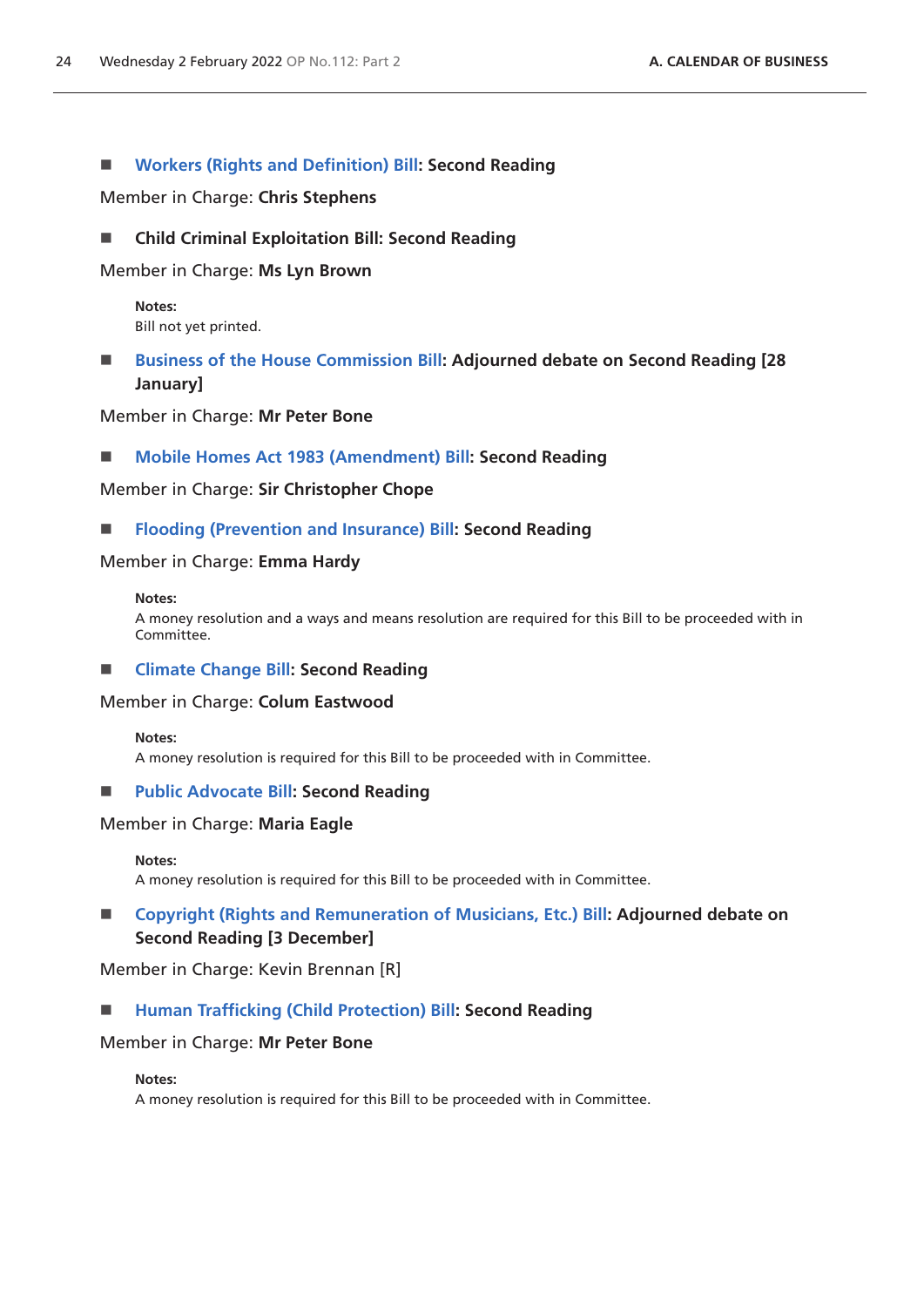# **[Prime Minister \(Temporary Replacement\) Bill](https://publications.parliament.uk/pa/bills/cbill/58-02/0042/210042.pdf): Adjourned debate on Second Reading [14 January]**

#### Member in Charge: **Mr Peter Bone**

**Notes:** Queen's consent to be signified on Third Reading.

■ **[BBC Licence Fee \(Abolition\) Bill:](https://publications.parliament.uk/pa/bills/cbill/58-02/0080/210080.pdf) Second Reading** 

Member in Charge: **Mr Peter Bone**

**[Electoral Commission \(Abolition\) Bill:](https://publications.parliament.uk/pa/bills/cbill/58-02/0069/210069.pdf) Second Reading**

Member in Charge: **Mr Peter Bone**

**[General Election \(Leaders' Debates\) Bill:](https://publications.parliament.uk/pa/bills/cbill/58-02/0072/210072.pdf) Second Reading**

Member in Charge: **Mr Peter Bone**

#### **Notes:**

A ways and means resolution is required for this Bill to be proceeded with in Committee

**[Hospitals \(Parking Charges and Business Rates\) Bill:](https://publications.parliament.uk/pa/bills/cbill/58-02/0070/210070.pdf) Second Reading**

Member in Charge: **Mr Peter Bone**

**[Asylum Seekers \(Return to Safe Countries\) Bill:](https://publications.parliament.uk/pa/bills/cbill/58-02/0079/210079.pdf) Second Reading**

Member in Charge: **Mr Peter Bone**

■ **[NHS England \(Alternative Treatment\) Bill:](https://publications.parliament.uk/pa/bills/cbill/58-02/0094/210094.pdf) Second Reading** 

Member in Charge: **Sir Christopher Chope**

#### **Notes:**

A money resolution is required for this Bill to be proceeded with in Committee.

**[Public Health \(Control of Disease\) Act 1984 \(Amendment\) Bill:](https://publications.parliament.uk/pa/bills/cbill/58-02/0092/210092.pdf) Second Reading**

Member in Charge: **Sir Christopher Chope**

**[Caravan Sites Bill:](https://publications.parliament.uk/pa/bills/cbill/58-02/0106/210106.pdf) Second Reading**

Member in Charge: **Sir Christopher Chope**

**[Public Sector Exit Payments \(Limitation\) Bill:](https://publications.parliament.uk/pa/bills/cbill/58-02/0107/210107.pdf) Second Reading**

Member in Charge: **Sir Christopher Chope**

 **[Regulatory Impact Assessments Bill](https://publications.parliament.uk/pa/bills/cbill/58-02/0099/210099.pdf): Second Reading** Member in Charge: **Sir Christopher Chope**

■ **[Illegal Immigration \(Offences\) Bill:](https://publications.parliament.uk/pa/bills/cbill/58-02/0104/210104.pdf) Second Reading** 

Member in Charge: **Sir Christopher Chope**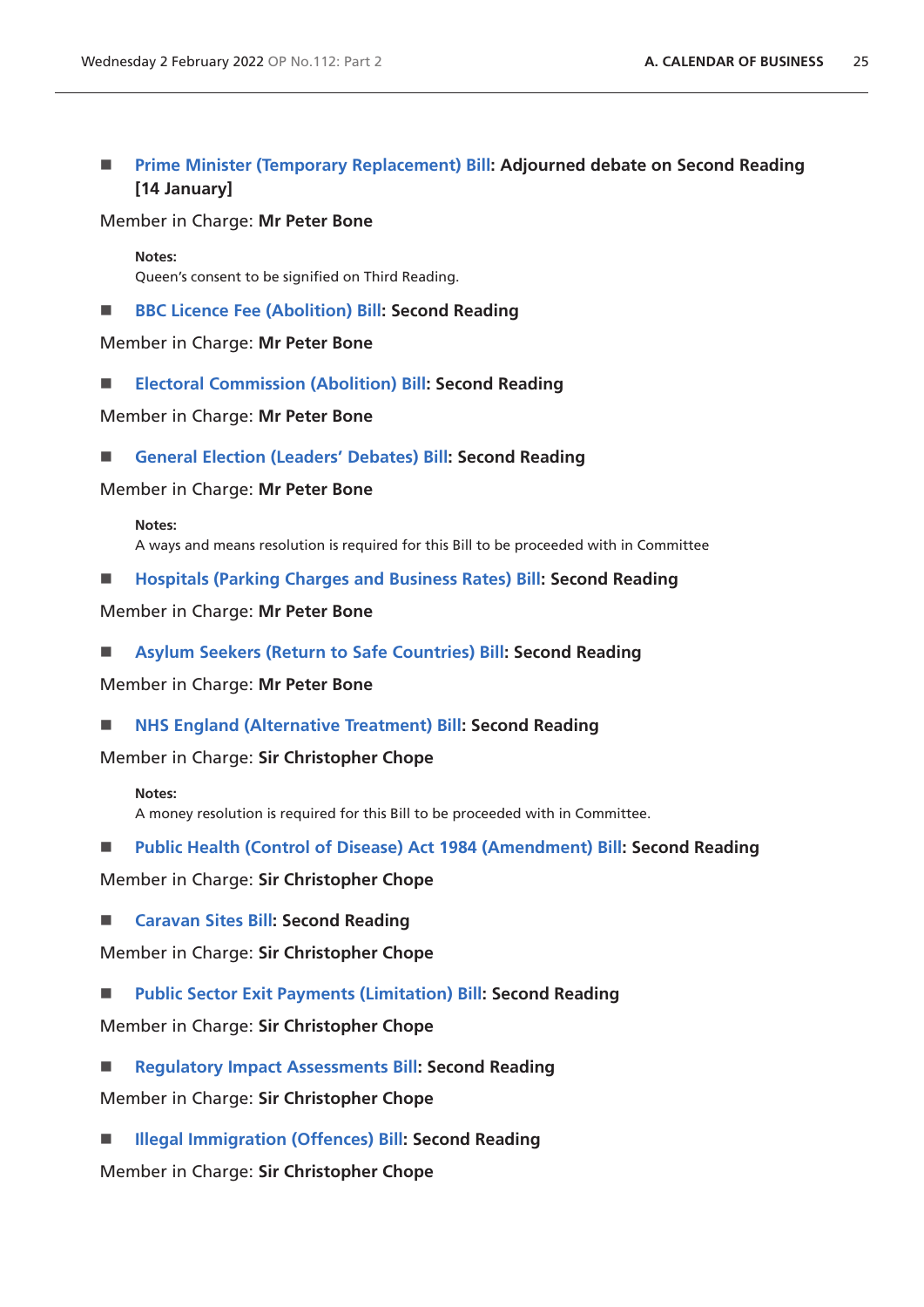**[BBC Licence Fee Non-Payment \(Decriminalisation for Over-75s\) Bill](https://publications.parliament.uk/pa/bills/cbill/58-02/0098/210098.pdf): Second Reading**

Member in Charge: **Sir Christopher Chope**

**[Green Belt \(Protection\) Bill:](https://publications.parliament.uk/pa/bills/cbill/58-02/0108/210108.pdf) Second Reading**

Member in Charge: **Sir Christopher Chope**

■ **[Covid-19 Vaccine Damage Bill:](https://publications.parliament.uk/pa/bills/cbill/58-02/0044/210044.pdf) Second Reading** 

Member in Charge: **Sir Christopher Chope**

## **ADJOURNMENT DEBATE**

■ Sutton Decentralised Energy Network: Elliot Colburn

# **MONDAY 7 FEBRUARY**

# **CHAMBER**

## **QUESTIONS**

- **2.30pm [Questions to the Secretary of State for Work and Pensions](https://commonsbusiness.parliament.uk/document/53896/html#anchor-4)**
- **3.15pm [Topical Questions to the Secretary of State for Work and Pensions](https://commonsbusiness.parliament.uk/document/53896/html#anchor-5)**

## Afterwards

## **PRESENTATION OF BILLS**

**Energy Company Obligation (Cavity Wall Insulation)**

## **Paul Maynard**

Bill to require energy companies to remove and replace incorrectly installed cavity wall insultation; and for connected purposes.

## ■ **Parliamentary Elections (Optional Preferential Vote)**

## **Paul Maynard**

Bill to introduce the optional preferential voting system for Parliamentary elections; and for connected purposes.

■ Ministerial Competence (External Review)

## **Paul Maynard**

Bill to make provision for an annual appraisal of the performance and competence of individual Ministers, conducted outside the Cabinet Office, to inform the Prime Minister in recommending ministerial appointments; and for connected purposes.

**Charities (Income Source Statements)**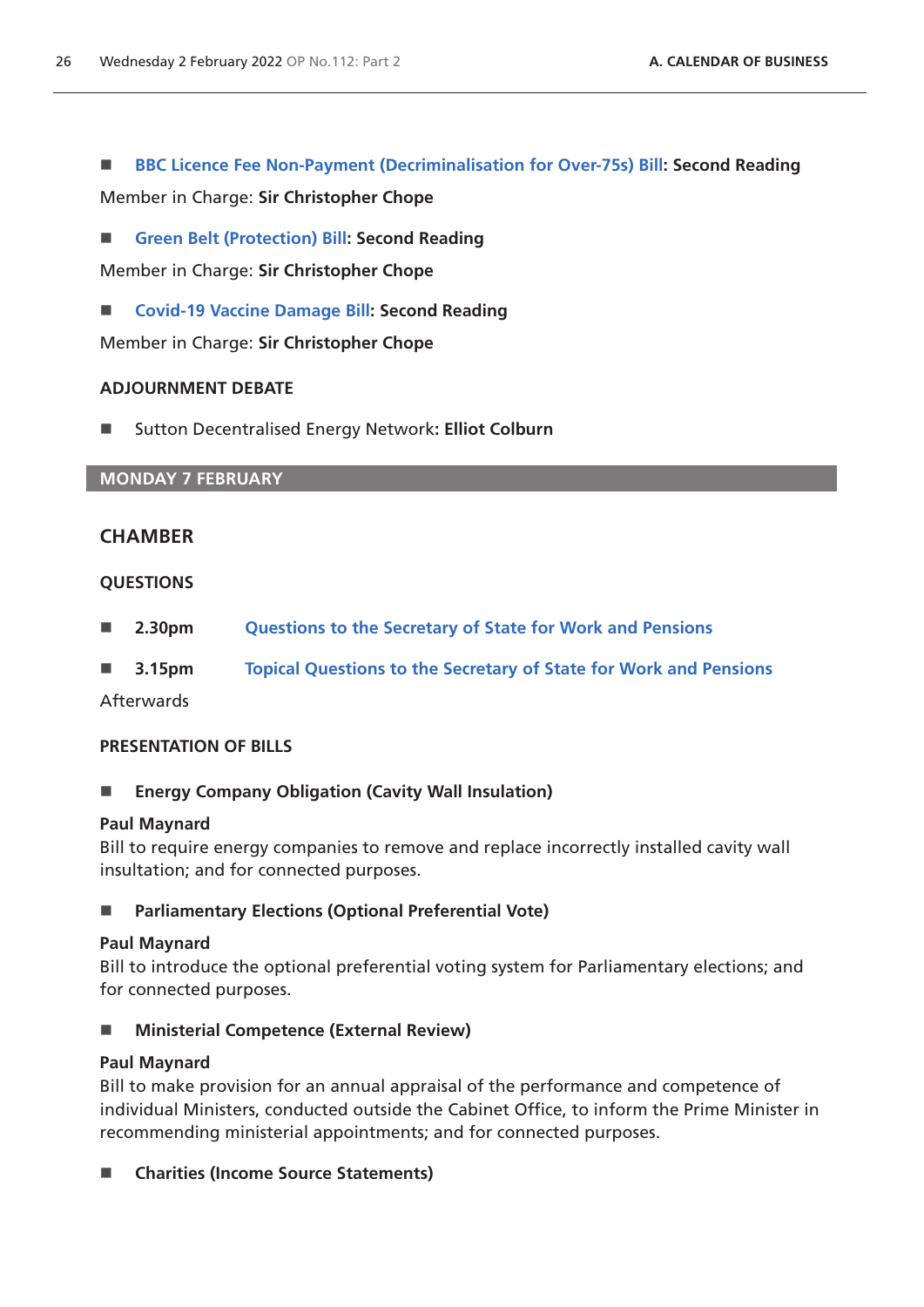## **Paul Maynard**

Bill to require the Charity Commission to publish statistics of the proportion of income of each registered charity which is derived from public expenditure; and for connected purposes.

**Local Welfare Assistance (Statements)**

# **Paul Maynard**

Bill to require local authorities to publish statements of expenditure and the numbers of grants made to residents through the local welfare assistance scheme; and for connected purposes.

# **SOCIAL SECURITY**

# **David Rutley**

That the draft [Social Security Benefits Up-rating Order 2022,](https://www.legislation.gov.uk/ukdsi/2022/9780348231151/pdfs/ukdsi_9780348231151_en.pdf) which was laid before this House on 17 January, be approved.

# **PENSIONS**

## **Guy Opperman**

That the draft [Guaranteed Minimum Pensions Increase Order 2022](https://www.legislation.gov.uk/ukdsi/2022/9780348231076/pdfs/ukdsi_9780348231076_en.pdf), which was laid before this House on 17 January, be approved.

# **[NORTHERN IRELAND \(MINISTERS, ELECTIONS AND PETITIONS OF CONCERN\) BILL:](https://publications.parliament.uk/pa/bills/cbill/58-02/0236/210236.pdf) CONSIDERATION OF LORDS AMENDMENTS**

**Notes:**

Neither of the Lords Amendments engages financial privilege.

## **ADJOURNMENT DEBATE**

Support for the dentist industry and NHS backlogs**: Andy Carter**

# **WESTMINSTER HALL**

# **4.30pm** That this House has considered [e-petition 591775](https://petition.parliament.uk/petitions/591775), relating to laboratory animals and the Animal Welfare Act**: Martyn Day, on behalf of the Petitions Committee**

#### **Notes:**

The subject for this debate was determined by the Petitions Committee. The sitting will last for up to three hours. The sitting will be suspended and time added if divisions take place in the main Chamber [\(Standing Order No. 10\(3\)](https://publications.parliament.uk/pa/cm5802/cmstords/so_804_2021/so-orders.html#so-10_3)).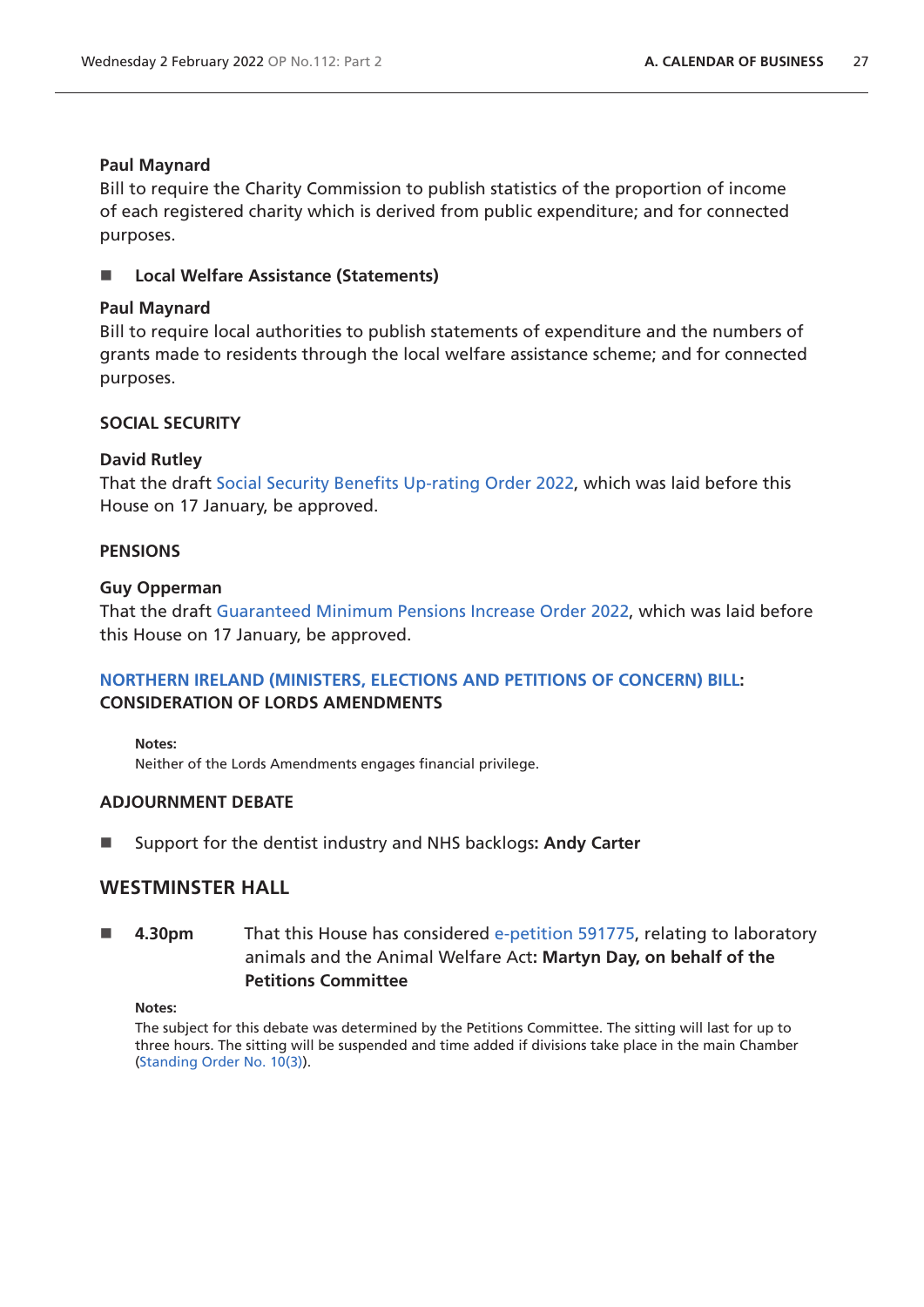# **TUESDAY 8 FEBRUARY**

# **CHAMBER**

## **QUESTIONS**

- **11.30am Questions to the Secretary of State for Justice**
- **12.15pm Topical Questions to the Secretary of State for Justice**

Afterwards

#### **MOTOR VEHICLE TESTS (DIESEL PARTICULATE FILTERS): TEN MINUTE RULE MOTION**

#### **Mr Barry Sheerman**

That leave be given to bring in a Bill to set standards as to the emissions particulate sensing technology to be used in roadworthiness tests for diesel vehicles; and for connected purposes

#### **Notes:**

The Member moving and a Member opposing this Motion may each speak for up to 10 minutes.

# **WESTMINSTER HALL**

 **9.30am** That this House has considered the Yazidi genocide: **Brendan O'Hara [R] Notes:**

The Chairman of Ways and Means appointed this debate on the recommendation of the Backbench Business Committee.

 **11.00am** That this House has considered the provision of grit bins: **Robert Largan Notes:**

The sitting will be suspended from 11.30am to 2.30pm.

- **2.30pm** That this House has considered the potential merits of reopening the Leamside Line: **Mrs Sharon Hodgson**
- **4.00pm** That this House has considered requests for military aid to civil authorities during the covid-19 outbreak: **Chris Loder**
- **4.30pm** That this House has considered funding of local authorities on Merseyside: **Margaret Greenwood**

#### **Notes:**

The debate at 4.30pm will last for up to an hour.

The sitting will be suspended and time added if divisions take place in the main Chamber [\(Standing Order](https://publications.parliament.uk/pa/cm5802/cmstords/so_804_2021/so-orders.html#so-10_3)  [No. 10\(3\)](https://publications.parliament.uk/pa/cm5802/cmstords/so_804_2021/so-orders.html#so-10_3)).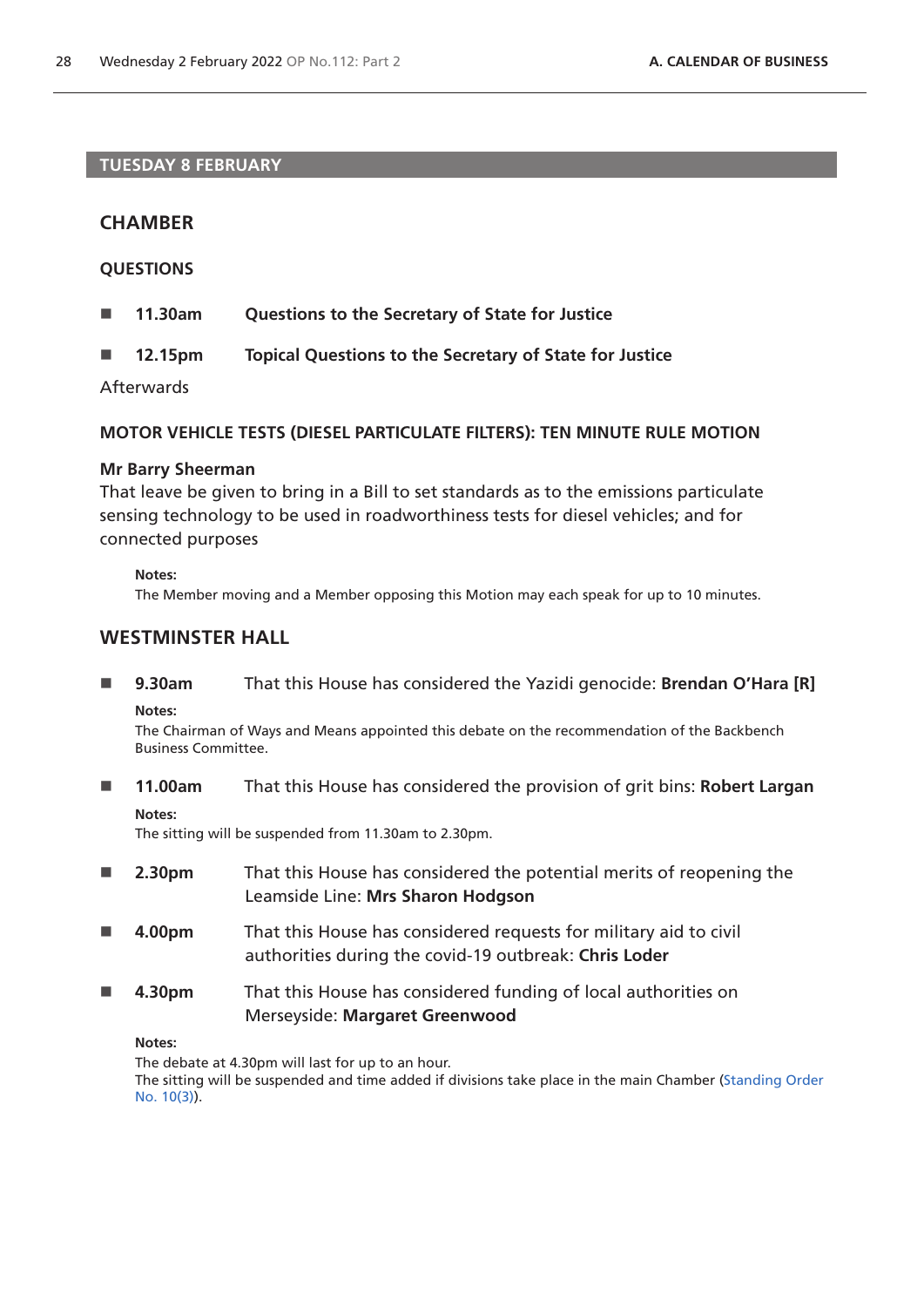## **WEDNESDAY 9 FEBRUARY**

# **CHAMBER**

## **QUESTIONS**

- **11.30am [Questions to the Secretary of State for Wales](https://commonsbusiness.parliament.uk/document/53896/html#anchor-7)**
- **12 noon Questions to the Prime Minister**

Afterwards

## **SEALS (PROTECTION): TEN MINUTE RULE MOTION**

## **Tracey Crouch**

That leave be given to bring in a Bill to amend the Wildlife and Countryside Act 1981 to make the intentional or reckless disturbance or harassment of seals an offence; to make further provision about the protection of seals; and for connected purposes.

**Notes:**

The Member moving and a Member opposing this Motion may each speak for up to 10 minutes.

# **WESTMINSTER HALL**

| <b>In the </b>             | 9.30am  | That this House has considered special educational needs and children's<br>mental health services: Laura Farris                                                 |
|----------------------------|---------|-----------------------------------------------------------------------------------------------------------------------------------------------------------------|
| <b>In the Second State</b> | 11.00am | That this House has considered regulation of supported exempt<br>accommodation: Shabana Mahmood                                                                 |
| Notes:                     |         | The sitting will be suspended from 11.30am to 2.30pm.                                                                                                           |
| $\mathbb{R}^n$             | 2.30pm  | That this House has considered supporting people with endometriosis in<br>the workplace: Alec Shelbrooke                                                        |
| <b>In the </b>             | 4.00pm  | That this House has considered the 20th anniversary of the 2002 Gujarat<br>riots: Kim Leadbeater                                                                |
| <b>In the </b>             | 4.30pm  | That this House has considered the potential environmental and health<br>impacts of the proposed expansion at Edmonton EcoPark: Sir lain<br><b>Duncan Smith</b> |

**Notes:**

The debate at 4.30pm will last for up to an hour.

The sitting will be suspended and time added if divisions take place in the main Chamber [\(Standing Order](https://publications.parliament.uk/pa/cm5802/cmstords/so_804_2021/so-orders.html#so-10_3)  [No. 10\(3\)](https://publications.parliament.uk/pa/cm5802/cmstords/so_804_2021/so-orders.html#so-10_3)).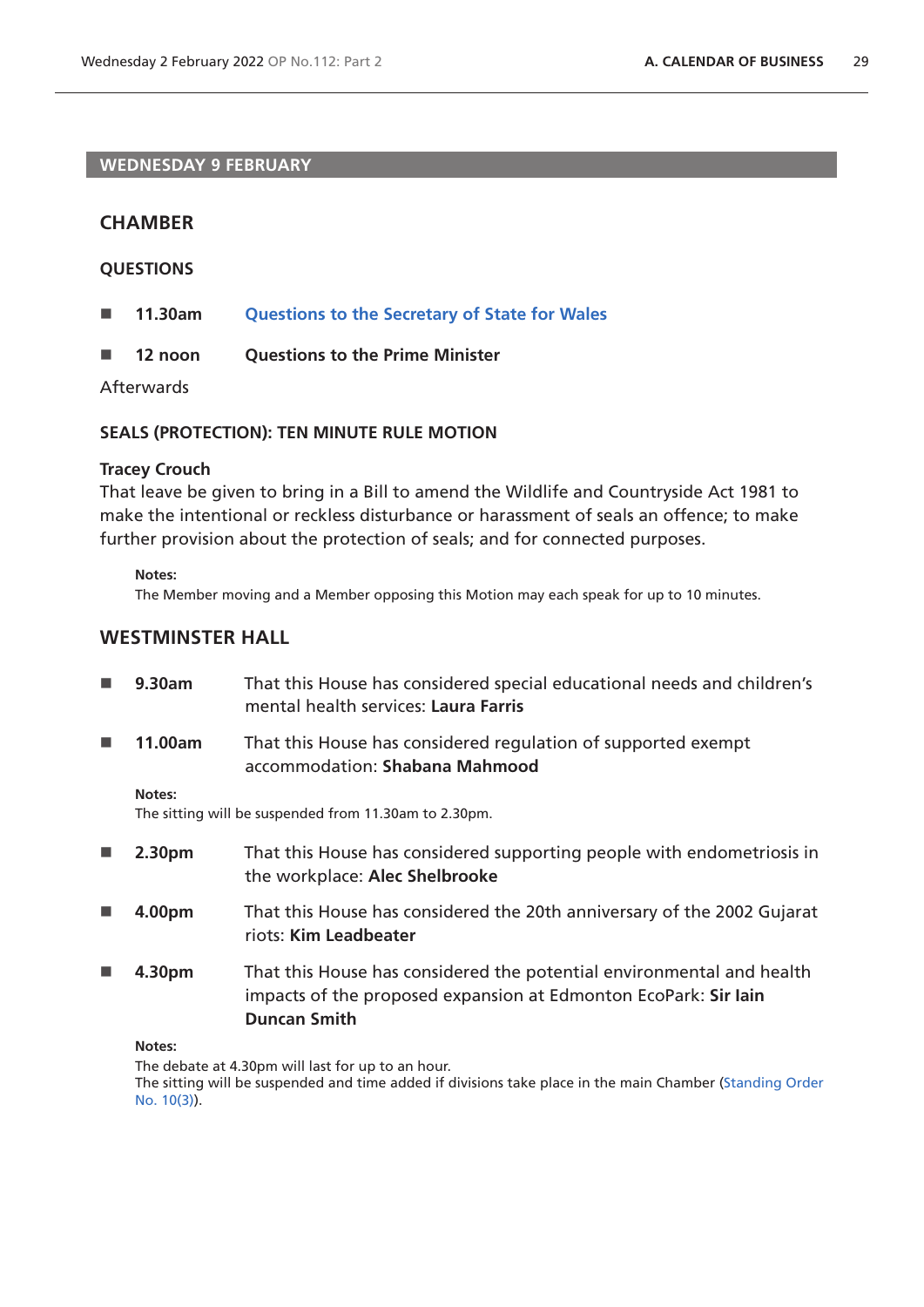#### **THURSDAY 10 FEBRUARY**

# **CHAMBER**

## **QUESTIONS**

- **9.30am Questions to the Secretary of State for Digital, Culture, Media and Sport**
- **10.00am Topical Questions to the Secretary of State for Digital, Culture, Media and Sport**
- **10.10am Questions to the Attorney General**

# **WESTMINSTER HALL**

 **1.30pm** That this House has considered access to NHS dentistry: **Peter Aldous, Judith Cummins**

**Notes:**

The subject of this debate was determined by the Backbench Business Committee. The sitting will be suspended and time added if divisions take place in the main Chamber [\(Standing Order](https://publications.parliament.uk/pa/cm5802/cmstords/so_804_2021/so-orders.html#so-10_3)  [No. 10\(3\)](https://publications.parliament.uk/pa/cm5802/cmstords/so_804_2021/so-orders.html#so-10_3)).

#### **MONDAY 21 FEBRUARY**

## **CHAMBER**

## **QUESTIONS**

- **2.30pm Questions to the Secretary of State for Defence**
- **3.15pm Topical Questions to the Secretary of State for Defence**

## **WESTMINSTER HALL**

 **4.30pm** That this House has considered [e-petition 327108](https://petition.parliament.uk/petitions/327108), relating to reform of the Gender Recognition Act**: Elliot Colburn, on behalf of the Petitions Committee**

#### **Notes:**

The subject for this debate was determined by the Petitions Committee. The sitting will last for up to three hours. The sitting will be suspended and time added if divisions take place in the main Chamber [\(Standing Order No. 10\(3\)](https://publications.parliament.uk/pa/cm5802/cmstords/so_804_2021/so-orders.html#so-10_3)).

#### **Relevant Documents:**

Third Report of the Women and Equalities Committee, Reform of the Gender Recognition Act, [HC 977](https://committees.parliament.uk/publications/8329/documents/84728/default/)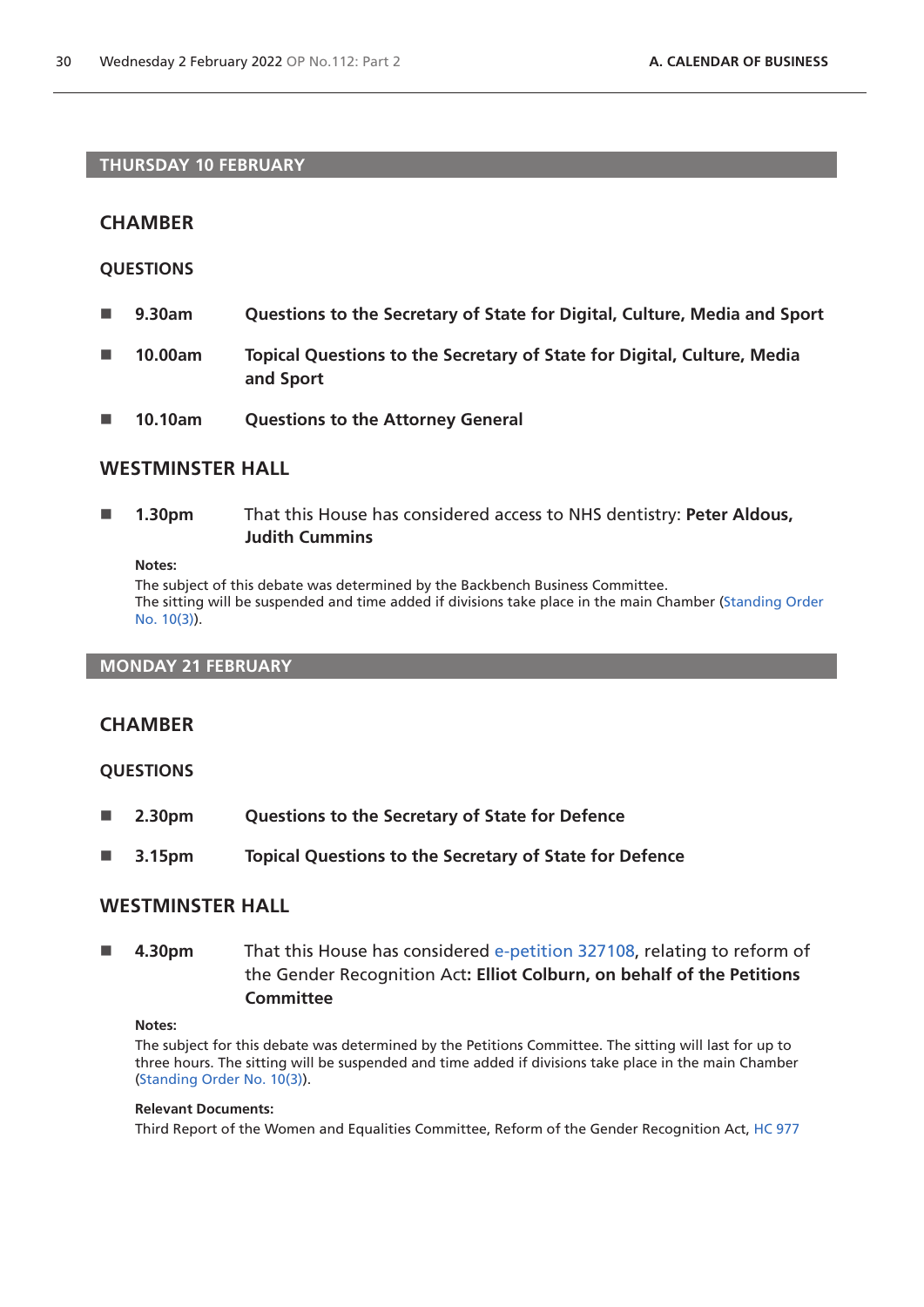# **TUESDAY 22 FEBRUARY**

# **CHAMBER**

## **QUESTIONS**

- **11.30am Questions to the Secretary of State for Business, Energy and Industrial Strategy**
- **12.15pm Topical Questions to the Secretary of State for Business, Energy and Industrial Strategy**

# Afterwards

#### **COMMONWEALTH PARLIAMENTARY ASSOCIATION (STATUS): TEN MINUTE RULE MOTION**

#### **Mr Ian Liddell-Grainger**

That leave be given to bring in a Bill to provide for corporate status of and for certain privileges and immunities to be accorded to the international inter-parliamentary organisation of national and sub-national legislatures of Commonwealth countries known as the Commonwealth Parliamentary Association and to its Secretary-General; and for connected purposes.

#### **Notes:**

The Member moving and a Member opposing this Motion may each speak for up to 10 minutes.

# **WEDNESDAY 23 FEBRUARY**

# **CHAMBER**

## **QUESTIONS**

- **11.30am Questions to the Minister for Women and Equalities**
- **11.53am Topical Questions to the Minister for Women and Equalities**
- **12 noon Questions to the Prime Minister**

## Afterwards

# **TEN MINUTE RULE MOTION**

#### **Owen Thompson**

That leave be given to bring in a Bill under SO No. 23 [details to be provided].

#### **Notes:**

The Member moving and a Member opposing this Motion may each speak for up to 10 minutes.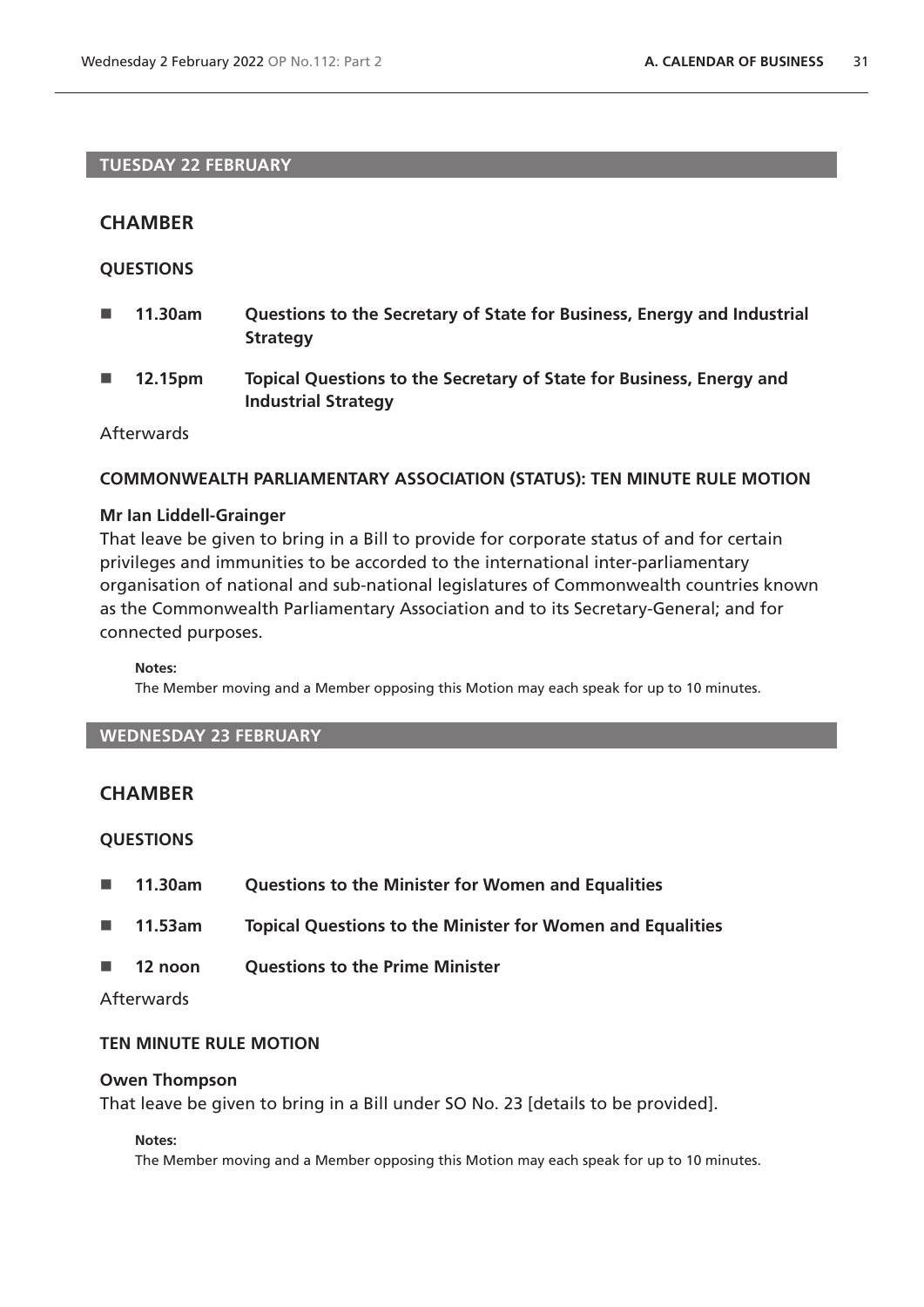## **THURSDAY 24 FEBRUARY**

# **CHAMBER**

## **QUESTIONS**

- **9.30am Questions to the Chancellor of the Duchy of Lancaster and Minister for the Cabinet Office**
- **10.15am Topical Questions to the Chancellor of the Duchy of Lancaster and Minister for the Cabinet Office**

# **FRIDAY 25 FEBRUARY**

# **CHAMBER**

#### **[Marriage and Civil Partnership \(Minimum Age\) Bill:](https://publications.parliament.uk/pa/bills/cbill/58-02/0018/210018.pdf) Remaining Stages**

#### Member in Charge: **Mrs Pauline Latham**

Not amended in Public Bill Committee, to be considered.

#### **Relevant Documents:**

Letter from the Chair of the Joint Committee on Human Rights to Pauline Latham MP relating to the Marriage and Civil Partnership (Minimum Age) Bill, dated [24 November 2021](https://committees.parliament.uk/publications/8079/documents/83043/default/)

#### **Local Authority Boundaries (Referendums) Bill: Second Reading**

# Member in Charge: **Robbie Moore**

**Notes:** Bill not yet printed.

#### **City of Bradford (Referendum on Shipley and Keighley) Bill: Second Reading**

## Member in Charge: **Philip Davies**

**Notes:** Bill not yet printed.

#### **Human Trafficking (Sentencing) Bill: Second Reading**

#### Member in Charge: **Mr Peter Bone**

**Notes:** Bill not yet printed.

#### ■ Rule of Law (Enforcement by Public Authorities) Bill: Second Reading

#### Member in Charge: **Sir Christopher Chope**

**Notes:** Bill not yet printed.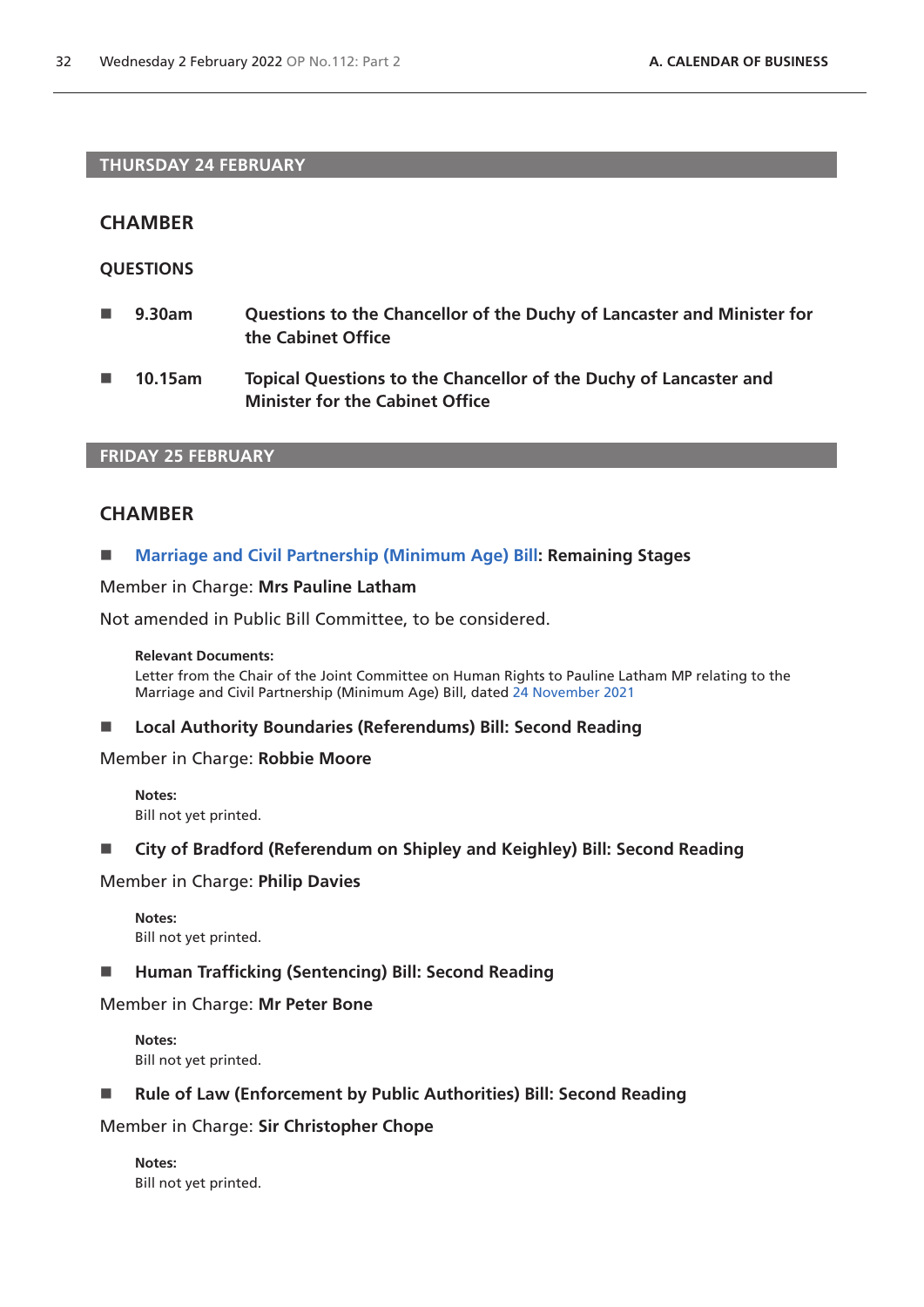**Bereavement Leave and Pay (Stillborn and Miscarried Babies) Bill: Second Reading**

Member in Charge: **Sarah Owen**

**Notes:** Bill not yet printed.

**[Energy Pricing Bill:](https://publications.parliament.uk/pa/bills/cbill/58-02/0053/210053.pdf) Second Reading**

Member in Charge: **Martyn Day**

■ **[Devolution \(Employment\) \(Scotland\) Bill](https://publications.parliament.uk/pa/bills/cbill/58-02/0170/210170.pdf)**: Second Reading

Member in Charge: **Gavin Newlands**

**[Asylum Seekers \(Permission to Work\) Bill](https://publications.parliament.uk/pa/bills/cbill/58-02/0036/210036.pdf): Second Reading**

Member in Charge: **Carol Monaghan**

 **United Kingdom Atomic Energy Authority Pension Transfers (Parliamentary and Health Service Ombudsman Investigation) Bill: Second Reading**

Member in Charge: **David Johnston**

**Notes:** Bill not yet printed.

**[Local Electricity Bill](https://publications.parliament.uk/pa/bills/cbill/58-02/0154/210154.pdf): Second Reading**

Member in Charge: **David Johnston**

■ House of Lords (Elected Senate) Bill: Second Reading

Member in Charge: **Paul Maynard**

**Notes:** Bill not yet printed.

**Pensions (Extension of Automatic Enrolment) Bill: Second Reading**

Member in Charge: **Mr Richard Holden**

**Notes:** Bill not yet printed.

**Digitally Altered Body Images Bill: Second Reading**

Member in Charge: **Dr Luke Evans**

**Notes:** Bill not yet printed.

■ [Immigration \(Health and Social Care Staff\) Bill:](https://publications.parliament.uk/pa/bills/cbill/58-02/0123/210123.pdf) Second Reading

Member in Charge: **Christine Jardine**

**Notes:**

A money resolution is required for this Bill to be proceeded with in Committee.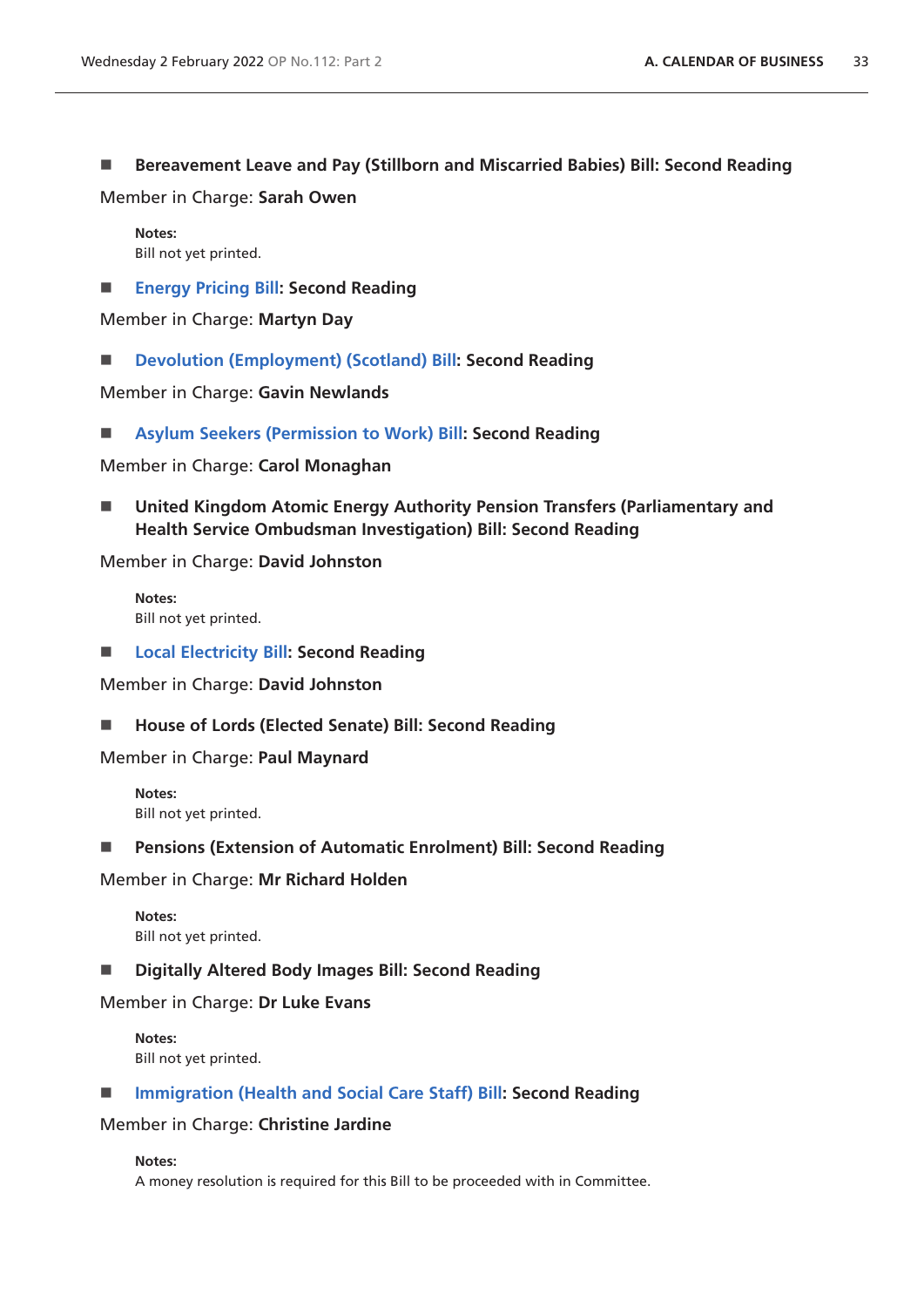#### **Prisons (Violence) Bill: Second Reading**

Member in Charge: **Grahame Morris**

**Notes:** Bill not yet printed.

#### **Kinship Care (Parental Leave) Bill: Second Reading**

Member in Charge: **Katherine Fletcher**

**Notes:** Bill not yet printed.

#### **[Planning and Local Representation Bill:](https://publications.parliament.uk/pa/bills/cbill/58-02/0147/210147.pdf) Second Reading**

Member in Charge: **Rachel Hopkins**

**Notes:** Queen's consent to be signified on Third Reading.

#### **[Pedicabs \(London\) Bill](https://publications.parliament.uk/pa/bills/cbill/58-02/0058/210058.pdf): Adjourned debate on Second Reading [19 November]**

#### Member in Charge: **Nickie Aiken**

#### **Notes:**

A money resolution and a ways and means resolution are required for this Bill to be proceeded with in Committee.

■ [Hares \(Closed Season\) Bill](https://publications.parliament.uk/pa/bills/cbill/58-02/0217/220217.pdf): Second Reading

Member in Charge: **Richard Fuller**

**Abuse of Public-facing Workers (Offences) Bill: Second Reading**

Member in Charge: **Olivia Blake**

**Notes:** Bill not yet printed.

**[Electricity Grid \(Review\) Bill](https://publications.parliament.uk/pa/bills/cbill/58-02/0175/220175.pdf): Second Reading**

Member in Charge: **Alan Brown**

 **Schools and Educational Settings (Essential Infrastructure and Opening During Emergencies) Bill: Second Reading**

Member in Charge: **Robert Halfon**

**Notes:** Bill not yet printed.

■ **[Medical Cannabis \(Access\) Bill](https://publications.parliament.uk/pa/bills/cbill/58-02/0020/210020.pdf): Adjourned debate on Second Reading [10 December]** 

Member in Charge: **Jeff Smith**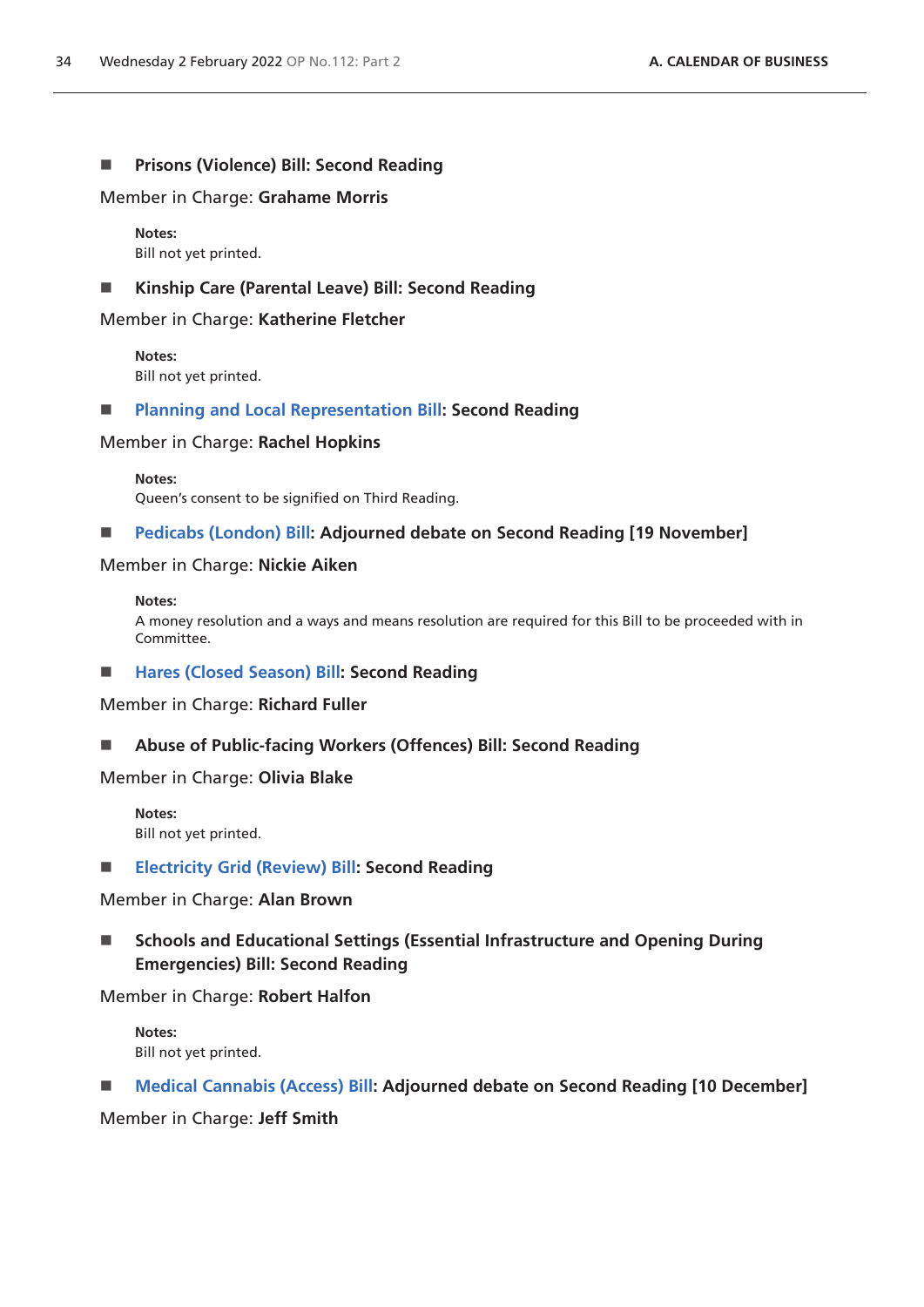# ■ Social Housing (Emergency Protection Of Tenancy Rights) Bill: Second Reading

#### Member in Charge: **Helen Hayes**

**Notes:** Bill not yet printed.

#### **MONDAY 28 FEBRUARY**

# **WESTMINSTER HALL**

# **4.30pm** That this House has considered e-petitions [272087](https://petition.parliament.uk/petitions/272087) and [575833,](https://petition.parliament.uk/petitions/575833) relating to online abuse: **Catherine McKinnell, on behalf of the Petitions Committee**

**Notes:**

The subject for this debate was determined by the Petitions Committee. The sitting will last for up to three hours. The sitting will be suspended and time added if divisions take place in the main Chamber [\(Standing Order No. 10\(3\)](https://publications.parliament.uk/pa/cm5802/cmstords/so_804_2021/so-orders.html#so-10_3)).

#### **Relevant Documents:**

Second Report of the Petitions Committee, Tackling Online Abuse, [HC 766](https://committees.parliament.uk/publications/8669/documents/88038/default/)

#### **TUESDAY 1 MARCH**

# **CHAMBER**

#### **TEN MINUTE RULE MOTION**

#### **Chris Grayling**

That leave be given to bring in a Bill under SO No. 23 [details to be provided].

#### **Notes:**

The Member moving and a Member opposing this Motion may each speak for up to 10 minutes.

#### **FRIDAY 18 MARCH**

## **CHAMBER**

## ■ Mental Health Provision (Children and Young People) Bill: Second Reading

Member in Charge: **Munira Wilson**

**Notes:** Bill not yet printed.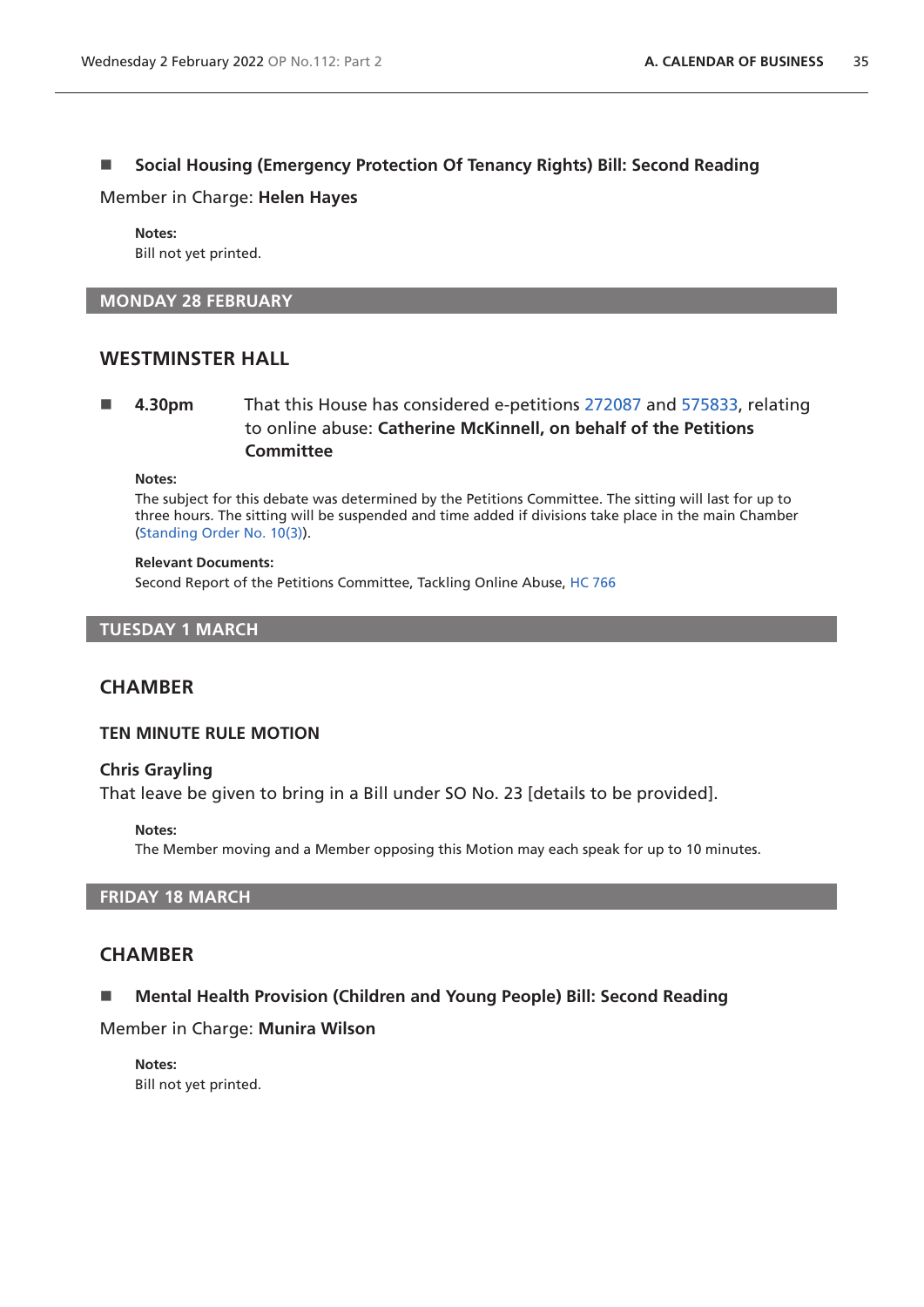## **Goods Delivery Services Bill: Second Reading**

Member in Charge: **Jamie Stone**

**Notes:** Bill not yet printed.

■ Commercial Rent (Prohibition of Upward-Only Reviews) Bill: Second Reading

Member in Charge: **Sarah Olney**

**Notes:** Bill not yet printed.

■ Conversion Therapy (Prohibition) Bill: Second Reading

Member in Charge: **Wera Hobhouse**

**Notes:** Bill not yet printed.

**Palestine Statehood (Recognition) Bill: Second Reading**

Member in Charge: **Layla Moran**

**Notes:** Bill not yet printed.

**North Northamptonshire (Urgent Care Facilities) Bill: Second Reading**

Member in Charge: **Mr Peter Bone**

**Notes:** Bill not yet printed.

■ **Dogs (DNA Databases) Bill: Second Reading** 

Member in Charge: **Andrew Griffith**

**Notes:** Bill not yet printed.

**[Tibet and Xinjiang \(Reciprocal Access\) Bill](https://publications.parliament.uk/pa/bills/cbill/58-02/0148/210148.pdf): Second Reading**

Member in Charge: **Tim Loughton**

## ■ Button Batteries (Safety) Bill: Second Reading

Member in Charge: **Jo Gideon**

**Notes:** Bill not yet printed.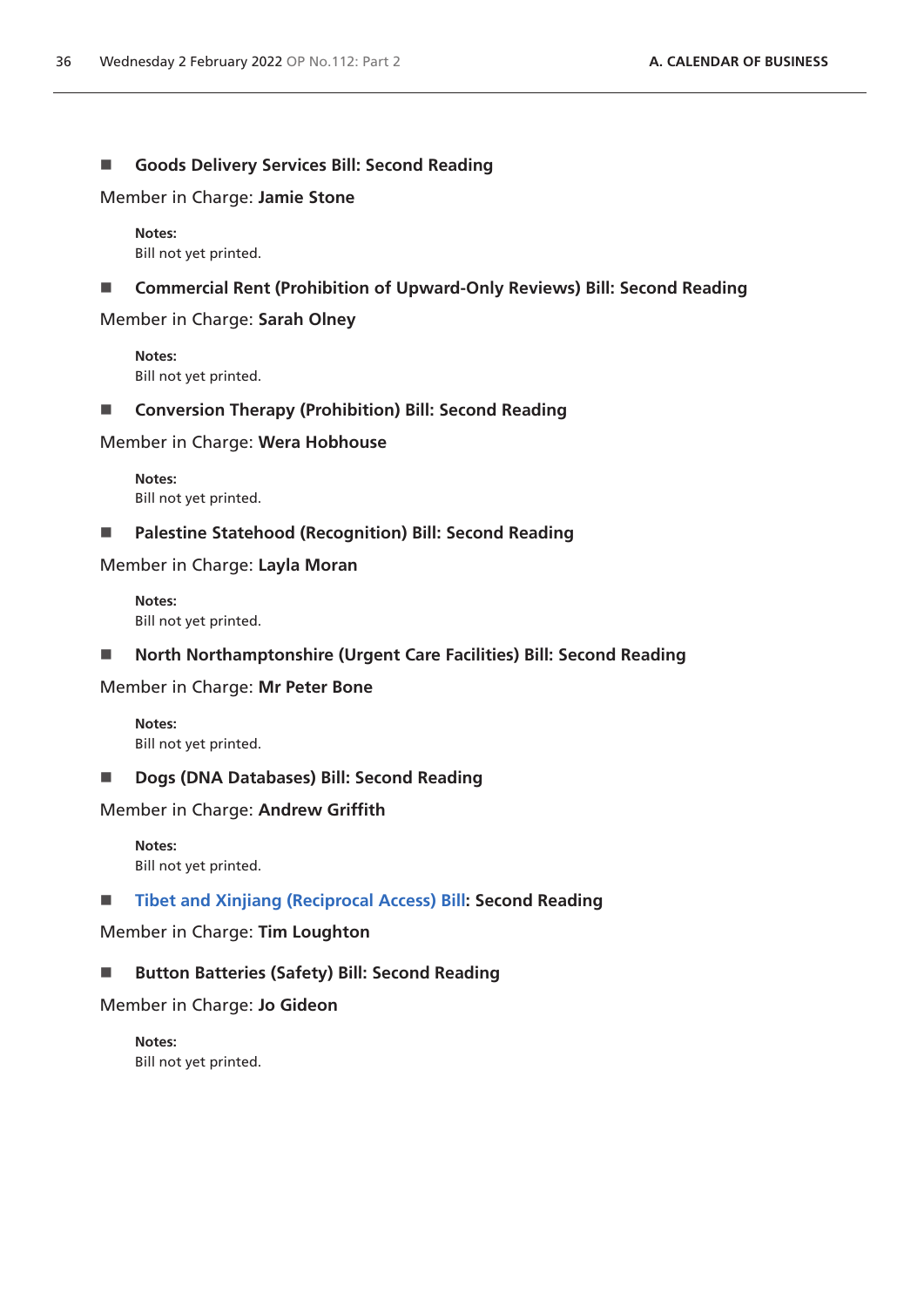## **[Employment Bill:](https://publications.parliament.uk/pa/bills/cbill/58-02/0045/21045.pdf) Second Reading**

#### Member in Charge: **Martin Docherty-Hughes**

#### **Notes:**

A money resolution is required for this Bill to be proceeded with in Committee. Queen's consent to be signified on Third Reading.

**[Workers \(Employment Security and Definition\) Bill:](https://publications.parliament.uk/pa/bills/cbill/58-02/0109/21109.pdf) Second Reading**

## Member in Charge: **Martin Docherty-Hughes**

## **[Fire and Building Safety \(Public Inquiry\) Bill:](https://publications.parliament.uk/pa/bills/cbill/58-02/0142/210142.pdf) Second Reading**

#### Member in Charge: **Daisy Cooper**

#### **Notes:**

A money resolution is required for this Bill to be proceeded with in Committee.

#### ■ **[Dogs \(Protection of Livestock\) Bill](https://publications.parliament.uk/pa/bills/cbill/58-02/0151/210151.pdf): Second Reading**

#### Member in Charge: **Virginia Crosbie**

## ■ Non-Disclosure Agreements (No. 2) Bill: Second Reading

#### Member in Charge: **Mrs Maria Miller**

**Notes:** Bill not yet printed.

■ Bereavement (Leave and Pay) Bill: Second Reading

## Member in Charge: **Patricia Gibson**

**Notes:** Bill not yet printed.

#### ■ Hen Caging (Prohibition) Bill: Second Reading

Member in Charge: **Henry Smith**

**Notes:** Bill not yet printed.

## **Education Employment (Accompaniment to Hearings) Bill: Second Reading**

#### Member in Charge: **Brendan Clarke-Smith**

**Notes:** Bill not yet printed.

## **[Decarbonisation and Economic Strategy Bill:](https://publications.parliament.uk/pa/bills/cbill/58-02/0172/210172.pdf) Second Reading**

#### Member in Charge: **Caroline Lucas**

## **Notes:**

A money resolution is required for this Bill to be proceeded with in Committee.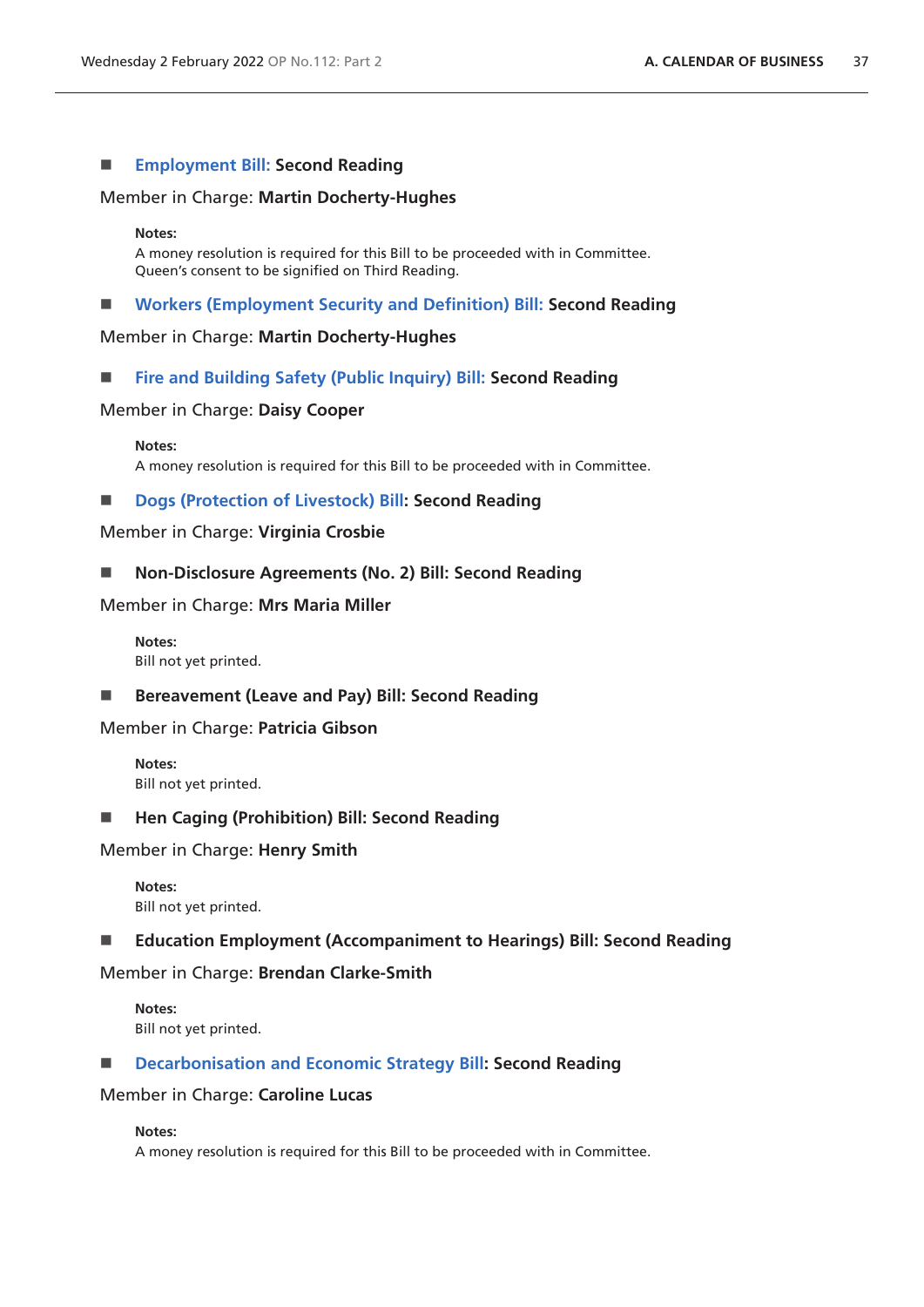## **Paternity (Leave and Pay) Bill: Second Reading**

Member in Charge: **Gareth Davies**

#### **Notes:**

Bill not yet printed.

## **[Crown Estate \(Devolution to Wales\) Bill:](https://publications.parliament.uk/pa/bills/cbill/58-02/0067/210067.pdf) Second Reading**

Member in Charge: **Liz Saville Roberts**

**Notes:** Queen's consent to be signified on Third Reading.

## **[Minimum Energy Performance of Buildings \(No. 2\) Bill](https://publications.parliament.uk/pa/bills/cbill/58-02/0150/210150.pdf): Second Reading**

#### Member in Charge: **Sir Roger Gale**

**Notes:** A money resolution is required for this Bill to be proceeded with in Committee. Queen's consent to be signified on Third Reading.

# **[Recognition of Armenian Genocide Bill: S](https://publications.parliament.uk/pa/bills/cbill/58-02/0190/210190.pdf)econd Reading**

Member in Charge: **Tim Loughton [R]**

#### **Intimate Images (Offences) Bill: Second Reading**

#### Member in Charge: **Mrs Maria Miller**

**Notes:** Bill not yet printed.

## **Pregnancy and Maternity (Redundancy Protection) Bill: Second Reading**

#### Member in Charge: **Mrs Maria Miller**

**Notes:** Bill not yet printed.

#### **Flexible Working Bill: Second Reading**

## Member in Charge: **Tulip Siddiq**

**Notes:** Bill not yet printed.

## ■ Hate Crime (Misogyny) Bill: Second Reading

## Member in Charge: **Wera Hobhouse**

**Notes:** Bill not yet printed.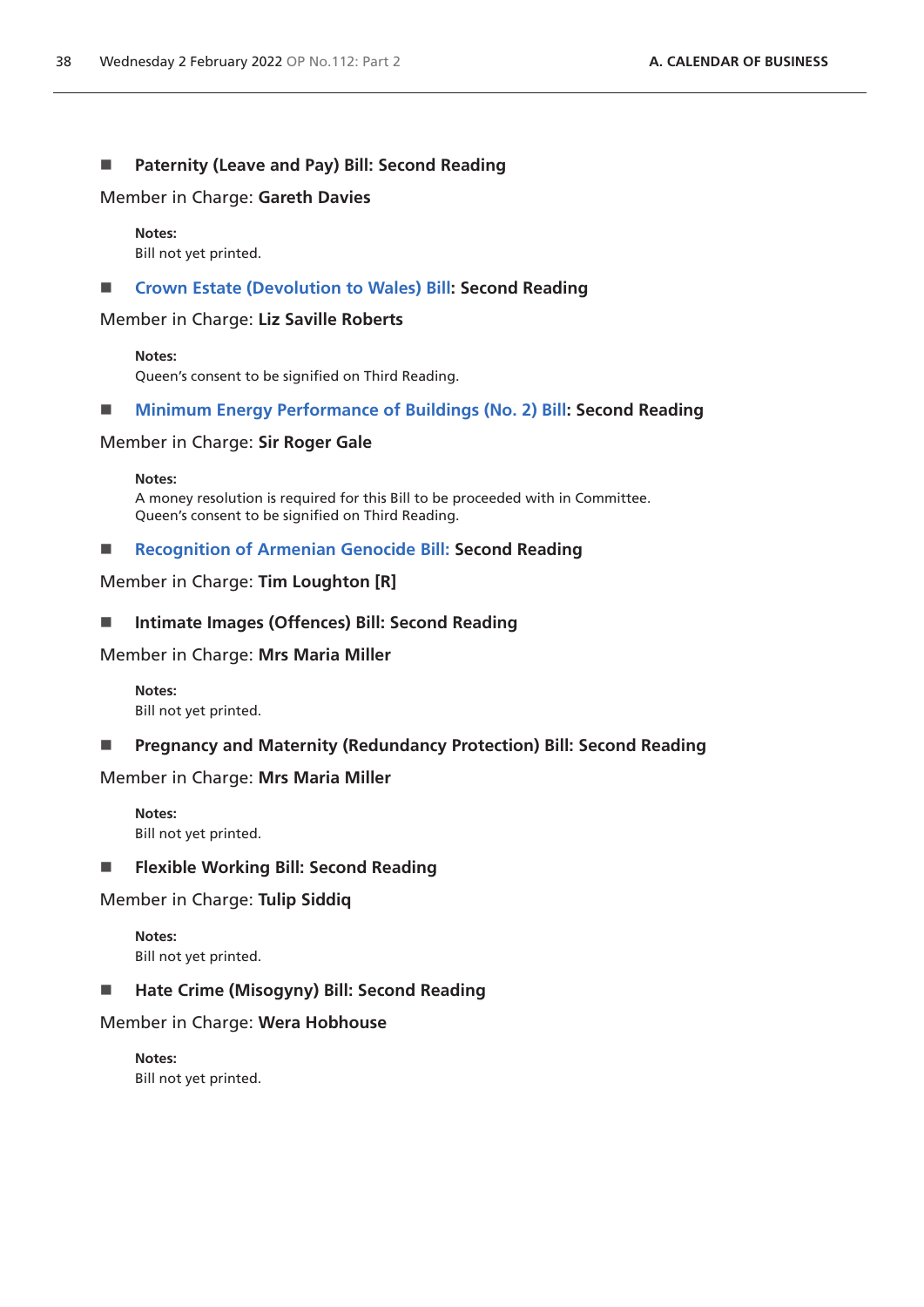# **Social Media Platforms (Identity Verification) Bill: Second Reading**

Member in Charge: **Siobhan Baillie**

**Notes:** Bill not yet printed.

#### **[Miscarriage Leave Bill:](https://publications.parliament.uk/pa/bills/cbill/58-02/0066/210066.pdf) Second Reading**

Member in Charge: **Angela Crawley**

**Notes:**

A money resolution is required for this Bill to be proceeded with in Committee.

## **[Planning \(Street Plans\) Bill:](https://publications.parliament.uk/pa/bills/cbill/58-02/0161/210161.pdf) Second Reading**

#### Member in Charge: **John Penrose**

**Notes:** Queen's consent to be signified on Third Reading.

# **Dyslexia Screening Bill: Second Reading**

#### Member in Charge: **Matt Hancock**

**Notes:** Bill not yet printed.

**Community Wealth Fund: Second Reading**

Member in Charge: **Paul Howell**

**Notes:** Bill not yet printed.

**[Israel Arms Trade \(Prohibition\) Bill](https://publications.parliament.uk/pa/bills/cbill/58-02/0144/210144.pdf): Second Reading**

#### Member in Charge: **Richard Burgon**

#### **Notes:**

A money resolution is required for this Bill to be proceeded with in Committee. Queen's consent to be signified on Third Reading.

## **[Clean Air Targets \(World Health Organization Guidelines\) Bill](https://publications.parliament.uk/pa/bills/cbill/58-02/0052/210052.pdf): Second Reading**

## Member in Charge: **Christine Jardine**

 **[Employment and Trade Union Rights \(Dismissal and Re-engagement\) Bill:](https://publications.parliament.uk/pa/bills/cbill/58-02/0015/210015.pdf) Adjourned debate on Second Reading [22 October]**

# Member in Charge: **Barry Gardiner**

## **[Climate and Ecology Bill](https://publications.parliament.uk/pa/bills/cbill/58-02/0061/21061.pdf): Second Reading**

#### Member in Charge: **Caroline Lucas**

#### **Notes:**

A money resolution is required for this Bill to be proceeded with in Committee.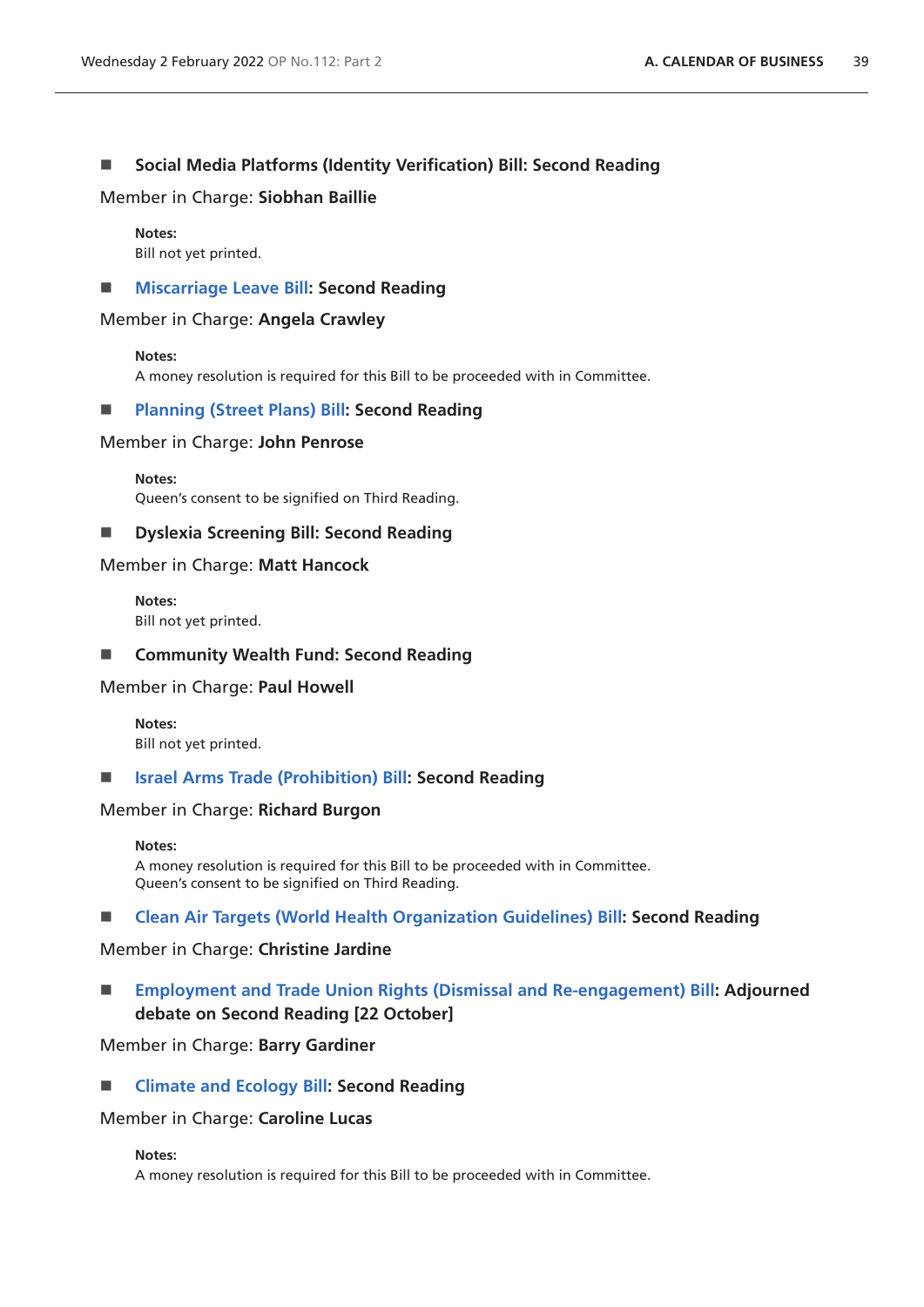## **[Ambulance Waiting Times \(Local Reporting\) Bill:](https://publications.parliament.uk/pa/bills/cbill/58-02/0209/210209.pdf) Second Reading**

Member in Charge: **Daisy Cooper**

**Peerage Nominations (Disqualification of Party Donors) Bill: Second Reading**

Member in Charge: **Angus Brendan MacNeil**

**Notes:** Bill not yet printed.

**Quarries (Planning) Bill: Second Reading**

Member in Charge: **Matt Western**

**Notes:** Bill not yet printed.

**[Planning \(Proper Maintenance of Land\) Bill](https://publications.parliament.uk/pa/bills/cbill/58-02/0130/210130.pdf): Second Reading**

Member in Charge: **Jonathan Gullis**

**Multi-Academy Trusts (Ofsted Inspection) Bill: Second Reading**

Member in Charge: **Jonathan Gullis**

**Notes:** Bill not yet printed.

**Disposable Barbecues Bill: Second Reading**

Member in Charge: **Robert Largan**

**Notes:** Bill not yet printed.

## **Unsolicited Explicit Images and Deepfake Pornography Bill: Second Reading**

Member in Charge: **Angela Richardson**

**Notes:** Bill not yet printed.

**Workers (Rights) (No. 2) Bill: Second Reading**

Member in Charge: **Ms Anum Qaisar**

**Notes:** Bill not yet printed.

■ Social Media Bill: Second Reading

Member in Charge: **Rehman Chishti**

**Notes:** Bill not yet printed.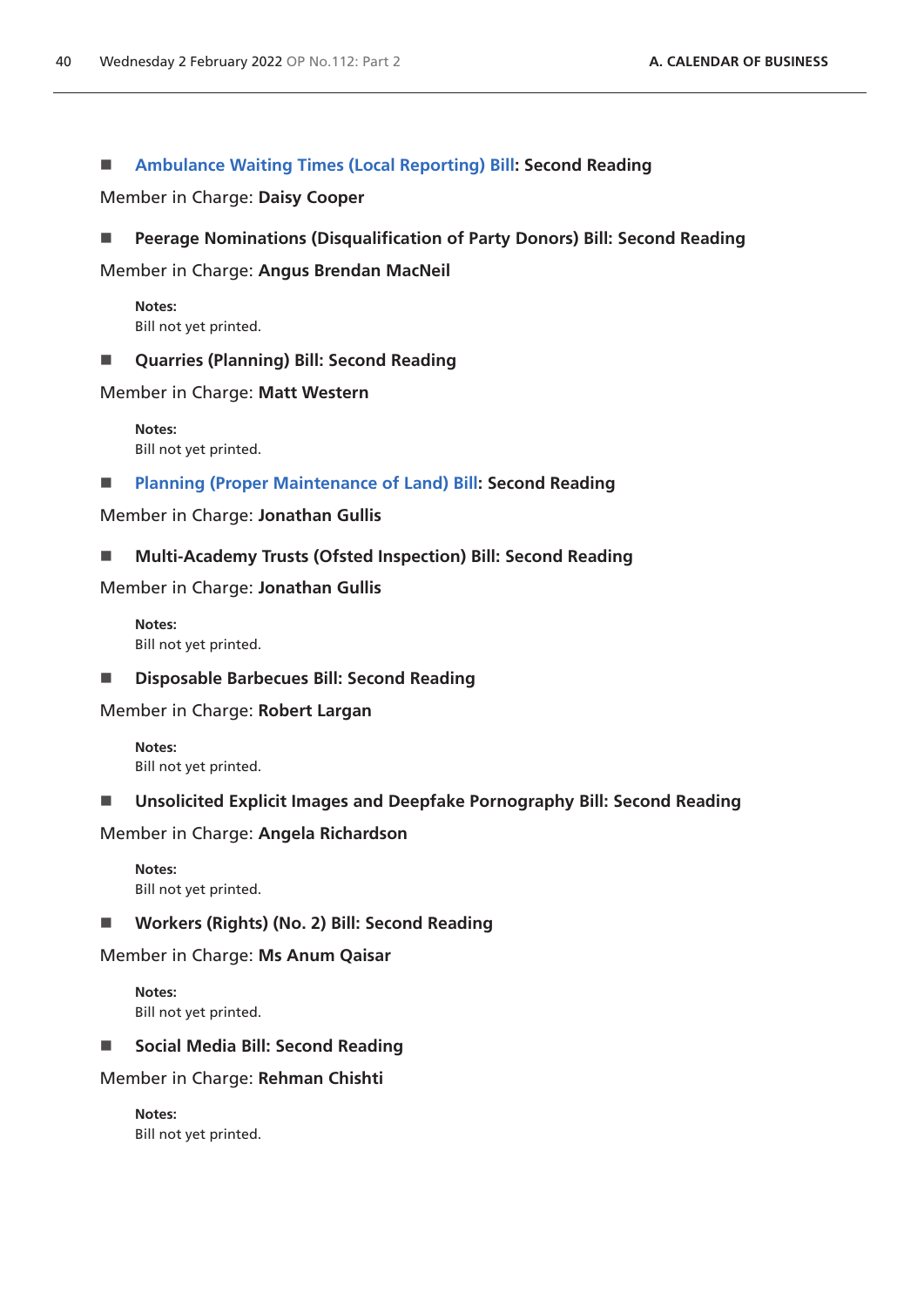**Co-operatives (Employee Company Ownership) Bill: Second Reading**

Member in Charge: **Christina Rees**

**Notes:** Bill not yet printed.

**Employment (Caring Leave) Bill: Second Reading**

Member in Charge: **Jack Brereton**

**Notes:** Bill not yet printed.

**Trade Agreements (Parliamentary Scrutiny and Farming) Bill: Second Reading**

Member in Charge: **Tim Farron**

**Notes:** Bill not yet printed.

**[Education \(Assemblies\) Bill \[Lords\]](https://publications.parliament.uk/pa/bills/cbill/58-02/0216/210216v1.pdf): Second Reading**

Member in Charge: **Crispin Blunt**

■ **[Cold Climate Allowance Bill:](https://publications.parliament.uk/pa/bills/cbill/58-02/0218/210218.pdf) Second Reading** 

Member in Charge: **Neale Hanvey**

**[Public Bodies \(Representation from Devolved Nations\) Bill:](https://publications.parliament.uk/pa/bills/cbill/58-02/0050/210050.pdf) Second Reading**

Member in Charge: **Wendy Chamberlain**

**[British Goods \(Public Sector Purchasing Duty\) Bill:](https://publications.parliament.uk/pa/bills/cbill/58-02/0043/210043.pdf) Second Reading**

Member in Charge: **John Spellar**

■ **[Consumer Pricing Bill:](https://publications.parliament.uk/pa/bills/cbill/58-02/0084/210084.pdf) Second Reading** 

Member in Charge: **John Spellar**

**[Broadcasting \(Listed Sporting Events\) Bill:](https://publications.parliament.uk/pa/bills/cbill/58-02/0085/210085.pdf) Second Reading**

Member in Charge: **John Spellar**

**[Puppy Import \(Prohibition\) Bill:](https://publications.parliament.uk/pa/bills/cbill/58-02/0086/210086.pdf) Second Reading**

Member in Charge: **John Spellar**

 **[Employment \(Application Requirements\) Bill](https://publications.parliament.uk/pa/bills/cbill/58-02/0087/210087.pdf): Second Reading** Member in Charge: **John Spellar**

 **[Public Sector Website Impersonation Bill](https://bills.parliament.uk/publications/43648/documents/954): Second Reading** Member in Charge: **John Spellar**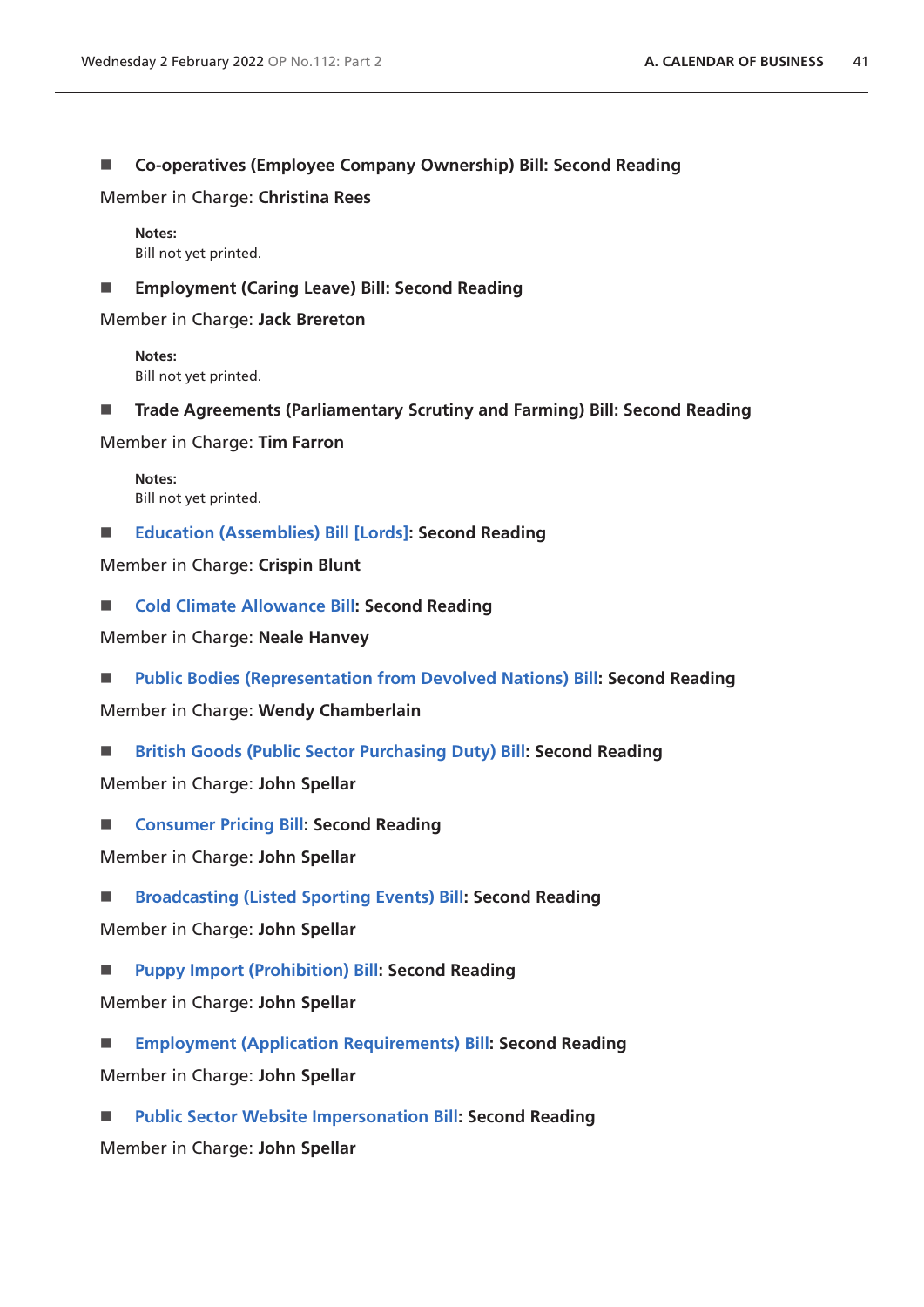## **[Hunting Trophy Import \(Prohibition\) Bill](https://publications.parliament.uk/pa/bills/cbill/58-02/0089/210089.pdf): Second Reading**

#### Member in Charge: **John Spellar**

#### **Notes:**

A money resolution is required for this Bill to be proceeded with in Committee. Queen's consent to be signified on Third Reading.

**[Armenian Genocide \(Recognition\) Bill](https://publications.parliament.uk/pa/bills/cbill/58-02/0090/210090.pdf): Second Reading**

#### Member in Charge: **John Spellar**

 **[House of Lords \(Hereditary Peers\) \(Abolition of By-Elections\) \(No. 2\) Bill:](https://publications.parliament.uk/pa/bills/cbill/58-02/0091/210091.pdf) Second Reading**

Member in Charge: **John Spellar**

■ Registration of Overseas Entities Bill: Second Reading

Member in Charge: **Layla Moran**

**Notes:** Bill not yet printed.

■ [Misuse of Fireworks Bill:](https://publications.parliament.uk/pa/bills/cbill/58-02/0156/210156.pdf) Adjourned debate on Second Reading [21 January]

Member in Charge: **Sarah Owen**

**[Microplastic Filters \(Washing Machines\) Bill](https://publications.parliament.uk/pa/bills/cbill/58-02/0205/210205.pdf): Second Reading**

Member in Charge: **Alberto Costa**

**[Company Transparency \(Carbon in Supply Chains\) Bill](https://publications.parliament.uk/pa/bills/cbill/58-02/0169/210169.pdf): Second Reading**

Member in Charge: **Karen Bradley**

**Fire Safety Remediation Charges (Recovery and Enforcement) Bill: Second Reading**

Member in Charge: **Daisy Cooper**

**Notes:** Bill not yet printed.

**Consumer Protection (Double Charging) Bill: Second Reading**

Member in Charge: **Huw Merriman**

**Notes:** Bill not yet printed.

**Spiking (Offence) Bill: Second Reading**

Member in Charge: **Richard Graham**

**Notes:** Bill not yet printed.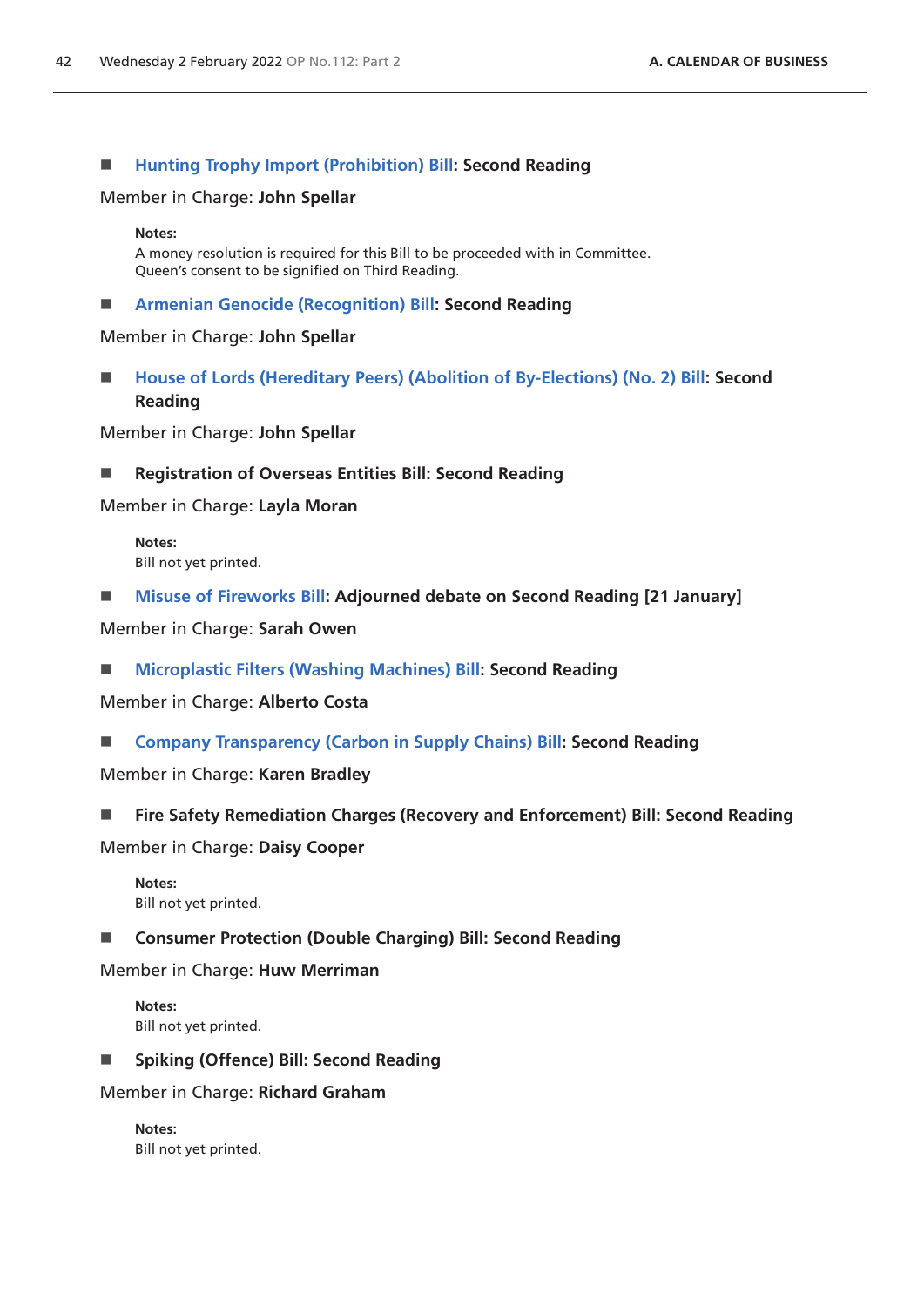## **[Climate Education Bill](https://publications.parliament.uk/pa/bills/cbill/58-02/0197/210197.pdf): Second Reading**

Member in Charge: **Nadia Whittome**

**[Members of Parliament \(Prohibition of Second Jobs\) \(Motion\) Bill:](https://publications.parliament.uk/pa/bills/cbill/58-02/0201/210201.pdf) Second Reading**

Member in Charge: **Richard Burgon**

**Plastic Pollution Bill: Second Reading**

Member in Charge: **Mr Alistair Carmichael**

**Notes:** Bill not yet printed.

**[Status of Workers Bill \[Lords\]:](https://publications.parliament.uk/pa/bills/cbill/58-02/0242/220131.pdf) Second Reading**

Member in Charge: **Andy McDonald**

#### **Digital Devices (Access for Next of Kin) Bill: Second Reading**

Member in Charge: **Ian Paisley**

**Notes:** Bill not yet printed.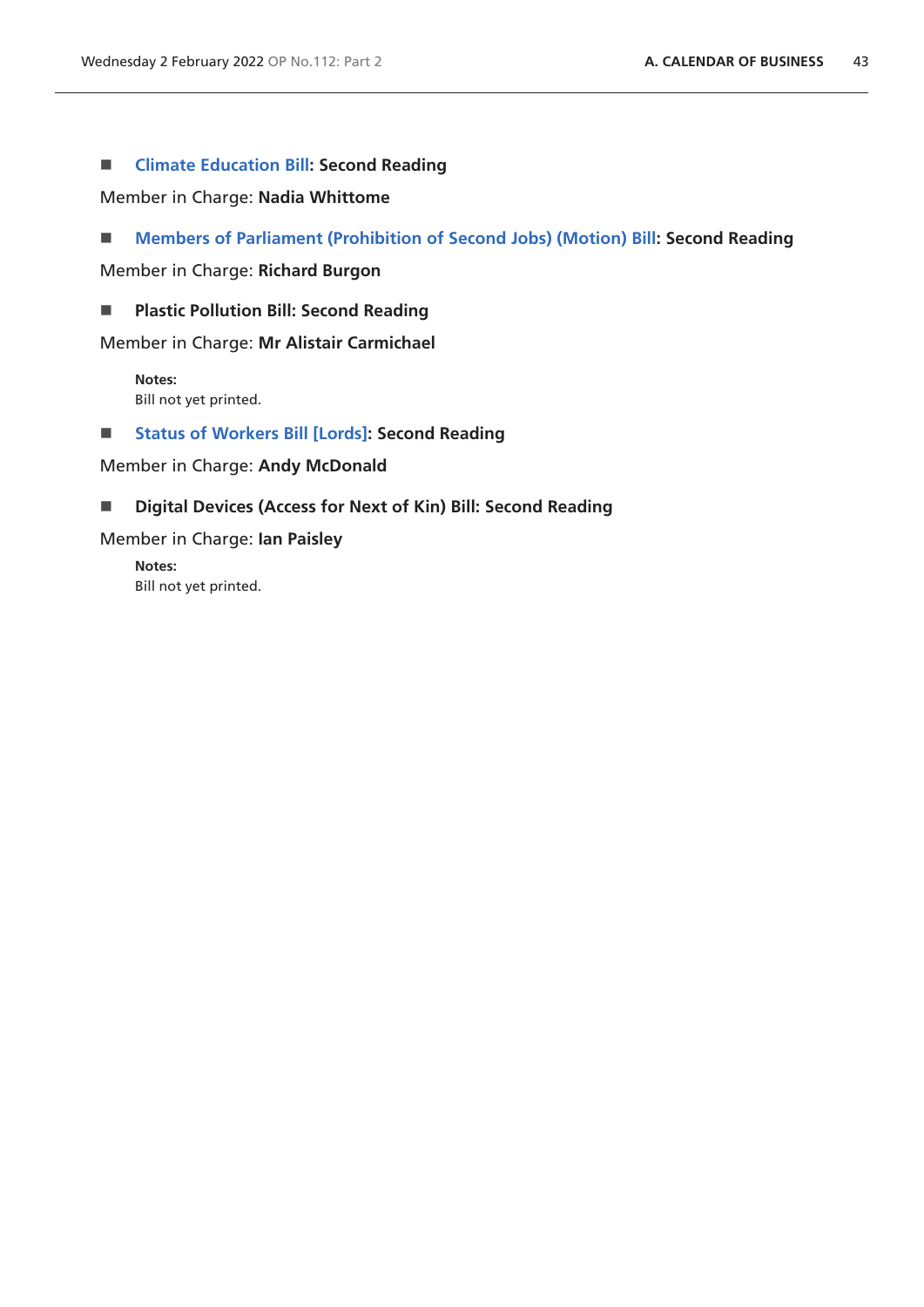# <span id="page-43-0"></span>**B. REMAINING ORDERS AND NOTICES**

Business in this section has not yet been scheduled for a specific date. It has therefore been set down formally to be taken in the Chamber today but is not expected to be taken today.

## **1. EXITING THE EUROPEAN UNION (CUSTOMS)**

#### **Secretary George Eustice**

That the draft [International Waste Shipments \(Amendment\) \(EU Exit\) Regulations 2021,](https://www.legislation.gov.uk/ukdsi/2021/9780348217650/pdfs/ukdsi_9780348217650_en.pdf) which were laid before this House on 17 December 2020, in the last Session of Parliament, be approved.

## **2. ELECTRONIC INFORMATION**

#### **Secretary Kwasi Kwarteng**

That the draft [Internal Markets Information System Regulation \(Amendment etc.\)](https://www.legislation.gov.uk/ukdsi/2021/9780348226126/pdfs/ukdsi_9780348226126_en.pdf)  [Regulations 2021](https://www.legislation.gov.uk/ukdsi/2021/9780348226126/pdfs/ukdsi_9780348226126_en.pdf), which were laid before this House on 20 July 2021, be approved.

## **3. [HIGHER EDUCATION \(FREEDOM OF SPEECH\) BILL](https://publications.parliament.uk/pa/bills/cbill/58-02/0167/210923.pdf): REMAINING STAGES**

As amended in Public Bill Committee, to be considered.

#### **Notes:**

Proceedings on Consideration shall (so far as not previously concluded) be brought to a conclusion one hour before the moment of interruption on the day on which proceedings on Consideration are commenced.

Proceedings on Third Reading shall (so far as not previously concluded) be broughtto a conclusion at the moment of interruption on that day ([Order of 12 July](https://commonsbusiness.parliament.uk/document/49375/pdf) 2021).

## **4. [ANIMAL WELFARE \(KEPT ANIMALS\) BILL](https://publications.parliament.uk/pa/bills/cbill/58-02/0195/210195.pdf): REMAINING STAGES**

As amended in Public Bill Committee, to be considered.

#### **Notes:**

Queen's consent to be signified on Third Reading. Proceedings on Consideration shall (so far as not previously concluded) be brought to a conclusion one hour before the moment of interruption on the day on which those proceedings are commenced. Proceedings on Third Reading shall (so far as not previously concluded) be brought to a conclusion at the moment of interruption on that day. ([Order of](https://commonsbusiness.parliament.uk/document/50975/pdf)  [25 October 2021](https://commonsbusiness.parliament.uk/document/50975/pdf)).

#### **Relevant Documents:**

The Scottish Parliament has approved a Legislative Consent Resolution relating to this Bill. Copies of the Resolution are available in the Vote Office (also available on the [documents webpage](https://bills.parliament.uk/bills/2880/publications) for the Bill).

## **5. [SKILLS AND POST-16 EDUCATION BILL \[LORDS\]:](https://publications.parliament.uk/pa/bills/cbill/58-02/0212/210212.pdf) REMAINING STAGES**

As amended in Public Bill Committee, to be considered.

#### **Notes:**

Proceedings on Consideration shall (so far as not previously concluded) be brought to a conclusion one hour before the moment of interruption on the day on which those proceedings are commenced.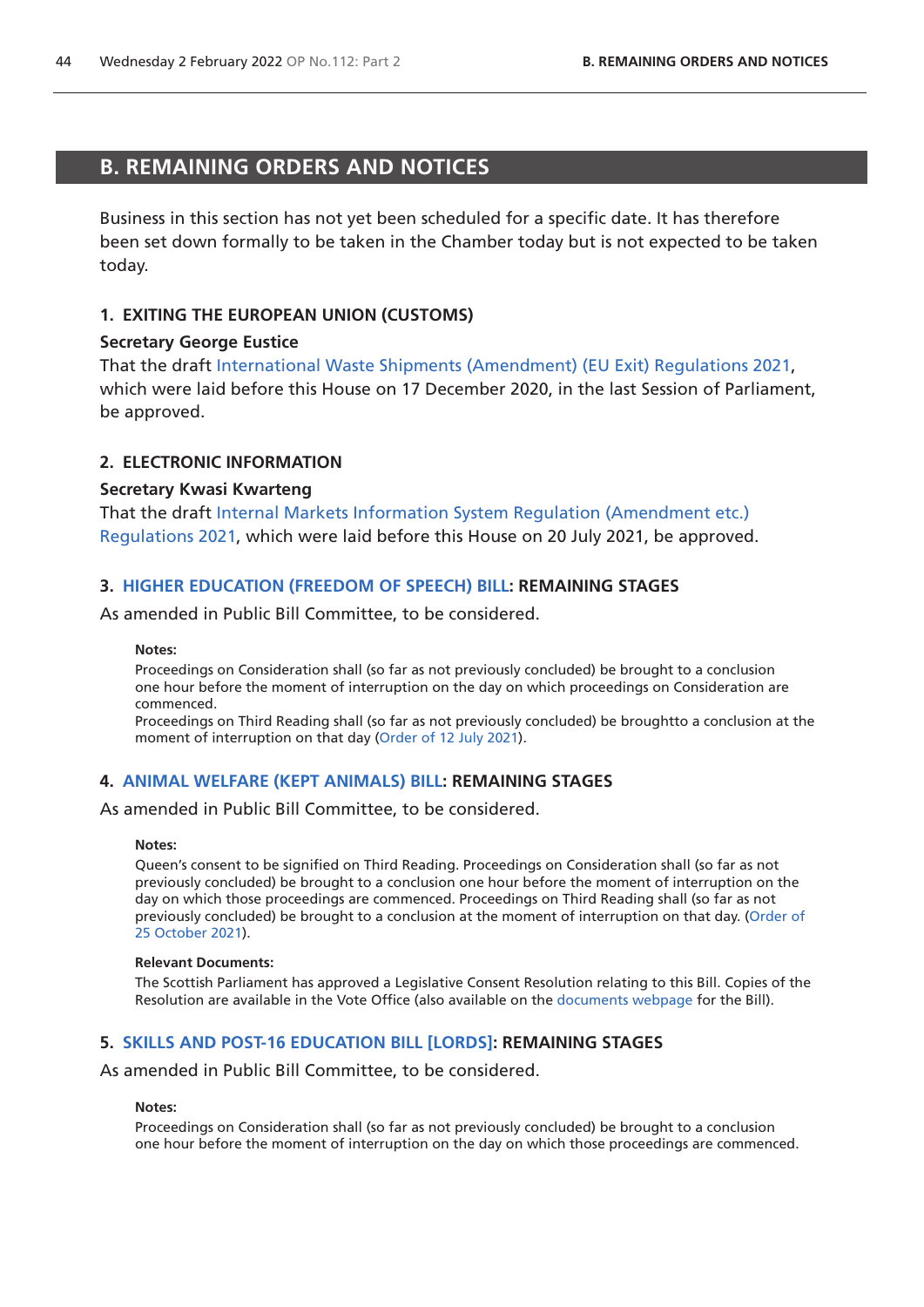Proceedings on Third Reading shall (so far as not previously concluded) be brought to a conclusion at the moment of interruption on that day ([Order of 15 November](https://commonsbusiness.parliament.uk/document/51638/pdf) 2021).

#### **Relevant Documents:**

Senedd Cymru has approved a Legislative Consent Resolution relating to this Bill. Copies of the Resolution are available in the Vote Office (also available on the [documents webpage](https://bills.parliament.uk/bills/2868/publications) for the Bill).

#### **6. ANIMALS**

#### **Secretary George Eustice**

That the draft [Microchipping of Dogs \(England\) \(Amendment\) Regulations 2022](https://www.legislation.gov.uk/ukdsi/2022/9780348230796/pdfs/ukdsi_9780348230796_en.pdf), which were laid before this House on 6 January, be approved.

#### **7. FINANCIAL SERVICES**

#### **John Glen**

That the draft [Money Laundering and Terrorist Financing \(Amendment\) Regulations 2022](https://www.legislation.gov.uk/ukdsi/2022/9780348230871/pdfs/ukdsi_9780348230871_en.pdf), which were laid before this House on 6 January, be approved.

#### **8. IMMIGRATION**

#### **Secretary Priti Patel**

That the draft [Passenger, Crew and Service Information \(Civil Penalties\) \(Amendment\)](https://www.legislation.gov.uk/ukdsi/2022/9780348230789/pdfs/ukdsi_9780348230789_en.pdf)  [Regulations 2022](https://www.legislation.gov.uk/ukdsi/2022/9780348230789/pdfs/ukdsi_9780348230789_en.pdf), which were laid before this House on 6 January, be approved.

#### **9. POLICE**

#### **Kemi Badenoch**

That the draf[t Representation of the People \(Proxy Vote Applications\) \(Coronavirus\)](https://www.legislation.gov.uk/ukdsi/2022/9780348230925/pdfs/ukdsi_9780348230925_en.pdf)  [\(Amendment\) Regulations 2022,](https://www.legislation.gov.uk/ukdsi/2022/9780348230925/pdfs/ukdsi_9780348230925_en.pdf) which were laid before this House on 10 January, be approved.

#### **Notes:**

The Joint Committee on Statutory Instruments has drawn the special attention of both Houses to the Instrument in its Twenty-Second Report of 2021-22 ([HC 56-xxii](https://committees.parliament.uk/publications/8649/documents/87780/default/)).

## **10. FAMILY LAW**

#### **Secretary Dominic Raab**

That the draft [Divorce, Dissolution and Separation Act 2020 \(Consequential Amendments\)](https://www.legislation.gov.uk/ukdsi/2022/9780348230949/pdfs/ukdsi_9780348230949_en.pdf)  [Regulations 2022](https://www.legislation.gov.uk/ukdsi/2022/9780348230949/pdfs/ukdsi_9780348230949_en.pdf), which were laid before this House on 11 January, be approved.

#### **11. IMMIGRATION**

#### **Secretary Priti Patel**

That the draft [Immigration and Nationality \(Fees\) \(Amendment\) Order 2022](https://www.legislation.gov.uk/ukdsi/2022/9780348231007/pdfs/ukdsi_9780348231007_en.pdf), which was laid before this House on 12 January, be approved.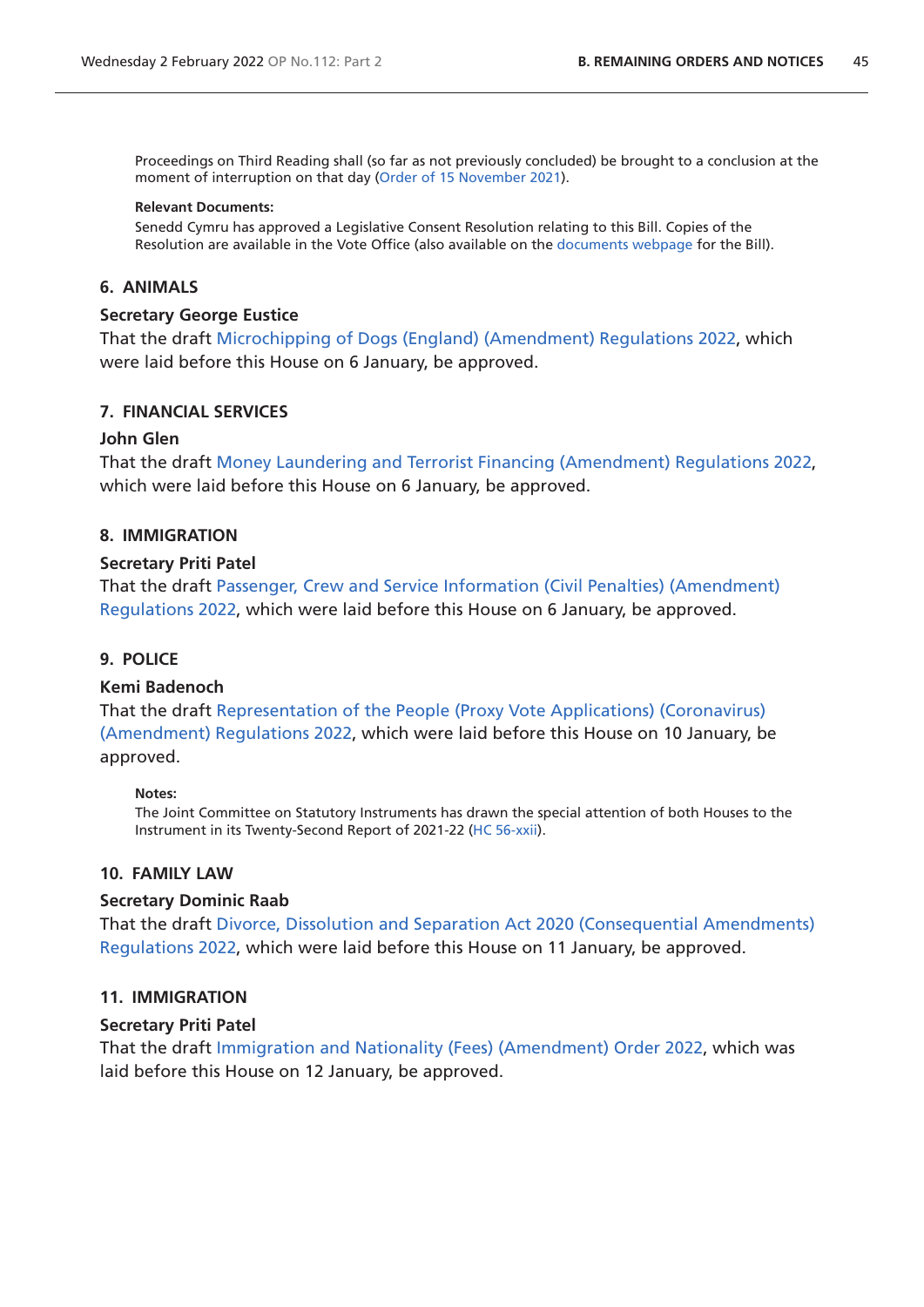# **12. SOCIAL SECURITY**

# **Chloe Smith**

That the draft [Mesothelioma Lump Sum Payments \(Conditions and Amounts\)](https://www.legislation.gov.uk/ukdsi/2022/9780348230932/pdfs/ukdsi_9780348230932_en.pdf)  [\(Amendment\) Regulations 2022,](https://www.legislation.gov.uk/ukdsi/2022/9780348230932/pdfs/ukdsi_9780348230932_en.pdf) which were laid before this House on 13 January, be approved.

# **13. SOCIAL SECURITY**

# **Chloe Smith**

That the draft [Pneumoconiosis etc. \(Workers' Compensation\) \(Payment of Claims\)](https://www.legislation.gov.uk/ukdsi/2022/9780348230994/pdfs/ukdsi_9780348230994_en.pdf)  [\(Amendment\) Regulations 2022,](https://www.legislation.gov.uk/ukdsi/2022/9780348230994/pdfs/ukdsi_9780348230994_en.pdf) which were laid before this House on 13 January, be approved.

# **14. EXITING THE EUROPEAN UNION (AGRICULTURE)**

# **Jo Churchill**

That the draft [Waste and Agriculture \(Legislative Functions\) Regulations 2022](https://www.legislation.gov.uk/ukdsi/2022/9780348231113/pdfs/ukdsi_9780348231113_en.pdf), which were laid before this House on 13 January, be approved.

# **15. INCOME TAX**

# **Lucy Frazer**

That the draft [Major Sporting Events \(Income Tax Exemption\) \(2022 Birmingham](https://www.legislation.gov.uk/ukdsi/2022/9780348231120/pdfs/ukdsi_9780348231120_en.pdf)  [Commonwealth Games\) Regulations 2022](https://www.legislation.gov.uk/ukdsi/2022/9780348231120/pdfs/ukdsi_9780348231120_en.pdf), which were laid before this House on 17 January, be approved.

# **16. INCOME TAX**

# **Lucy Frazer**

That the draft [Major Sporting Events \(Income Tax Exemption\) \(UEFA Women's EURO 2022](https://www.legislation.gov.uk/ukdsi/2022/9780348231168/pdfs/ukdsi_9780348231168_en.pdf)  [Finals\) Regulations 2022,](https://www.legislation.gov.uk/ukdsi/2022/9780348231168/pdfs/ukdsi_9780348231168_en.pdf) which were laid before this House on 17 January, be approved.

## **Notes:**

The instrument has not yet been considered by the Joint Committee on Statutory Instruments.

## **17. PENSIONS**

## **Guy Opperman**

That the draft [Occupational Pension Schemes \(Collective Money Purchase Schemes\)](https://www.legislation.gov.uk/ukdsi/2022/9780348231182/pdfs/ukdsi_9780348231182_en.pdf)  [Regulations 2022](https://www.legislation.gov.uk/ukdsi/2022/9780348231182/pdfs/ukdsi_9780348231182_en.pdf), which were laid before this House on 17 January, be approved.

## **18. SOCIAL SECURITY**

## **Lucy Frazer**

That the draft [Social Security \(Contributions\) \(Rates, Limits and Thresholds Amendments](https://www.legislation.gov.uk/ukdsi/2022/9780348231175/pdfs/ukdsi_9780348231175_en.pdf)  [and National Insurance Funds Payments\) Regulations 2022,](https://www.legislation.gov.uk/ukdsi/2022/9780348231175/pdfs/ukdsi_9780348231175_en.pdf) which were laid before this House on 17 January, be approved.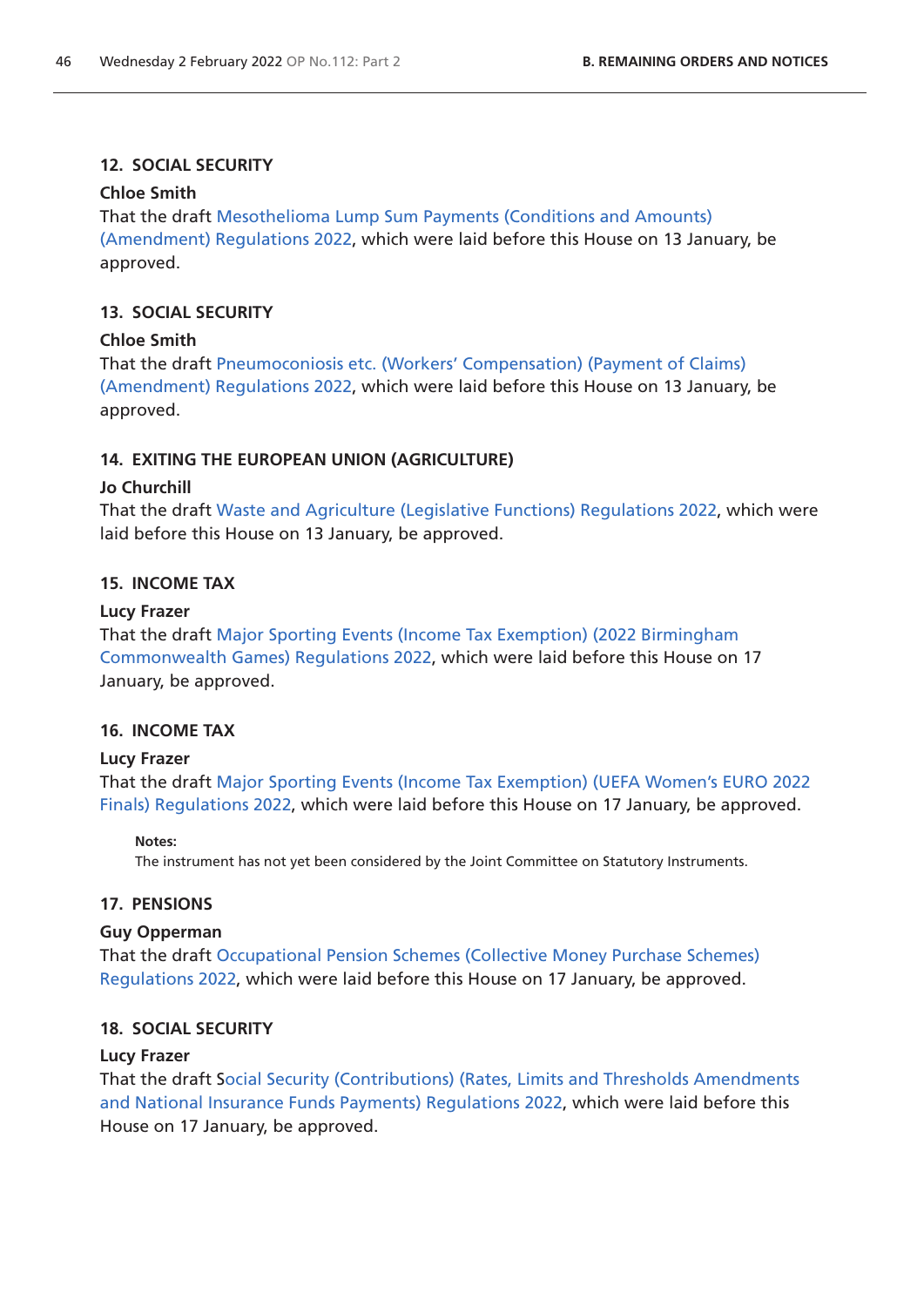## **19. SOCIAL SECURITY**

#### **Mr Simon Clarke**

That the draft [Tax Credits, Child Benefit and Guardian's Allowance Up-rating Regulations](https://www.legislation.gov.uk/ukdsi/2022/9780348231205/pdfs/ukdsi_9780348231205_en.pdf)  [2022,](https://www.legislation.gov.uk/ukdsi/2022/9780348231205/pdfs/ukdsi_9780348231205_en.pdf) which were laid before this House on 17 January, be approved.

#### **20. [PROFESSIONAL QUALIFICATIONS BILL \[LORDS\]:](https://publications.parliament.uk/pa/bills/cbill/58-02/0231/210231.pdf) REMAINING STAGES**

As amended in Public Bill Committee, to be considered.

#### **Notes:**

Proceedings on Consideration shall (so far as not previously concluded) be brought to a conclusion one hour before the moment of interruption on the day on which proceedings on Consideration are commenced. Proceedings on Third Reading shall (so far as not previously concluded) be brought to a conclusion at the moment of interruption on that day. [\(Order of the House, 15 December](https://commonsbusiness.parliament.uk/document/52786/pdf)).

#### **21. LEGAL AID AND ADVICE**

#### **Secretary Dominic Raab**

That the draft [Early Legal Advice Pilot Scheme Order 2022](https://www.legislation.gov.uk/ukdsi/2022/9780348231311/pdfs/ukdsi_9780348231311_en.pdf), which was laid before this House on 19 January, be approved.

#### **Notes:**

The instrument has not yet been considered by the Joint Committee on Statutory Instruments.

#### **22. ENVIRONMENTAL PROTECTION**

#### **Secretary George Eustice**

That the draft [Genetically Modified Organisms \(Deliberate Release\) \(Amendment\)](https://www.legislation.gov.uk/ukdsi/2022/9780348231328/pdfs/ukdsi_9780348231328_en.pdf)  [\(England\) Regulations 2022,](https://www.legislation.gov.uk/ukdsi/2022/9780348231328/pdfs/ukdsi_9780348231328_en.pdf) which were laid before this House on 20 January, be approved.

#### **Notes:**

The instrument has not yet been considered by the Joint Committee on Statutory Instruments.

#### **23. CIVIL AVIATION**

#### **Secretary Grant Shapps**

That the draft [Airports Slot Allocation \(Alleviation of Usage Requirements\) Regulations](https://www.legislation.gov.uk/ukdsi/2022/9780348231403/pdfs/ukdsi_9780348231403_en.pdf)  [2022,](https://www.legislation.gov.uk/ukdsi/2022/9780348231403/pdfs/ukdsi_9780348231403_en.pdf) which were laid before this House on 24 January, be approved.

#### **Notes:**

The instrument has not yet been considered by the Joint Committee on Statutory Instruments.

#### **24. LOCAL GOVERNMENT**

#### **Kemi Badenoch**

That the draft [Cumbria \(Structural Changes\) Order 2022](https://www.legislation.gov.uk/ukdsi/2022/9780348231359/pdfs/ukdsi_9780348231359_en.pdf), which was laid before this House on 24 January, be approved.

#### **Notes:**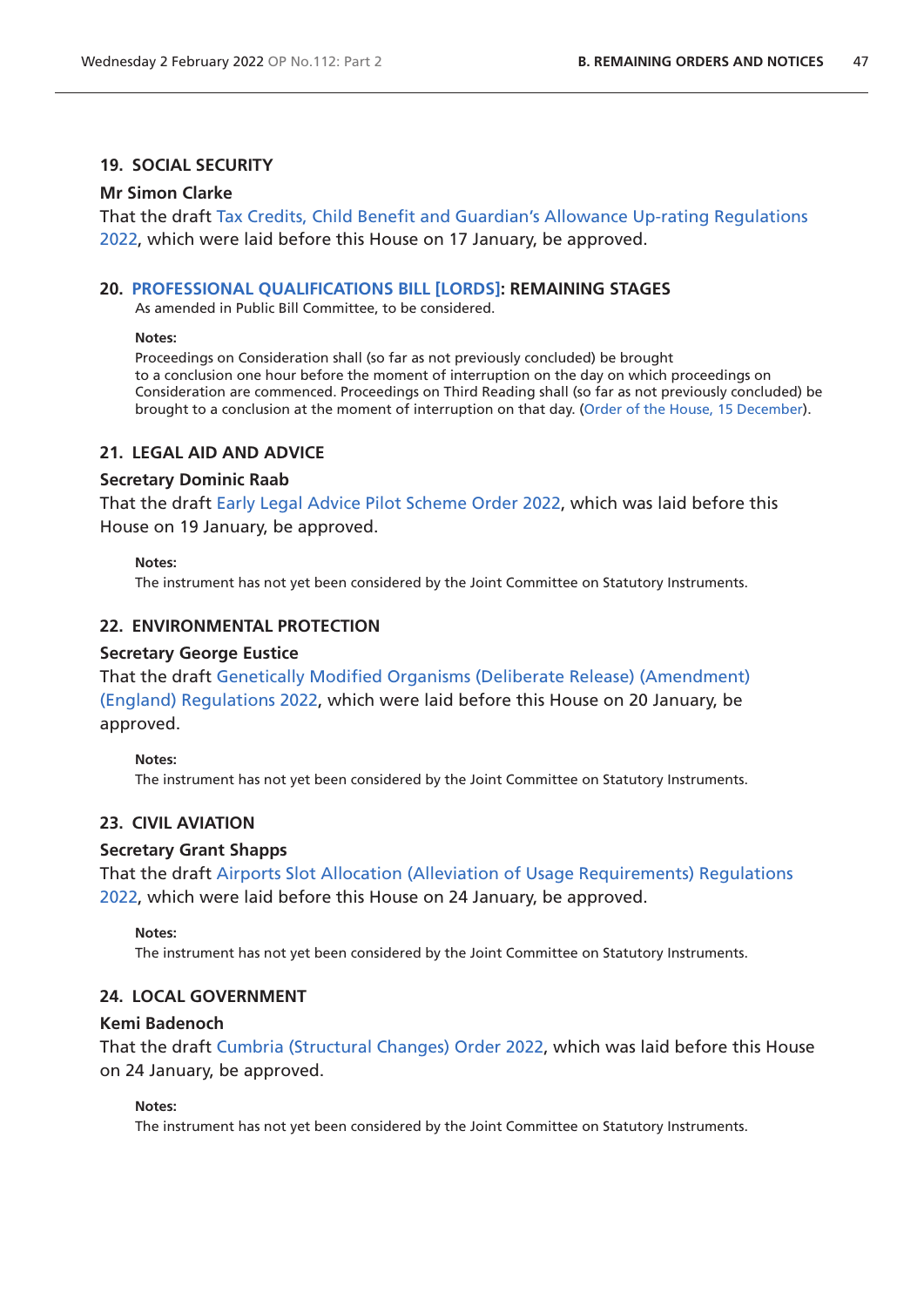## **25. ROAD TRAFFIC**

## **Secretary Grant Shapps**

That the draft [Goods Vehicles \(Licensing of Operators\) \(Amendment\) Regulations 2022,](https://www.legislation.gov.uk/ukdsi/2022/9780348230987/pdfs/ukdsi_9780348230987_en.pdf) which were laid before this House on 24 January, be approved.

#### **Notes:**

The instrument has not yet been considered by the Joint Committee on Statutory Instruments.

# **26. LOCAL GOVERNMENT**

#### **Kemi Badenoch**

That the draft [North Yorkshire \(Structural Changes\) Order 2022,](https://www.legislation.gov.uk/ukdsi/2022/9780348231380/pdfs/ukdsi_9780348231380_en.pdf) which was laid before this House on 24 January, be approved.

**Notes:**

The instrument has not yet been considered by the Joint Committee on Statutory Instruments.

# **27. CONSTITUTIONAL LAW**

#### **Chloe Smith**

That the draft [Scotland Act 2016 \(Social Security\) \(Adult Disability Payment and Child](https://www.legislation.gov.uk/ukdsi/2022/9780348231335/pdfs/ukdsi_9780348231335_en.pdf)  [Disability Payment\) \(Amendment\) Regulations 2022](https://www.legislation.gov.uk/ukdsi/2022/9780348231335/pdfs/ukdsi_9780348231335_en.pdf), which were laid before this House on 24 January, be approved.

#### **Notes:**

The instrument has not yet been considered by the Joint Committee on Statutory Instruments.

# **28. LOCAL GOVERNMENT**

#### **Kemi Badenoch**

That the draft [Somerset \(Structural Changes\) Order 2022](https://www.legislation.gov.uk/ukdsi/2022/9780348231366/pdfs/ukdsi_9780348231366_en.pdf), which was laid before this House on 24 January, be approved.

#### **Notes:**

The instrument has not yet been considered by the Joint Committee on Statutory Instruments.

## **29. [HIGH SPEED RAIL \(CREWE - MANCHESTER\) BILL:](https://publications.parliament.uk/pa/bills/cbill/58-02/0228/210228.pdf) SECOND READING**

#### **Notes:**

This Bill has been referred to the Examiners.

# **30. [CHARITIES BILL \[LORDS\]:](https://publications.parliament.uk/pa/bills/cbill/58-02/0237/210237.pdf) REMAINING STAGES**

As amended in Public Bill Committee, to be considered.

#### **Notes:**

This is a Law Commission Bill. Queen's and Prince of Wales' Consent to be signified on Third Reading.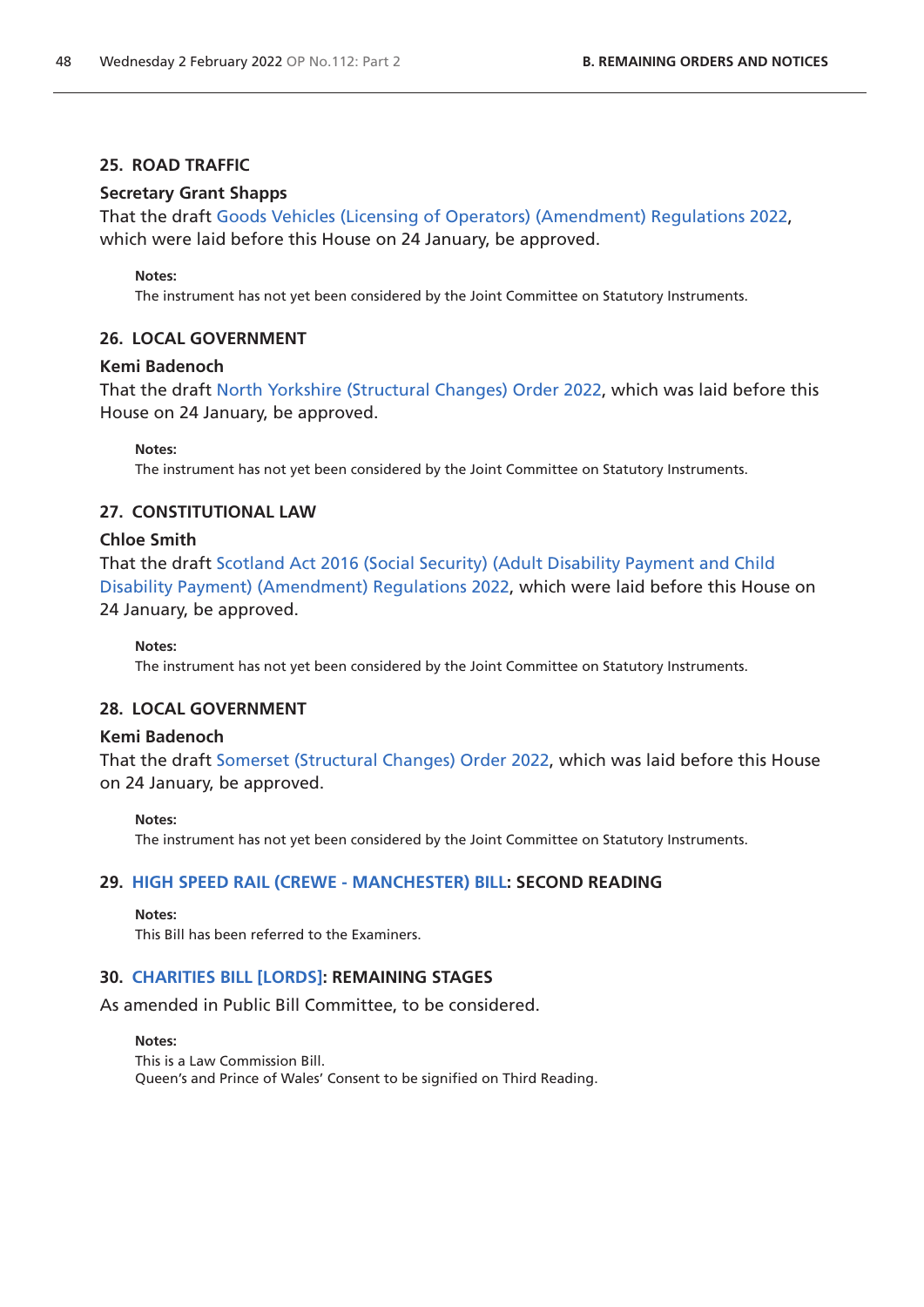# **31. EXITING THE EUROPEAN UNION (DEVOLUTION)**

## **Neil O'Brien**

That the draft [European Union \(Withdrawal\) Act 2018 \(Repeal of EU Restrictions in](https://www.legislation.gov.uk/ukdsi/2022/9780348231342/pdfs/ukdsi_9780348231342_en.pdf)  [Devolution Legislation, etc.\) Regulations 2022](https://www.legislation.gov.uk/ukdsi/2022/9780348231342/pdfs/ukdsi_9780348231342_en.pdf), which were laid before this House on 25

January, be approved.

#### **Notes:**

The instrument has not yet been considered by the Joint Committee on Statutory Instruments.

# **32. [POLICE, CRIME, SENTENCING AND COURTS BILL](https://publications.parliament.uk/pa/bills/cbill/58-02/0239/210239.pdf): CONSIDERATION OF LORDS AMENDMENTS**

#### **Notes:**

Lords Amendments 59 and 60 engage financial privilege.

#### **Relevant Documents:**

The Northern Ireland Assembly and the Scottish Parliament have approved Legislative Consent Resolutions relating to this Bill. Senedd Cymru approved a Legislative Consent Resolution relating to this Bill and did not approve another Legislative Consent Resolution relating to this Bill. Copies of the Resolutions are available in the Vote Office (also available on the [documents webpage](https://bills.parliament.uk/bills/2839/publications) for the Bill).

## **33. [PUBLIC SERVICE PENSIONS AND JUDICIAL OFFICES BILL \[LORDS\]:](https://publications.parliament.uk/pa/bills/cbill/58-02/0241/21241v2.pdf) REMAINING STAGES**

As amended in Public Bill Committee, to be considered.

#### **Notes:**

Proceedings on Consideration shall (so far as not previously concluded) be brought to a conclusion one hour before the moment of interruption on the day on which those proceedings are commenced. Proceedings on Third Reading shall (so far as not previously concluded) be brought to a conclusion at the moment of interruption on that day ([Order of 5 January 2022\)](https://commonsbusiness.parliament.uk/document/52949/pdf).

## **34. PUBLIC HEALTH**

## **Maggie Throup**

That the [Health Protection \(Coronavirus, Restrictions\) \(Self-Isolation\) \(England\)](https://www.legislation.gov.uk/uksi/2022/72/pdfs/uksi_20220072_en.pdf)  [\(Amendment\) Regulations 2022,](https://www.legislation.gov.uk/uksi/2022/72/pdfs/uksi_20220072_en.pdf) (SI, 2022, No. 72), dated 26 January 2022, a copy of which was laid before this House on 26 January, be approved.

**Notes:**

The instrument has not yet been considered by the Joint Committee on Statutory Instruments.

# **35. ROAD TRAFFIC**

## **Secretary Grant Shapps**

That the draft [Civil Enforcement of Road Traffic Contraventions \(Representations and](https://www.legislation.gov.uk/ukdsi/2022/9780348231564/pdfs/ukdsi_9780348231564_en.pdf)  [Appeals\) \(England\) Regulations 2022,](https://www.legislation.gov.uk/ukdsi/2022/9780348231564/pdfs/ukdsi_9780348231564_en.pdf) which were laid before this House on 27 January, be approved.

#### **Notes:**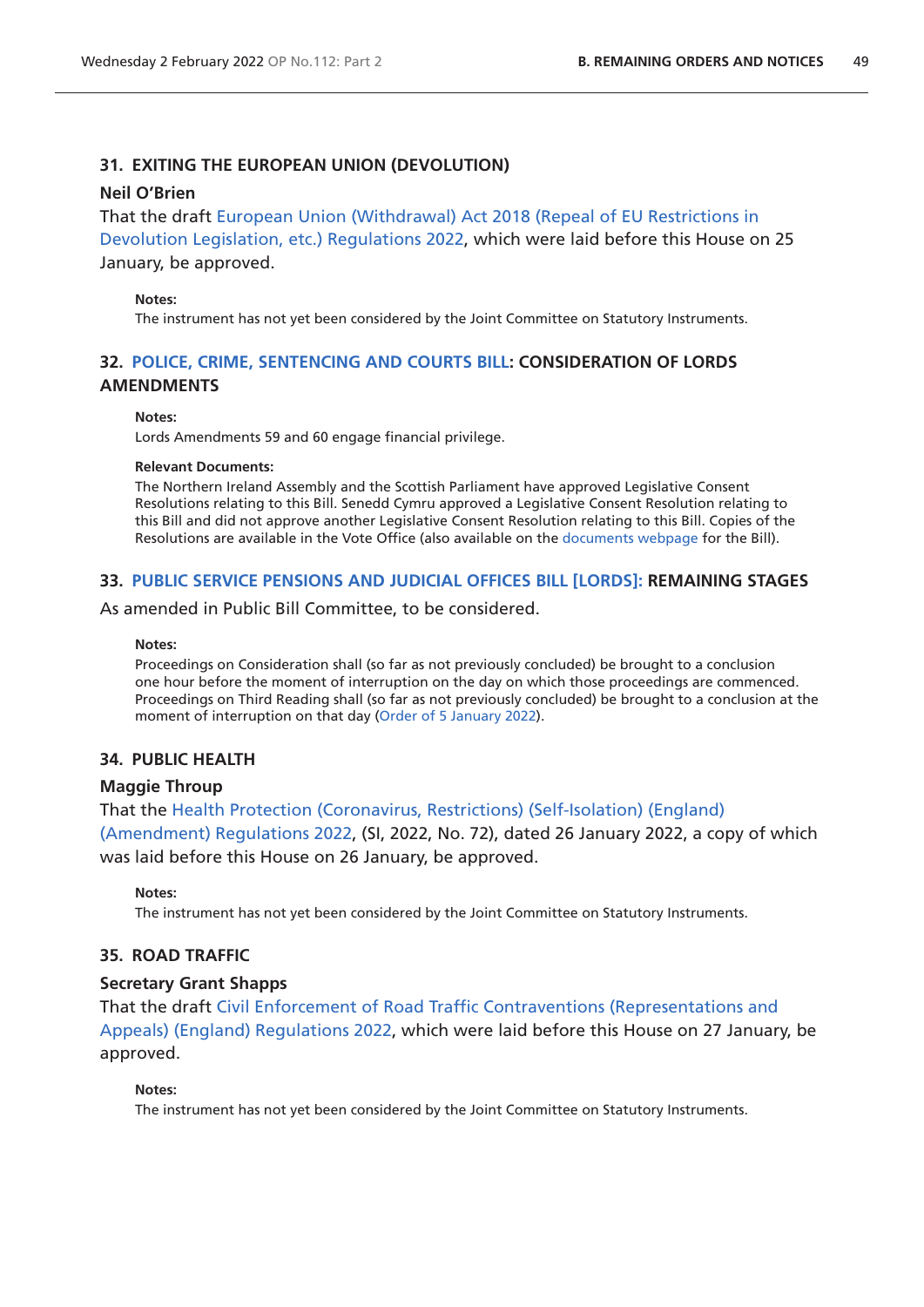#### **36. INSURANCE**

## **Secretary George Eustice**

That the draft [Flood Reinsurance \(Amendment\) Regulations 2022,](https://www.legislation.gov.uk/ukdsi/2022/9780348231489/pdfs/ukdsi_9780348231489_en.pdf) which were laid before this House on 27 January, be approved.

#### **Notes:**

The instrument has not yet been considered by the Joint Committee on Statutory Instruments.

## **37. LOCAL GOVERNMENT**

#### **Kemi Badenoch**

That the draft [Combined Authorities \(Borrowing\) Regulations 2022](https://www.legislation.gov.uk/ukdsi/2022/9780348231625/pdfs/ukdsi_9780348231625_en.pdf), which were laid before this House on 31 January, be approved.

**Notes:**

The instrument has not yet been considered by the Joint Committee on Statutory Instruments.

## **38. BUILDING AND BUILDINGS**

## **Kemi Badenoch**

That the draft [Energy Performance of Buildings \(England and Wales\) \(Amendment\)](https://www.legislation.gov.uk/ukdsi/2022/9780348231670/pdfs/ukdsi_9780348231670_en.pdf)  [Regulations 2022](https://www.legislation.gov.uk/ukdsi/2022/9780348231670/pdfs/ukdsi_9780348231670_en.pdf), which were laid before this House on 31 January, be approved.

#### **Notes:**

The instrument has not yet been considered by the Joint Committee on Statutory Instruments.

## **39. ECCLESIASTICAL LAW**

#### **Nigel Huddleston**

That the draft [Grants to the Churches Conservation Trust Order 2022,](https://www.legislation.gov.uk/ukdsi/2022/9780348231724/pdfs/ukdsi_9780348231724_en.pdf) which was laid before this House on 31 January, be approved.

#### **Notes:**

The instrument has not yet been considered by the Joint Committee on Statutory Instruments.

#### **40. REGULATORY REFORM**

#### **Julia Lopez**

That the draft [Legislative Reform \(Renewal of National Radio Multiplex Licences\) Order](https://www.legislation.gov.uk/ukdsi/2022/9780348231663/pdfs/ukdsi_9780348231663_en.pdf)  [2022,](https://www.legislation.gov.uk/ukdsi/2022/9780348231663/pdfs/ukdsi_9780348231663_en.pdf) which was laid before this House on 31 January, be approved.

#### **Notes:**

The instrument has not yet been considered by the Joint Committee on Statutory Instruments.

# **41. TERMS AND CONDITIONS OF EMPLOYMENT**

#### **Secretary Kwasi Kwarteng**

That the draft [National Minimum Wage \(Amendment\) Regulations 2022,](https://www.legislation.gov.uk/ukdsi/2022/9780348231601/pdfs/ukdsi_9780348231601_en.pdf) which were laid before this House on 31 January, be approved.

#### **Notes:**